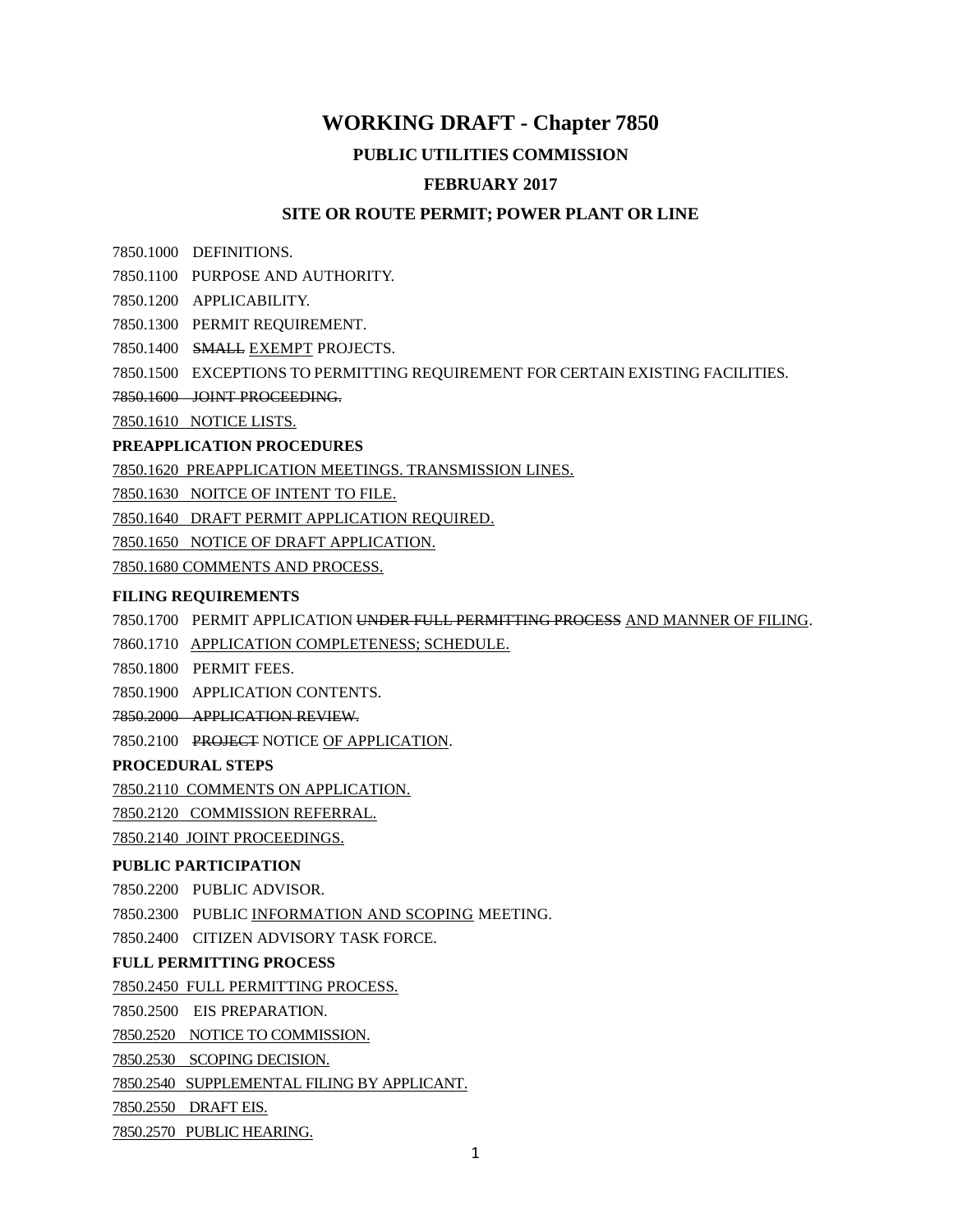7850.2600 CONTESTED CASE HEARING.

7850.2650 FINAL EIS.

7850.2675 PROCEDURE AFTER ADMINISTRATIVE LAW JUDGE REPORT.

7850.2700 FINAL DECISION.

#### **ALTERNATIVE REVIEW PROCESS**

7850.2800 ELIGIBLE PROJECTS.

7850.2900 PERMIT APPLICATION UNDER ALTERNATIVE PROCESS.

7850.3000 PERMIT FEES.

7850.3100 CONTENTS OF APPLICATION.

7850.3200 APPLICATION REVIEW.

7850.3300 PROJECT NOTICE.

7850.3400 PUBLIC ADVISOR.

7850.3500 PUBLIC MEETING.

7850.3600 CITIZEN ADVISORY TASK FORCE.

7850.3700 ENVIRONMENTAL ASSESSMENT PREPARATION.

7850.3720 NOTICE TO COMMISSION.

7850.3730 SCOPING DECISION.

7850.3740 SUPPLEMENTAL FILING BY APPLICANT.

7850.3750 ENVIRONMENTAL ASSESSMENT.

7850.3800 PUBLIC HEARING.

7850.3900 FINAL DECISION.

**FACTORS FOR COMMISSION CONSIDERATION**

7850.4000 STANDARDS AND CRITERIA.

7850.4100 FACTORS CONSIDERED.

7850.4200 FACTORS EXCLUDED.

7850.4300 PROHIBITED ROUTES.

7850.4400 PROHIBITED SITES.

7850.4500 PERMIT APPLICATION REJECTION.

#### **PERMIT ADMINISTRATION AND LOCAL REVIEW**

7850.4600 PERMIT CONDITIONS.

7850.4650 COMPLIANCE FILING.

7850.4700 DELAY IN ROUTE OR SITE CONSTRUCTION.

7850.4800 MINOR ALTERATION IN CHANGES TO GENERATING PLANT OR TRANSMISSION LINE.

7850.4900 AMENDMENT OF PERMIT CONDITIONS.

7850.4925 COMPLAINT PROCEDURES.

7850.4950 REPORTS.

7850.5000 PERMIT TRANSFER.

7850.5100 PERMIT REVOCATION OR SUSPENSION.

7850.5200 EMERGENCY PERMIT.

7850.5300 LOCAL REVIEW OF PROPOSED FACILITIES.

#### **GENERAL ADMINISTRATION**

7850.5400 ANNUAL PUBLIC HEARING.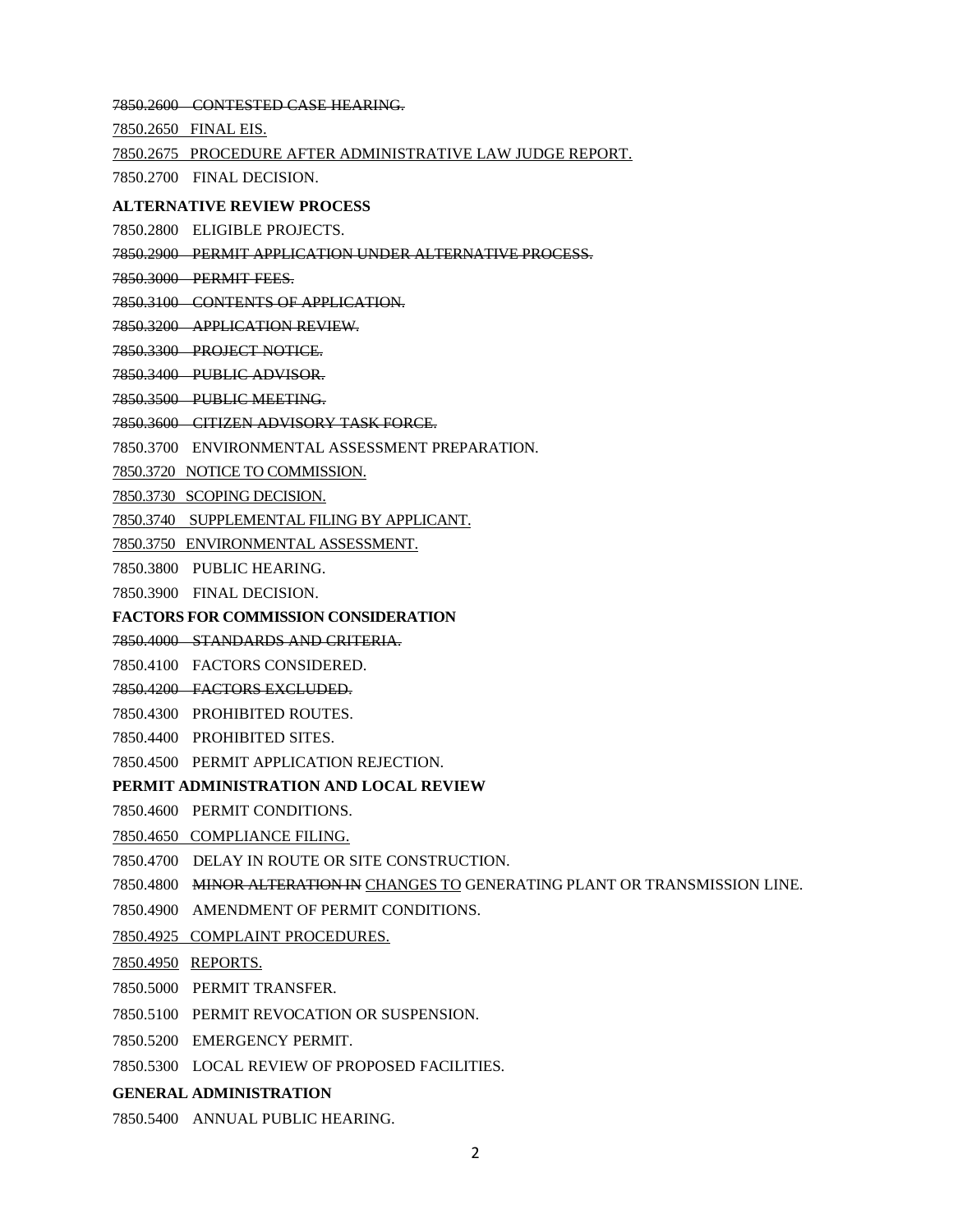7850.5500 ANNUAL ASSESSMENT ON UTILITIES.

7850.5600 PROGRAM ADVISORY TASK FORCE.

**7850.0100** [Renumbered 4410.7000] **Published Electronically:** *September 18, 2009*

**7850.0200** [Renumbered 4410.7100]

**Published Electronically:** *September 18, 2009*

**7850.0300** [Renumbered 4410.7200]

**Published Electronically:** *September 18, 2009*

**7850.0400** [Renumbered 4410.7300] **Published Electronically:** *September 18, 2009*

**7850.0500** [Renumbered 4410.7400]

**Published Electronically:** *September 18, 2009*

**7850.0600** [Renumbered 4410.7500] **Published Electronically:** *September 18, 2009*

**7850.0700** [Renumbered 4410.7600] **Published Electronically:** *September 18, 2009*

**7850.0800** [Renumbered 4410.7700]

**Published Electronically:** *September 18, 2009*

**7850.0900** [Renumbered 4410.7800] **Published Electronically:** *September 18, 2009*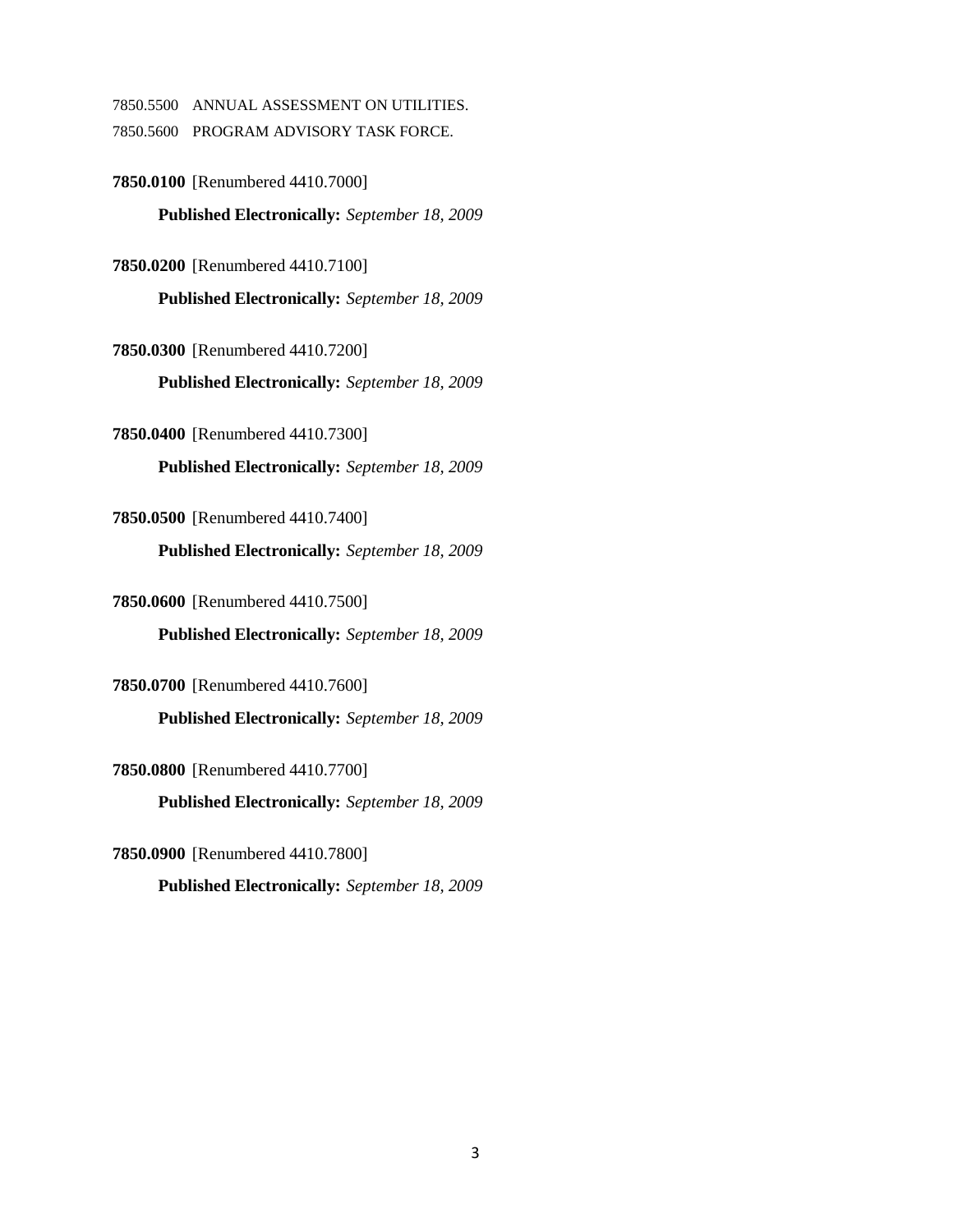#### **7850.1000 DEFINITIONS.**

Subpart 1. **Scope.** As used in parts 7850.1000 to 7850.5600, the following terms have the meanings given them.

Subp. 2. **Act.** "Act" means the Power Plant Siting Act of 1973, as amended, Minnesota Statutes, chapter 216E.

Subp. 3. **Associated facilities.** "Associated facilities" means buildings, equipment, and other physical structures that are necessary to the operation of a large electric power generating plant or a high voltage transmission line, including other transmission lines directly associated with a large electric generating facility that are necessary to interconnect the plant to the transmission system.

Subp. 4. **Commission.** "Commission" means the Public Utilities Commission.

Subp. 5. **Certified HVTL list.** "Certified HVTL list" means the transmission projects certified by the Public Utilities Commission as priority projects under Minnesota Statutes, section 216B.2425.

Subp. 5a. **Department.** "Department" means the department of commerce.

Subp. 6. **Developed portion of the plant site.** "Developed portion of the plant site" means the portion of the LEPGP site that is required for the physical plant and associated facilities.

Subp. 7. **Environmental assessment or EA.** "Environmental assessment" or EA means a written document that describes the human and environmental impacts of a proposed large electric power generating plant or high voltage transmission line and alternative routes orsites and methods to mitigate such impacts.

Subp. 8. **Environmental impact statement or EIS.** "Environmental impact statement" or "EIS" means a detailed written statement that describes proposed high voltage transmission lines and large electric power generating plants and satisfies the requirements of Minnesota Statutes, section 116D.04.

Subp. 9. **High voltage transmission line or HVTL.** "High voltage transmission line" or "HVTL" means a conductor of electric energy and associated facilities designed for and capable of operating at a nominal voltage of 100 kilovolts or more eitherimmediately or withoutsignificant modification, and is greater than 1,500 feet in length. Associated facilities shall include, but not be limited to, insulators, towers, substations, and terminals.

Subp. 10. **Large electric power facilities.** "Large electric power facilities" means high voltage transmission lines and large electric power generating plants.

Subp. 11. **Large electric power generating plant or LEPGP.** "Large electric power generating plant" or "LEPGP" means electric power generating equipment and associated facilities designed for or capable of operation at a capacity of 50,000 kilowatts or more. Associated facilities include, but are not limited to, coal piles, cooling towers, ash containment, fuel tanks, water and wastewater treatment systems, and roads.

Subp. 12. **Mail.** "Mail" means either the United States mail or electronic mail by e-mail, unless another law requires a specific form of mailing.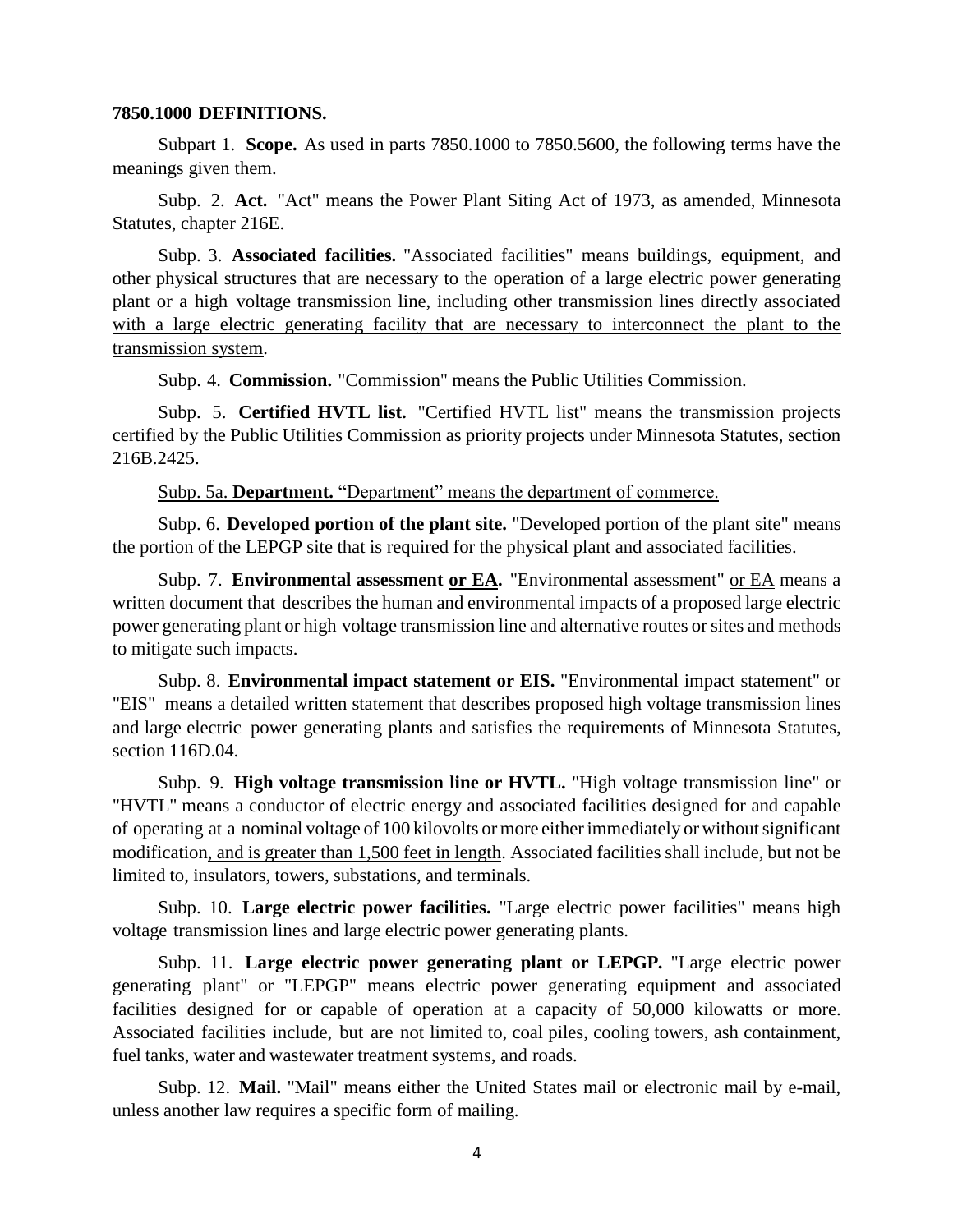Subp. 13. **Person.** "Person" means any individual, partnership, joint venture, private or public corporation, association, firm, public service company, cooperative, political subdivision, municipal corporation, government agency, public utility district, or any other entity, public or private, however organized.

Subp. 14. **PUC.** "PUC" meansthe entire Public Utilities Commission, including the commission and staff;

 Subp. 15. **Right-of-way.** "Right-of-way" means the land interest required within a route for the construction, maintenance, and operation of a high voltage transmission line.

Subp. 16. **Route.** "Route" means the location of a high voltage transmission line between two end points. A route may have a variable width of up to 1.25 miles within which a right-of-way for a high voltage transmission line can be located.

Subp. 17. **Route segment.** "Route segment" means a portion of a route.

Subp. 18. **Site.** "Site" means an area of land required for the construction, maintenance, and operation of a large electric power generating plant.

Subp. 19. **Utility.** "Utility" means any entity engaged or intending to engage in this state in the generation, transmission, or distribution of electric energy including, but not limited to, a private investor owned utility, a cooperatively owned utility, a public or municipally owned utility, a limited liability company, or a private corporation.

**Statutory Authority:** *MS s 116C.66; 216E.16* **History:** *15 SR 1598; 27 SR 1295; L 2005 c 97 art 3 s 19* **Published Electronically:** *September 18, 2009*

## **7850.1100 PURPOSE AND AUTHORITY.**

Parts 7850.1000 to 7850.5600 are prescribed by the Minnesota Public Utilities Commission pursuant to the authority granted to the commission in the Power Plant Siting Act, as amended, Minnesota Statutes, chapter 216E, to give effect to the purposes of the act.

It is the purpose of the act and the policy of the state to locate large electric power generating plants and high voltage transmission lines in an orderly manner compatible with environmental preservation and the efficient use of resources. In accordance with this policy, the commission shall must choose locations that minimize adverse human and environmental impact while ensuring continuing electric power system reliability and integrity and ensuring that electric energy needs are met and fulfilled in an orderly and timely fashion. The commission shall must provide for broad spectrum citizen participation as a principle of operation. To ensure effective citizen participation, the commission shall must maintain a public education program on, but not limited to, the considerations identified in Minnesota Statutes, section 216E.03, subdivision 7.

**Statutory Authority:** *MS s 116C.66; 216E.16*

**History:** *15 SR 1598; 27 SR 1295; L 2005 c 97 art 3 s 19*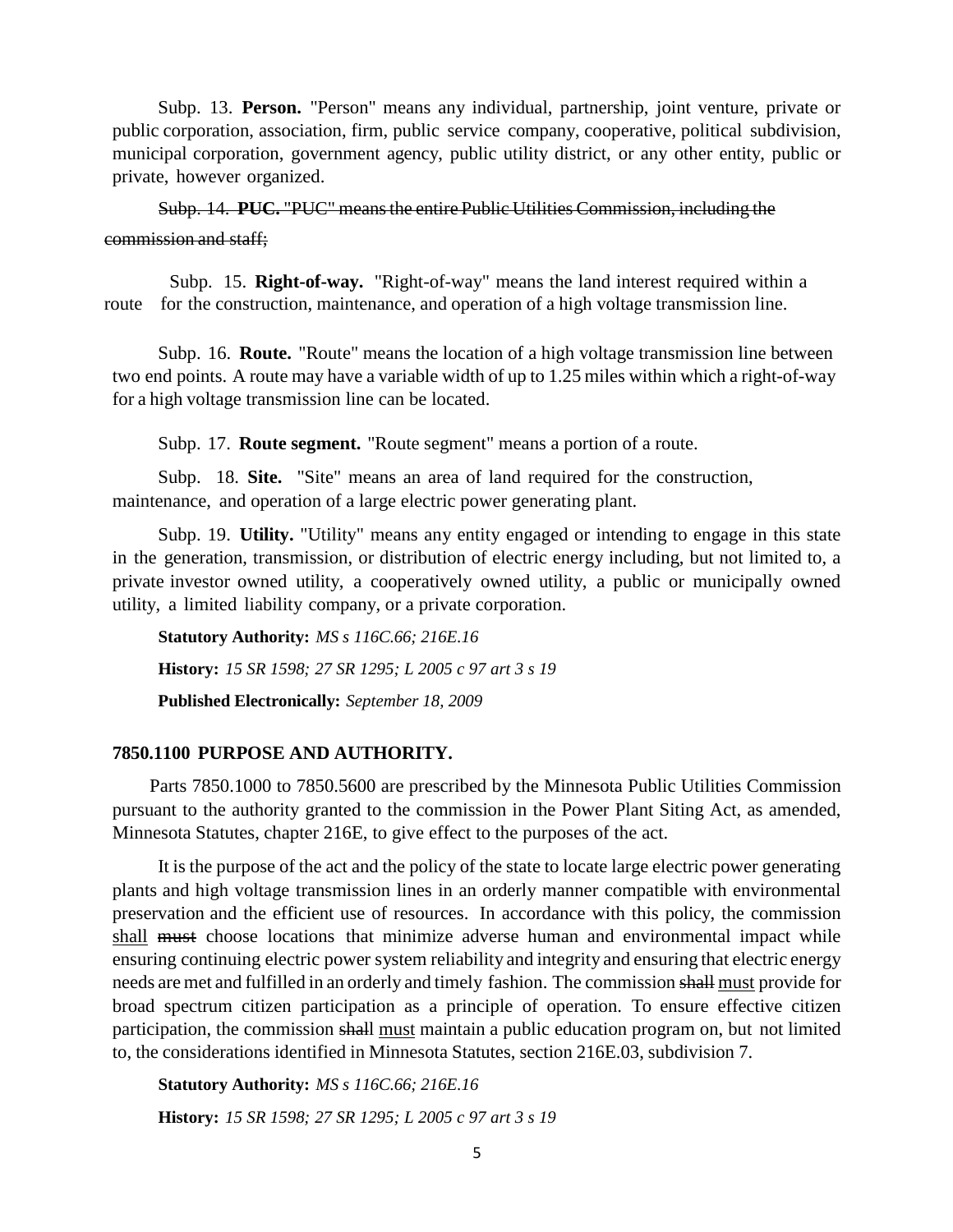**Published Electronically:** *September 18, 2009*

#### **7850.1200 APPLICABILITY.**

Parts 7850.1000 to 7850.5600 establish the requirements for the processing of permit applications by the Public Utilities Commission for large electric power generating plants and high voltage transmission lines, including environmental review of such projects. Requirements for environmental review of such projects before the commission are established in the applicable requirements of chapter 4410 and parts 7849.1000 to 7849.2100.

**Statutory Authority:** *MS s 116C.66; 216E.16* **History:** *27 SR 1295; L 2005 c 97 art 3 s 19* **Published Electronically:** *October 13, 2009*

#### **7850.1300 PERMIT REQUIREMENT.**

Subpart 1. **Site permit.** No person may construct a large electric power generating plant without a site permit from the commission. A large electric power generating plant may be constructed only on a site approved by the commission.

Subp. 2. **Route permit.** No person may construct a high voltage transmission line without a route permit from the commission. A high voltage transmission line may be constructed only within a route approved by the commission.

#### Subp. 3. **Expansion of existing facility.**

A. No person shall may increase the voltage of a high voltage transmission line without a route permit or other approval from the PUC commission.

B. No person shall may increase the voltage of a transmission line under 100 kilovolts to over 100 kilovolts without a route permit from the PUC commission.

C. Except as provided in part 7850.1500 or 7850.4800, no person shall may increase the generating capacity or output of an existing large electric power generating plant without a permit from the commission.

D. No person shall may increase the generating capacity or output of an electric power plant from under 50 megawatts to more than 50 megawatts without a site permit from the PUC commission.

Subp. 4. **Local authority.** A site permit from the commission is not required for a large electric power generating plant that is permitted by local units of government under Minnesota Statutes, section 216E.05. A route permit from the commission is not required for a high voltage transmission line that is permitted by local governmental authorities units of government under Minnesota Statutes, section 216E.05.

Subp. 5. **Commence construction.** No personmay commence construction of a large electric power generating plant or a high voltage transmission line until a permit has been issued by the commission or by the appropriate local units of government if local review is sought. "Commence construction" means to begin or cause to begin as part of a continuous program the placement,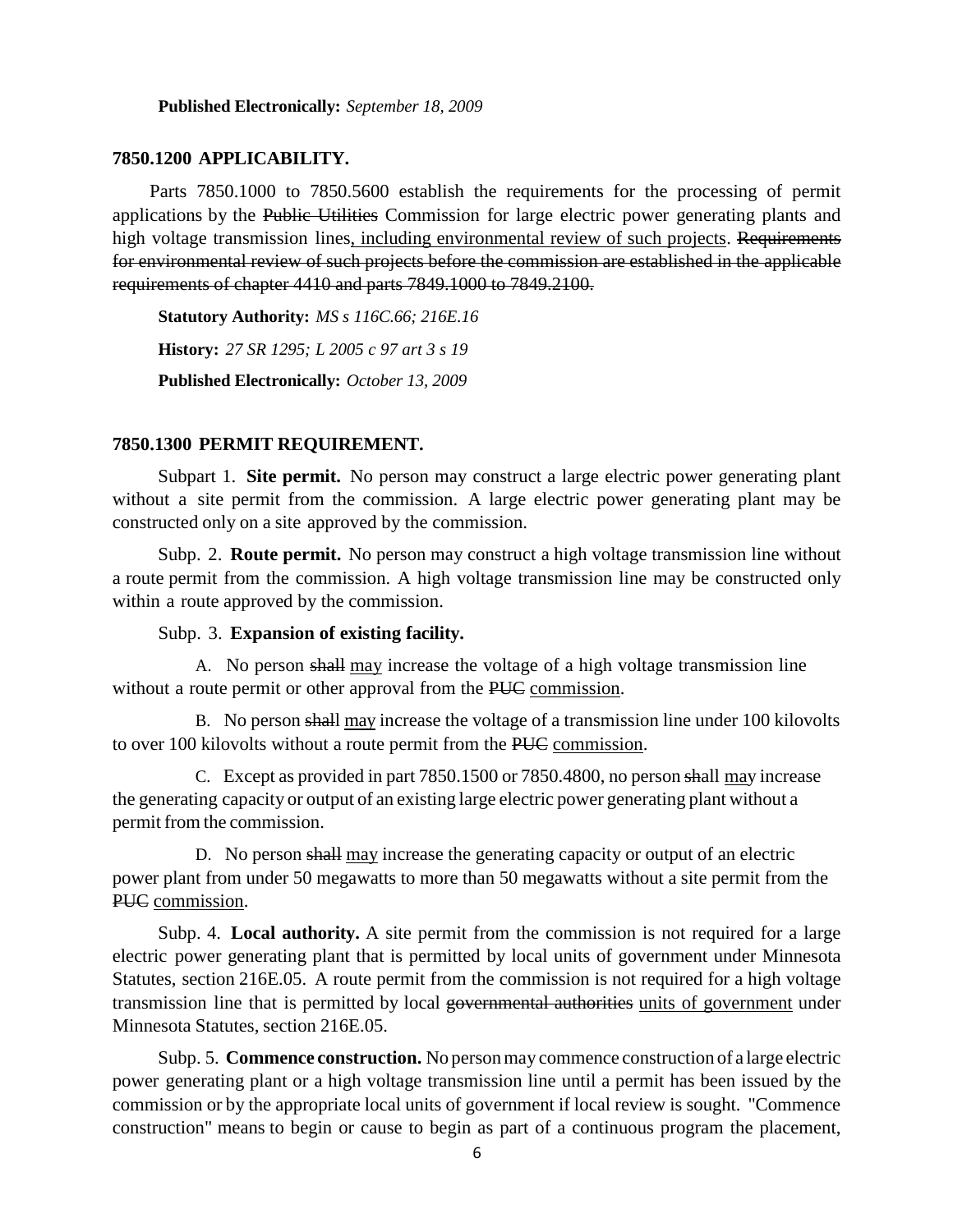assembly, or installation of facilities or equipment, or to conduct significant physical site preparation or right-of-way preparation work forinstallation offacilities or equipment. Conducting surveywork or collecting geological data or contacting landowners to discuss possible construction of a power plant or transmission line is not commencement of construction.

**Statutory Authority:** *MS s 116C.66; 216E.16* **History:** *27 SR 1295; L 2005 c 97 art 3 s 19* **Published Electronically:** *September 18, 2009*

# **7850.1400 SMALL EXEMPT PROJECTS.**

Subpart 1. **No PUC permit required.** A permit from the PUC commission is not required to construct a power plant of less than 50 megawatts or a transmission line of that is either less than 100 kilovolts or 1,500 feet in length or less. Proposers of such projects must obtain whatever approvals may be required by local, state, or federal units of government with jurisdiction over the project.

Subp. 2. **Environmental review.** Proposers of power plants of less than 50 megawatts or transmission lines of less than 100 kilovolts must comply with the environmental review requirements of chapter 4410, parts 7849.1000 to 7849.2100, and Minnesota Statutes, chapter 116D.

**Statutory Authority:** *MS s 116C.66; 216E.16* **History:** *27 SR 1295; L 2005 c 97 art 3 s 19* **Published Electronically:** *October 13, 2009*

# **7850.1500 EXCEPTIONS TO PERMITTING REQUIREMENT FOR CERTAIN EXISTING FACILITIES.**

Subpart 1. **No permit required.** The following projects are not considered construction of a large electric power generating plant or high voltage transmission line and may be constructed without a permit from the commission:

A. equipment additions at an existing substation that do not require expansion of the land needed for the substation and do not involve an increase in the voltage or changes in the location of existing transmission lines, except that up to the first five transmission line structures outside the substation may be moved to accommodate the equipment additions provided the structures are not moved more than 500 feet from the existing right-of-way;

B. high voltage transmission lines:

(1) maintenance or repair of a high voltage transmission line within an existing right-of-way;

 (2) reconductoring or reconstruction of a high voltage transmission line with no change in voltage and no change in right-of-way, provided that any new structures that are installed are not designed for and capable of operation at higher voltage; or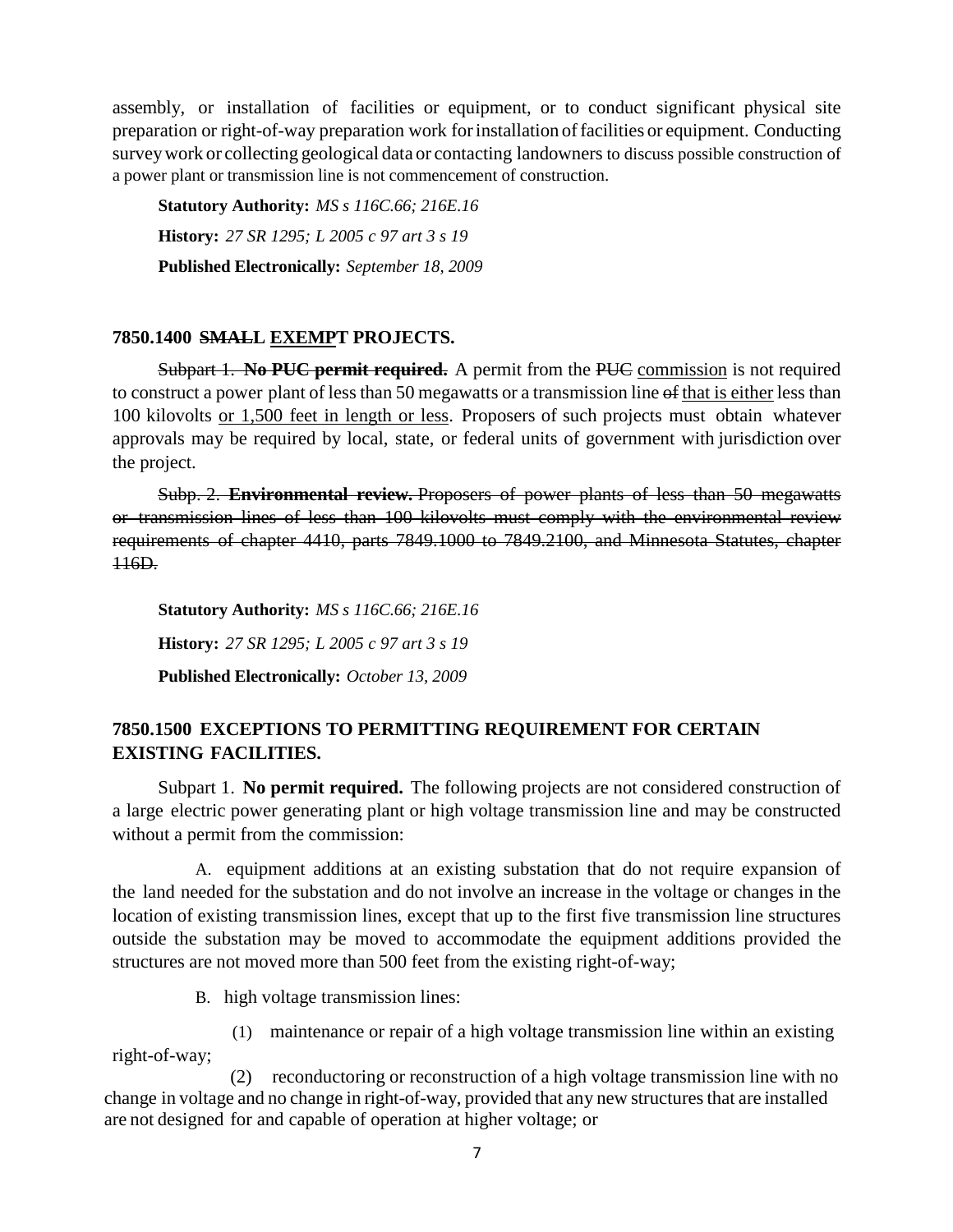(3) relocation of a high voltage transmission line that isrequired by a local orstate agency as part of road, street, or highway construction; or

C. large electric power generating plants:

(1) maintenance or repair of a large electric power generating plant;

(2) modification of a large electric power generating plant to increase efficiency as long as the capacity of the plant is not increased more than ten percent or more than 100 megawatts, whichever is greater, and the modification does not require expansion of the plant beyond the developed portion of the plant site. If a subsequent modification results in a total of more than 100 megawatts of additional capacity, this provision does not apply. An increase in efficiency is a reduction in the amount of Btu's (British Thermal Units) required to produce a kilowatt hour of electricity at the facility;

(3) refurbishment of a large electric power generating plant that does not expand the capacity of the plant or expand the plant beyond the developed portion of the plant site and the refurbishment does not require a certificate of need from the public utilities commission;

(4) modification of a LEPGP powered by solar energy that is exempt from a certificate of need under Minnesota Statutes, section 216B.243, subd. 8(7), as long as the plant is not expanded beyond the developed portion of the plant site;

(45) conversion of the fuel source of a large electric power generating plant to natural gas, as long as the plant is not expanded beyond the developed portion of the plant site; or

(5 6)start-up of an existing large electric power generating plant that has been closed for any period of time at no more than its previous capacity rating and in a manner that does not involve a change in the fuel or an expansion of the developed portion of the plant site.

Subp. 2. **Minor alteration.** In the event a modification or other change in an existing substation, high voltage transmission line, or large electric power generating plant does not qualify for an exception under this part, the modification or change may qualify for a minor alteration change under part 7850.4800.

Subp. 3. **Notice.** Any person proposing to move transmission line structures under subpart 1, item A, or to reconductor or reconstruct a high voltage transmission line under subpart 1, item B, subitem (2), or to implement changes to a large electric power generating plant under subpart 1, item C, subitem (2), (3), (4), or (5), must notify the commission in writing at least 30 days before commencing construction on the modification or change.

**Statutory Authority:** *MS s 116C.66; 216E.16* **History:** *27 SR 1295; L 2005 c 97 art 3 s 19* **Published Electronically:** *October 15, 2013*

## **7850.1600 JOINT PROCEEDING.**

The proposer of a large electric power generating plant that will also require a high voltage transmission line may elect to apply for both a site permit for the large electric power generating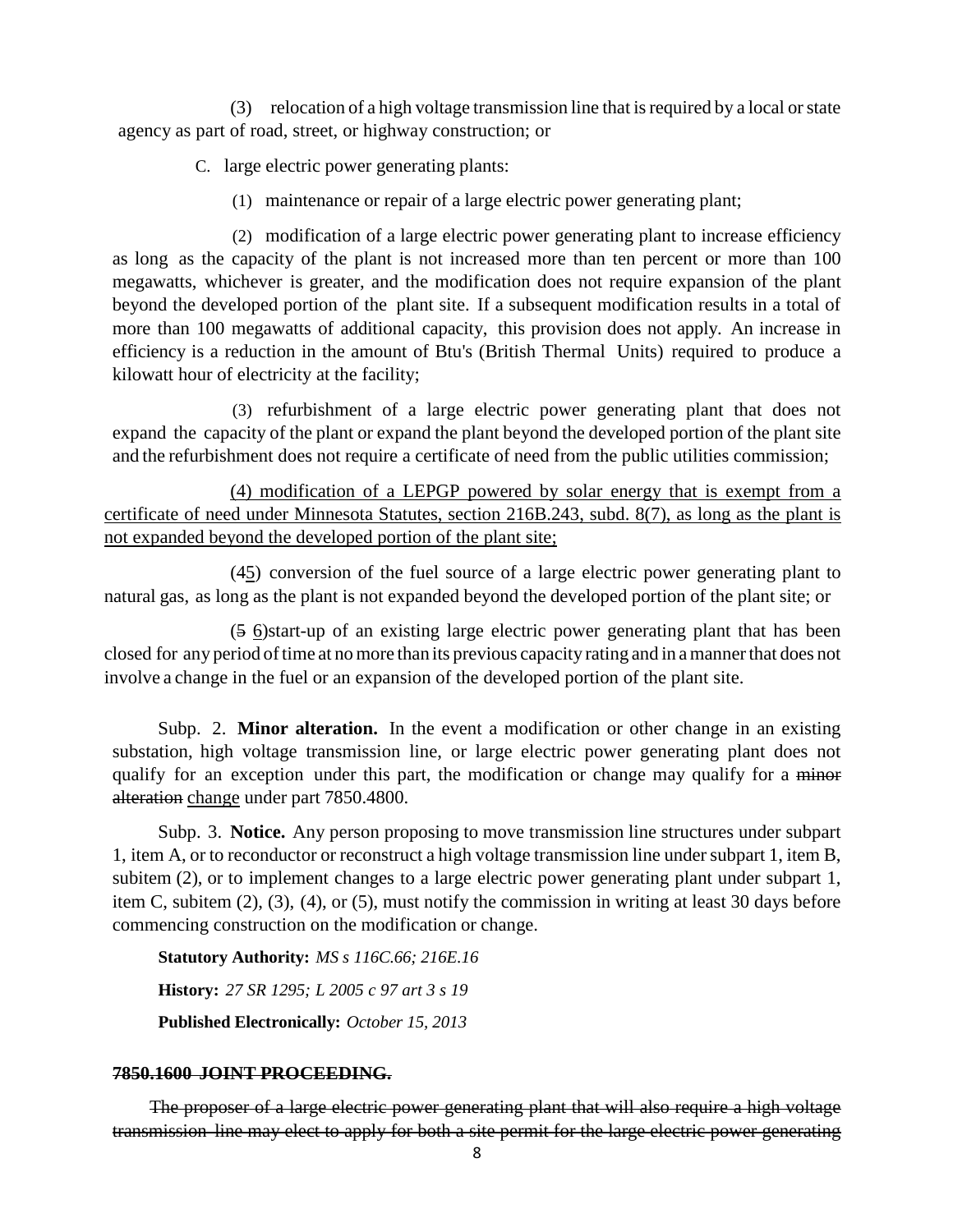plant and a route permit for the high voltage transmission line in one application and in one process. The PUC on its own volition may elect to combine two pending applications if it is appropriate to consider both projects as part of one proceeding. An applicant may also combine an application for a pipeline routing permit if a natural gas or petroleum pipeline to a new large electric power generating facility will be required.

**Statutory Authority:** *MS s 116C.66; 216E.16* **History:** *27 SR 1295; L 2005 c 97 art 3 s 19* **Published Electronically:** *September 18, 2009*

# **7850.1610 NOTICE LISTS.** The following notice lists must be established and maintained as described in this part.

Subpart 1. **General list**. The commission must maintain a list of persons who want to be notified of an application for a proposed site or route permit. Any person may request to have that person's name or an organization's name included on the list. The commission must make the list available to the applicant at the time the application is filed and upon request.

Subp. 2. **Project contact list**. The commission must maintain a project contact list for each proposed project. The project contact list must include the names of persons who have requested to receive notice of a proposed project. The commission must add a person's name to the list if the commission has reason to believe that the person would like to receive notices of a particular project. The commission must make the project contact list available to the applicant upon request.

Subp. 3. **Public agency contact list**. The commission must maintain a public agency contact list that includes public agencies likely to be interested in the proposed project. The list must include the following:

A. the Department;

B. the Office of the Attorney General;

C. the United States Army Corps of Engineers;

D. the Unites States Fish and Wildlife Service; and

E. other state agencies, including:

(1) the Department of Natural Resources;

(2) the Pollution Control Agency;

(3) the Department of Transportation;

(4) the Department of Agriculture;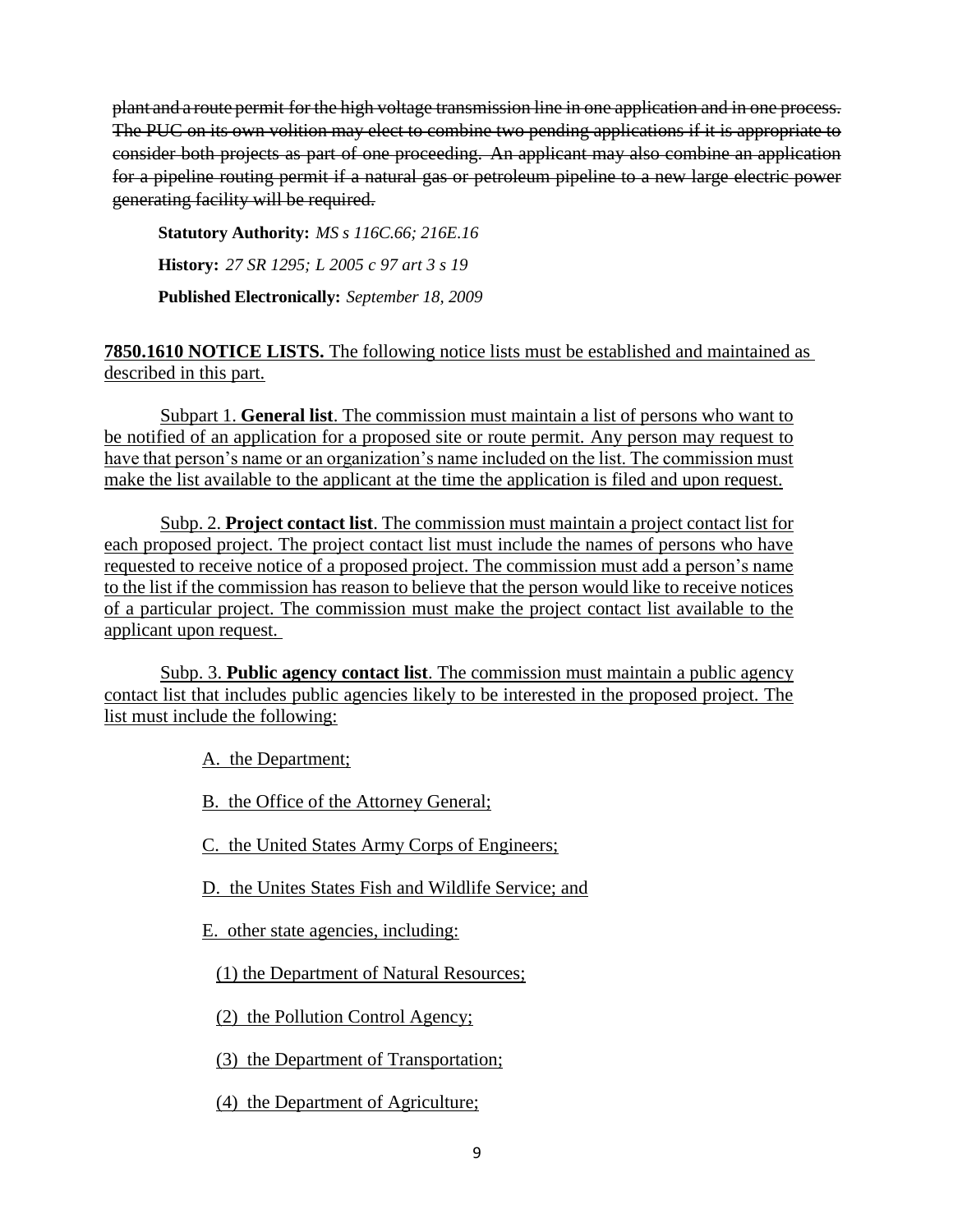(5) the Department of Health;

(6) the Office of Pipeline Safety;

(7) the Board of Water and Soil Resources;

(8) the State Historic Preservation Office of the Minnesota Historical Society;

(9) the Department of Employment and Economic Development; and

(10) the Department of Labor and Industry.

Subp. 4. **Landowner list.** An applicant must maintain, and make available to the commission, the department, or the public upon request, a landowner list for its proposed project. For purposes of the landowner list, a landowner is the person whose name is listed on the property record of the county auditor. In a county where tax statements are mailed by the county treasurer, the landowner is the person whose name is listed on the property record of the county treasurer. The list must conform to the following:

A. For a route permit application, the list must include landowners whose property is along any route the applicant proposes in its route permit application, including a draft route permit application;

B. For a site permit application, the list must include landowners whose property is on or adjacent to any site the applicant proposes in its site permit application, including a draft site permit application;

C. For either a site or a route permit application, the list must be in a format that makes the list capable of being sorted both alphabetically by last name and by zip code; and

D. For either a site or route permit application, the list must be updated to include each landowner whose property is adjacent to a site or along a route that will be considered in either the scope of the environmental impact statement under part 7850.2530 or the scope of the environmental assessment under 7850.3730.

Subp. 5. **Local and tribal government contact list**. An applicant must maintain and make available to the commission and department, upon request, a list of local units of government, and their chief executives, located in the proposed project area. The list must include the following:

A. each regional development commission;

B. each county;

C. each incorporated municipality;

D. each town;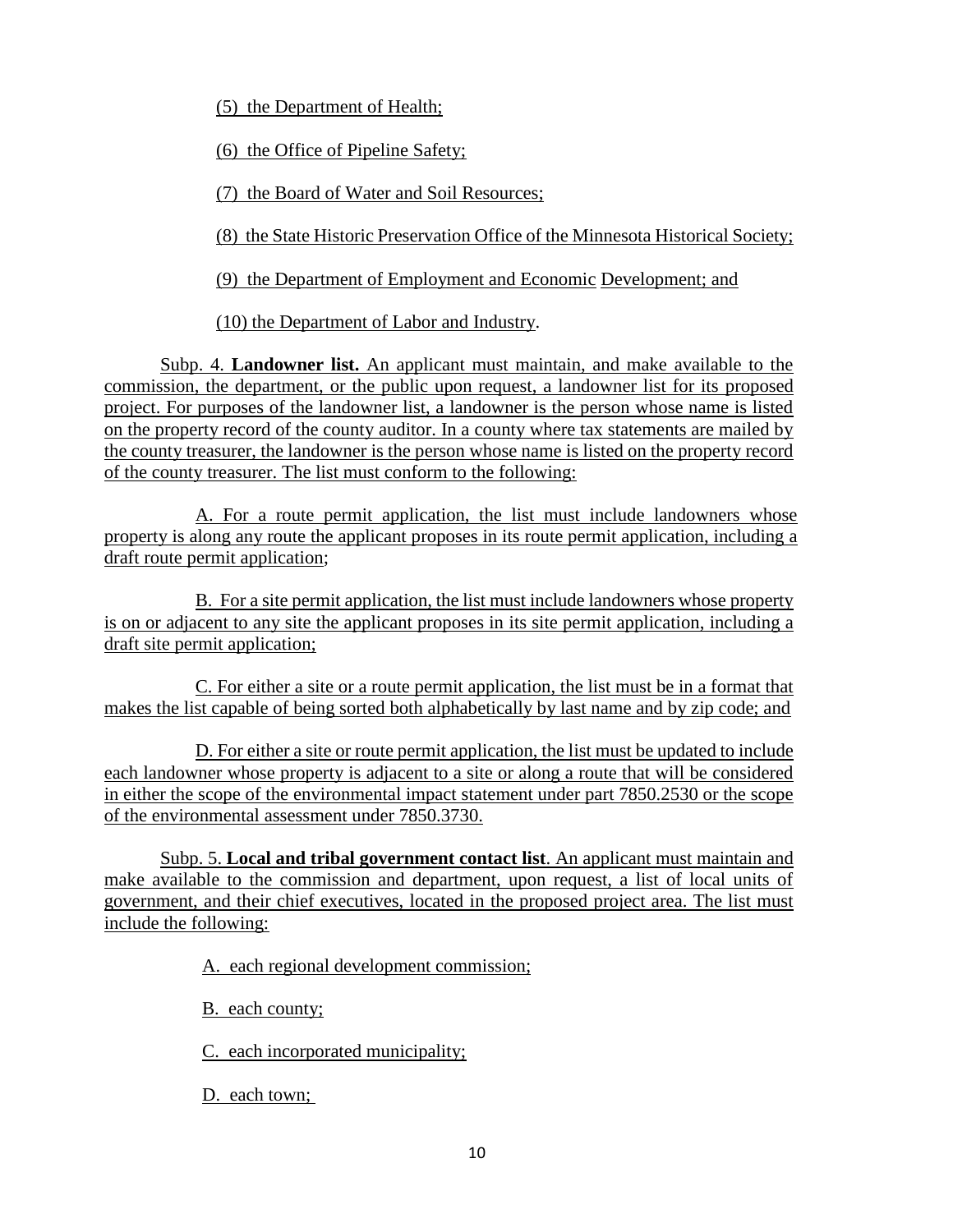E. each township;

F. each statutory city;

G. each home rule charter city;

H. each tribal government;

I. each watershed district; and

J. each soil and water conservation district.

Subp. 6. **List maintenance**. Names must not be removed from a list, unless:

A. an individual requests to be removed from the list; or

B. the commission or applicant sends written notice to an individual on the list asking whether that person's name should remain on the list and no response is received within 30 days of the request.

# **PREAPPLICATION PROCEDURES**

# **7850.1620 PREAPPLICATION MEETINGS; TRANSMISSION LINES.**

Subpart 1. **Meetings required.** Prior to filing a draft route permit application under part 7850.1640, an applicant must hold a public outreach meeting concerning routes that are under active consideration by the applicant, including routes the applicant intends to propose in its route permit application. The applicant must hold at least one public outreach meeting in each county where a high voltage transmission line route would be located.

Subp. 2. **Notice.** At least ten days prior to each meeting held, the applicant must notify the commission and the department of the date, time, and location of the meeting. The applicant must also mail, at least ten days prior to each meeting, notice of the meeting to landowners whose property is along a route identified under subpart 1. Notice to landowners must include the date, time, and location of each meeting.

Subp 3. **Public input**. At each public outreach meeting held, an applicant must provide the following:

A. maps or other written materials that identify and describe each route;

B. contact information for the commission, including the mailing address, the email address, and how to contact the commission's public advisor; and

C. an opportunity for members of the public to offer oral or written comments on the proposed project.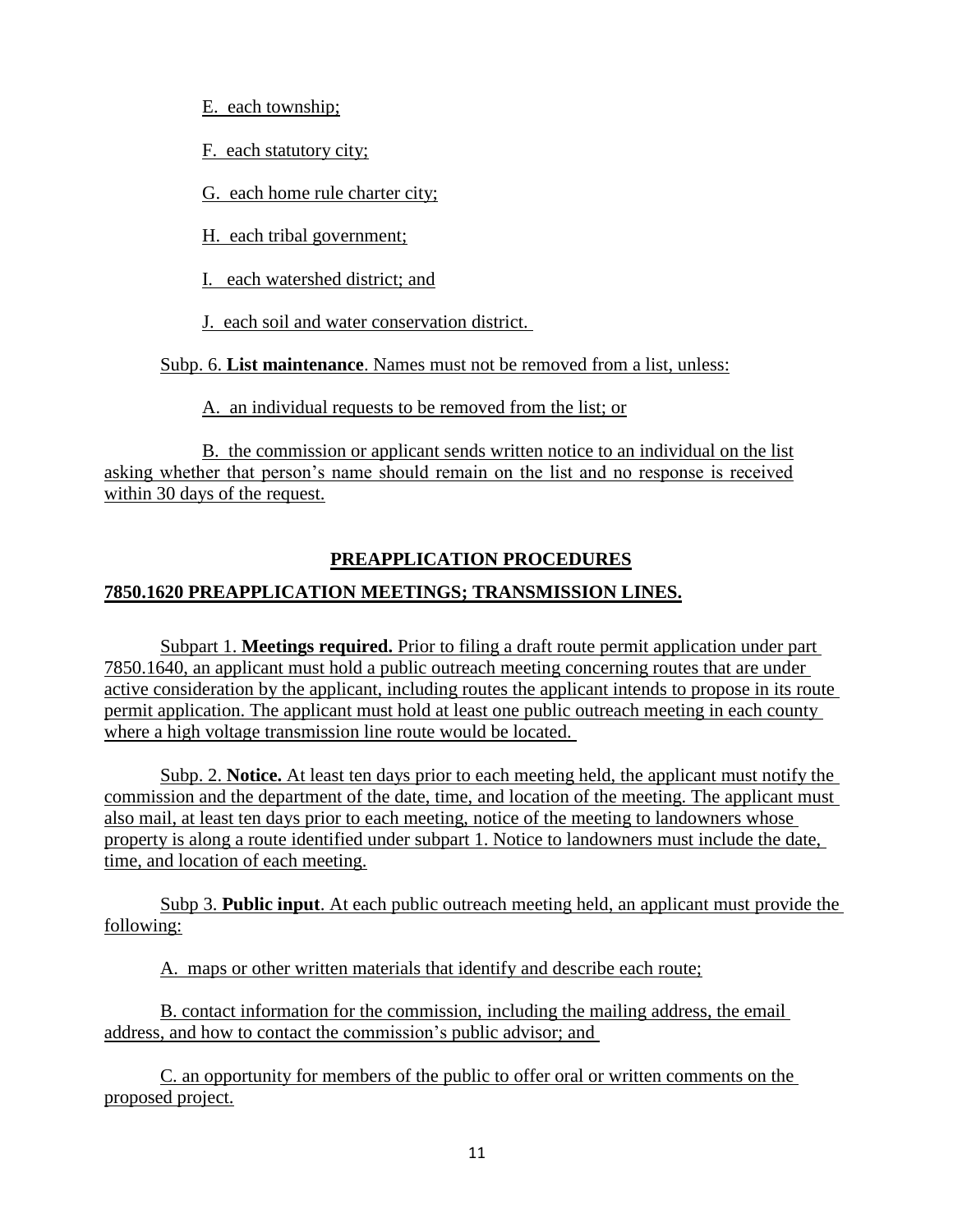Supb. 4. **Meeting summary.** An applicant must prepare a summary of each public outreach meeting held and comments received and must consider all comments received in deciding which routes to include in its draft application filed under part 7850.1640.

# **7850.1630. NOTICE OF INTENT TO FILE.**

At least 90 days before filing a site or route permit application with the commission, an applicant must notify local units of government of the intended project, as required under Minnesota Statutes, section 216E.03, subd. 3a. This requirement does not apply to projects eligible for alternative review under Minnesota Statutes, section 216E.04.

# **7850.1640. DRAFT PERMIT APPLICATION REQUIRED**.

Subpart 1. **Draft permit application**. At least 45 days prior to filing a site or route permit application with the commission, an applicant must file a draft permit application with the commission. At the time of filing, the applicant must request a docket number for the proposed project.

Subp. 2. **Draft site permit for LEPGP.** A draft site permit application must contain the following information:

A. a statement of proposed ownership of the proposed LEPGP;

 B. the name of any permittee and the name of any other person to whom the permit would be transferred if transfer of the permit is contemplated;

C. each proposed site for the proposed LEPGP;

D. a description of the proposed LEPGP, including the size and type of the facility, and all associated facilities;

E. the environmental information required under subpart 4;

F. the name of each person who owns property within each proposed site;

G. the engineering and operational design of the LEPGP at each of the proposed sites;

H. a cost analysis of the LEPGP at each proposed site, including the costs of constructing and operating the facility, considering the facility's design;

I. an engineering analysis of each of the proposed sites, including how each site could accommodate expansion of generating capacity in the future;

J. identification of transportation, pipeline, and electrical transmission systems that will be required to construct, maintain, and operate the facility;

K. a listing and brief description of federal, state, and local permits that may be required for the project at each proposed site;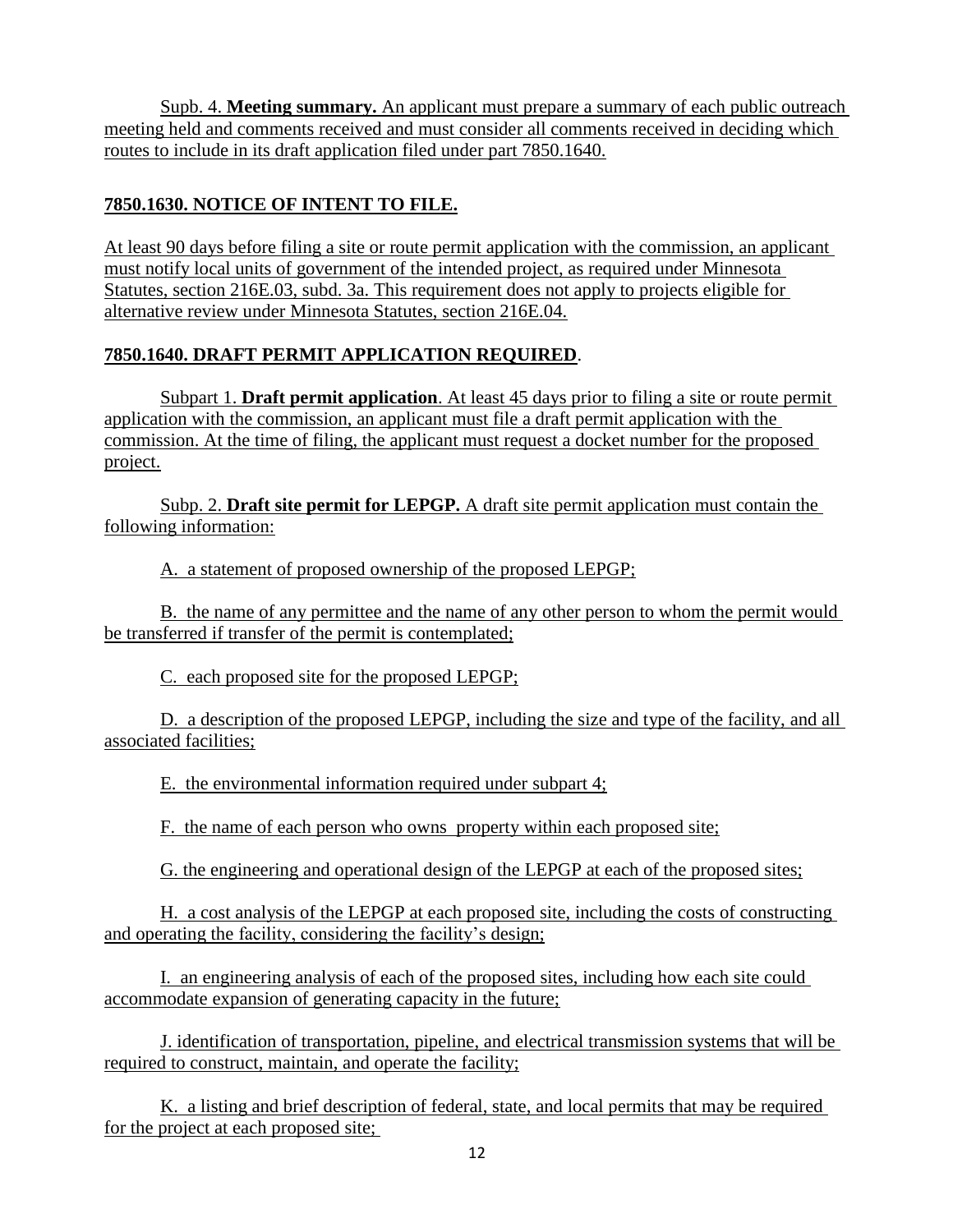L. United States Geological Survey topographical maps or other maps showing the entire proposed project area;

M. a proposed application notice that includes the notice content requirements under part 7850.2100, subp. 2;

N. if the project is eligible for alternative review under part 7850.2800, a statement by the applicant confirming whether the applicant elects to follow the alternative review process, and if so, whether the applicant recommends that an administrative law judge be assigned to the case to prepare a report with findings, conclusions, and a recommendation;

O. whether the applicant intends to file both a certificate of need application and a site permit application, or intends to file multiple applications, and if so, whether the applicant intends to request that joint proceedings be held on the applications under part 7850.2140;

P. the name of each zoning authority with responsibility over each property within each proposed site and the present zoning classification of the property;

Q. whether the applicant intends to waive its right to exercise eminent domain; and

R. if the applicant is retaining the option to exercise eminent domain:

(1) the percentage of property within each proposed site that the applicant has obtained under contract; and

(2) the percentage of contiguous land within each proposed site that is subject to a fee interest by condemnation under Minnesota Statutes, section 216E.12, subd. 4.

Subp. 3. **Draft route permit for HVTL.** A draft route permit application must contain the following information:

A. a statement of proposed ownership of the facility as of the day of filing and after commercial operation;

B. the name of each permittee and the name of any other person to whom the permit would be transferred if transfer of the permit is contemplated;

C. each proposed route for the proposed HVTL;

D. a description of the proposed HVTL and all associated facilities including the size and type of the high voltage transmission line;

E. the environmental information required under subpart 4;

F. identification of land uses and environmental conditions along each proposed route;

G. the name of each person who owns property within any of the proposed routes;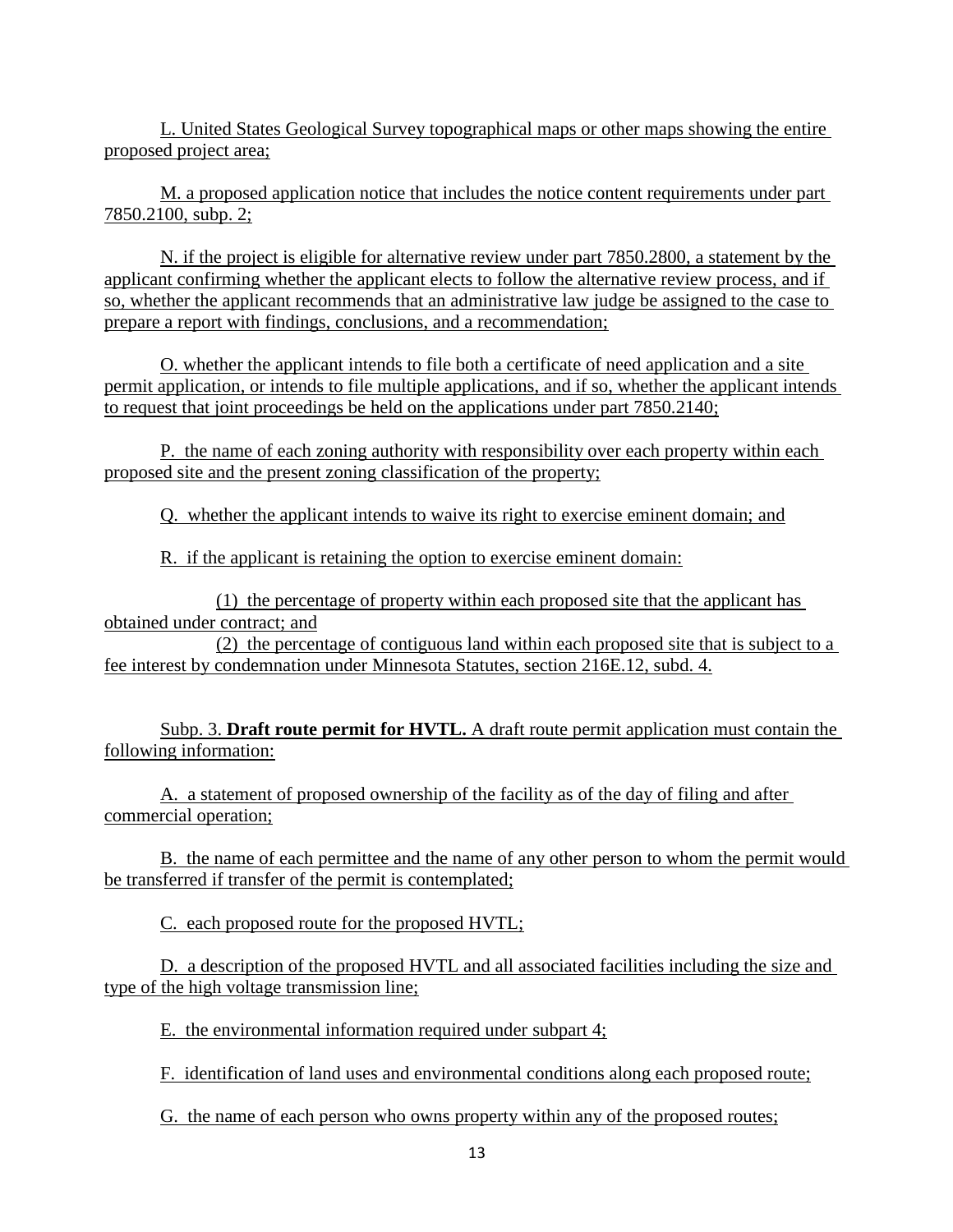H. United States Geological Survey topographical maps or other maps showing the entire length of the HVTL on all proposed routes;

I. identification of existing utility and public rights-of-way along or parallel to the proposed routes that have the potential to share the right-of-way with the proposed line;

J. the engineering and operational design concepts for the proposed HVTL, including information on the electric and magnetic fields of the transmission line;

K. cost analysis of each route, including the costs of constructing, operating, and maintaining the high voltage transmission line, considering the line's design;

L. a description of possible design options to accommodate expansion of the HVTL in the future;

M. the procedures and practices proposed for the acquisition and restoration of the right-ofway, construction, and maintenance of the HVTL;

N. a listing and brief description of federal, state, and local permits that may be required for the proposed HVTL;

O. a summary of transmission planning that concluded that the project is necessary, including its history of presentation in Minnesota Biennial Transmission Plans and Midcontinent Independent System Operator Transmission Expansion Plans;

P. a list of the date, time, and location of each public pre-application meeting schedule to held by the applicant, or for each public pre-application meeting held, a summary of comments received;

Q. a proposed application notice that includes the notice content requirements under part 7850.2100, subp. 2;

R. any differences between the list of landowners who received notice of the applicant's certificate of need application under part 7849.0130 and the list of landowners to whom the applicant will mail notice of its draft route permit application under part 7850.1640;

S. if the project is eligible for alternative review under part 7850.2800, a statement by the applicant confirming whether the applicant elects to follow the alternative review process, and if so, whether the applicant recommends that an administrative law judge be assigned to the case to prepare a report with findings, conclusions, and a recommendation;

T. whether the applicant intends to file both a certificate of need and a route permit application, or multiple permit applications, and if so, whether the applicant intends to request that joint proceedings be held on the applications under part 7850.2140;

U. whether the applicant intends to waive its right to exercise eminent domain; and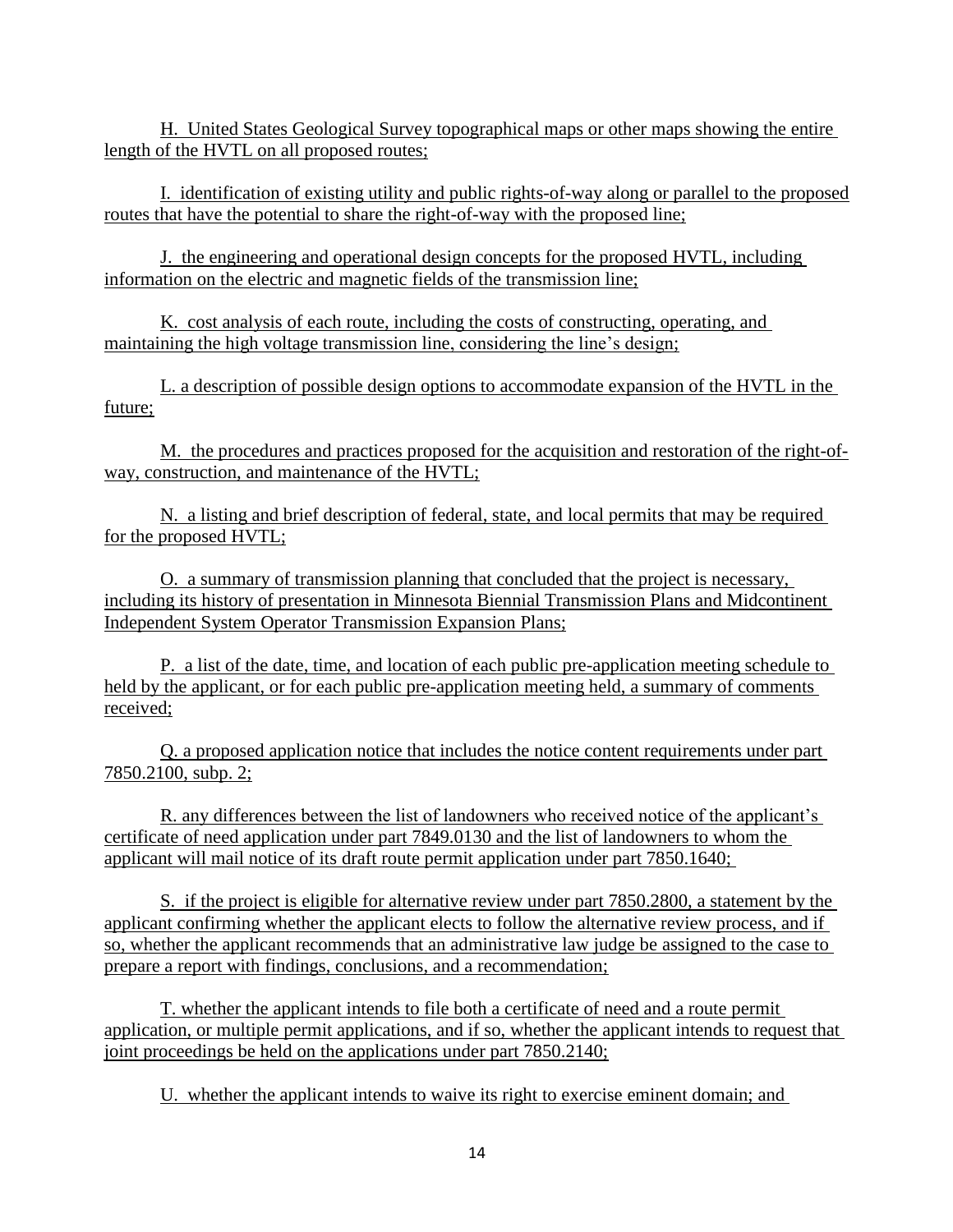V. if the applicant is retaining the option to exercise eminent domain:

(1) the percentage of property within each proposed route that the applicant has obtained under contract; and

(2) for a HVTL with capacity of 200 kilovolts or more, the percentage of contiguous land within each proposed route that is subject to a fee interest by condemnation under Minnesota Statutes, section 216E.12, subd. 4.

Subp. 4**. Environmental information**. Each draft site or draft route permit application must contain the following information:

A. a description of the environmental setting for each site or route;

B. a description of the effects of construction and operation of the facility on human settlement, including, but not limited to, public health and safety, displacement, noise, aesthetics, socioeconomic impacts, cultural values, recreation, and public services;

C. a description of the effects of the facility on land-based economies, including agriculture, forestry, tourism, and mining;

D. a description of the effects of the facility on archaeological and historic resources;

E. a description of the effects of the facility on the natural environment, including effects on air and water quality resources and flora and fauna;

F. a description of the effects of the facility on rare and unique natural resources;

G. identification of human and natural environmental effects that cannot be avoided if a specific site or route is approved; and

H. a description of measures that might be implemented to mitigate the potential human and environmental impacts identified in items A to G and the estimated costs of such mitigative measures.

# **7850. 1650. NOTICE OF DRAFT APPLICATION**.

Subpart 1. **Notice recipients**. The applicant must mail written notice of the draft permit application to the following:

A. the general list;

B. the public agency contact list;

C. the landowner list; and

D. the local and tribal government contact list.

Subp. 2. **Notice content**. The notice sent under subpart 1 must contain the following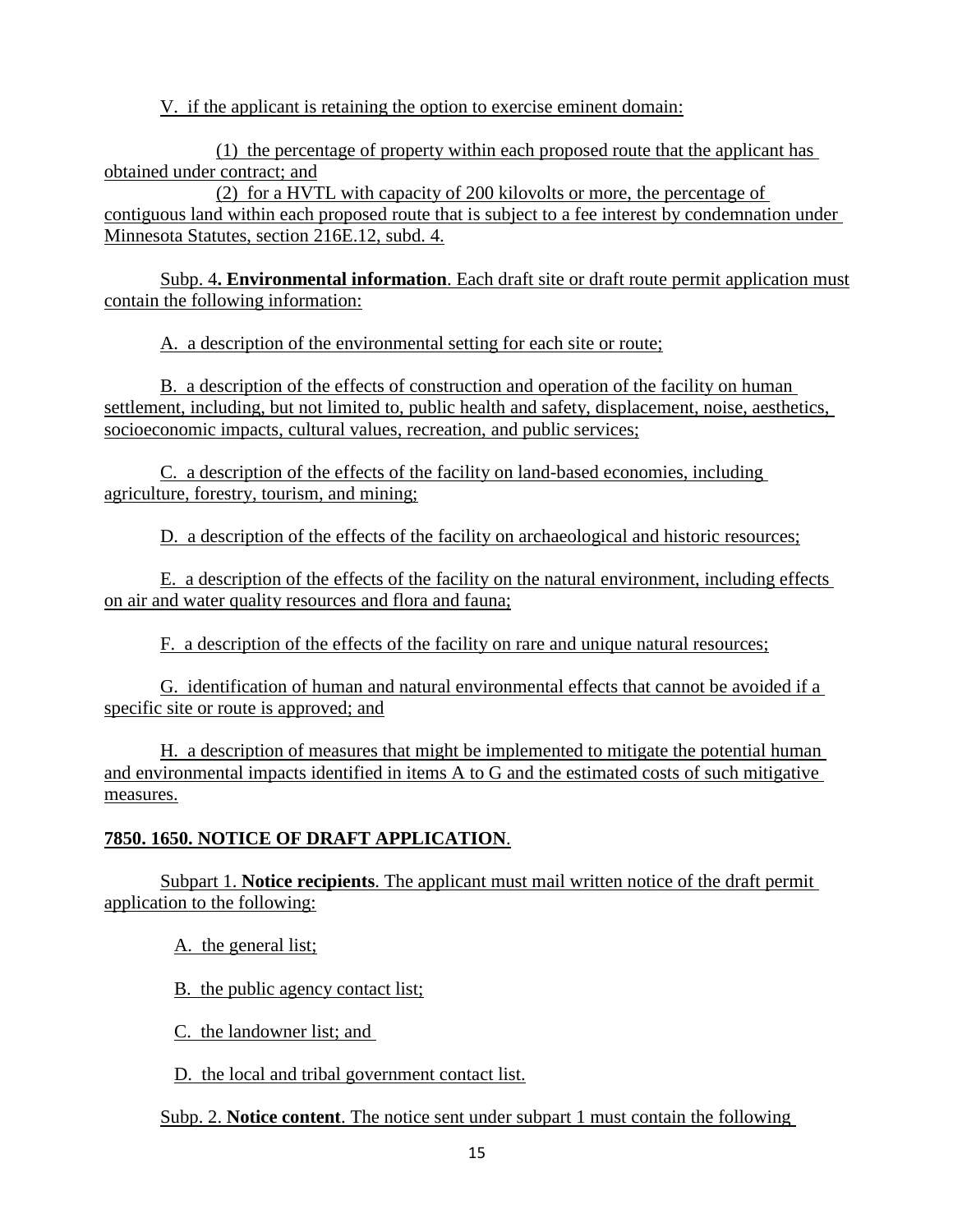## information:

A. the name of the applicant;

B. a statement that a draft permit application has been filed with the commission;

C. a statement that the applicant is required by the commission to mail the notice and that the commission will solicit comments on the draft application from interested persons;

D. a statement explaining how to obtain a copy of the draft permit application;

E. the commission's contact information, including physical address, phone number, and e-mail address;

F. a statement that the applicant could exercise the power of eminent domain under Minnesota Statutes, section 216E.12 to acquire land necessary for the project, along with the phrase, "your property could be in the final route selected"; and

G. the date on which the applicant intends to file its completed application with the commission.

Subp. 3. **Filing with commission**. The applicant must file a copy of the notice with the commission at the time the applicant mails the notice.

# **7850.1680. COMMENTS AND PROCESS.**

Subpart 1. **Comments.** The commission must request comments on the completeness of the draft application and on whether the commission should appoint an advisory task force for the proceeding under part 7850.2400.

Subp. 2. **Notice of comment period.** The commission must mail notice of the comment period to the general list, the project contact list, the public agency contact list, the landowner list, and the local and tribal government list. Initial comments must be filed within 21 days of the notice. Reply comments must be filed within 10 days of the expiration of the initial comment period. If the commission appoints an advisory task force, the commission must determine the charge of the task force under part 7850.2400.

Subp. 3. **Process Schedule.** Upon receipt of a draft permit application, commission staff must consult with the department and the applicant to set a proposed schedule for completing the permitting process within applicable statutory deadlines and must make the schedule available in the commission's electronic filing system. If an application includes a request by the applicant that joint proceedings be held on either multiple permit applications or on both a certificate of need and a permit application, the commission must set a schedule at the time the commission determines whether to hold joint proceedings under part 7850.2140.

Subp. 4. **Application Process.** After completing the draft application requirements, an applicant intending to proceed with the permitting process must follow the procedures for filing an application under rule parts 7850.1700 to 7850.1900.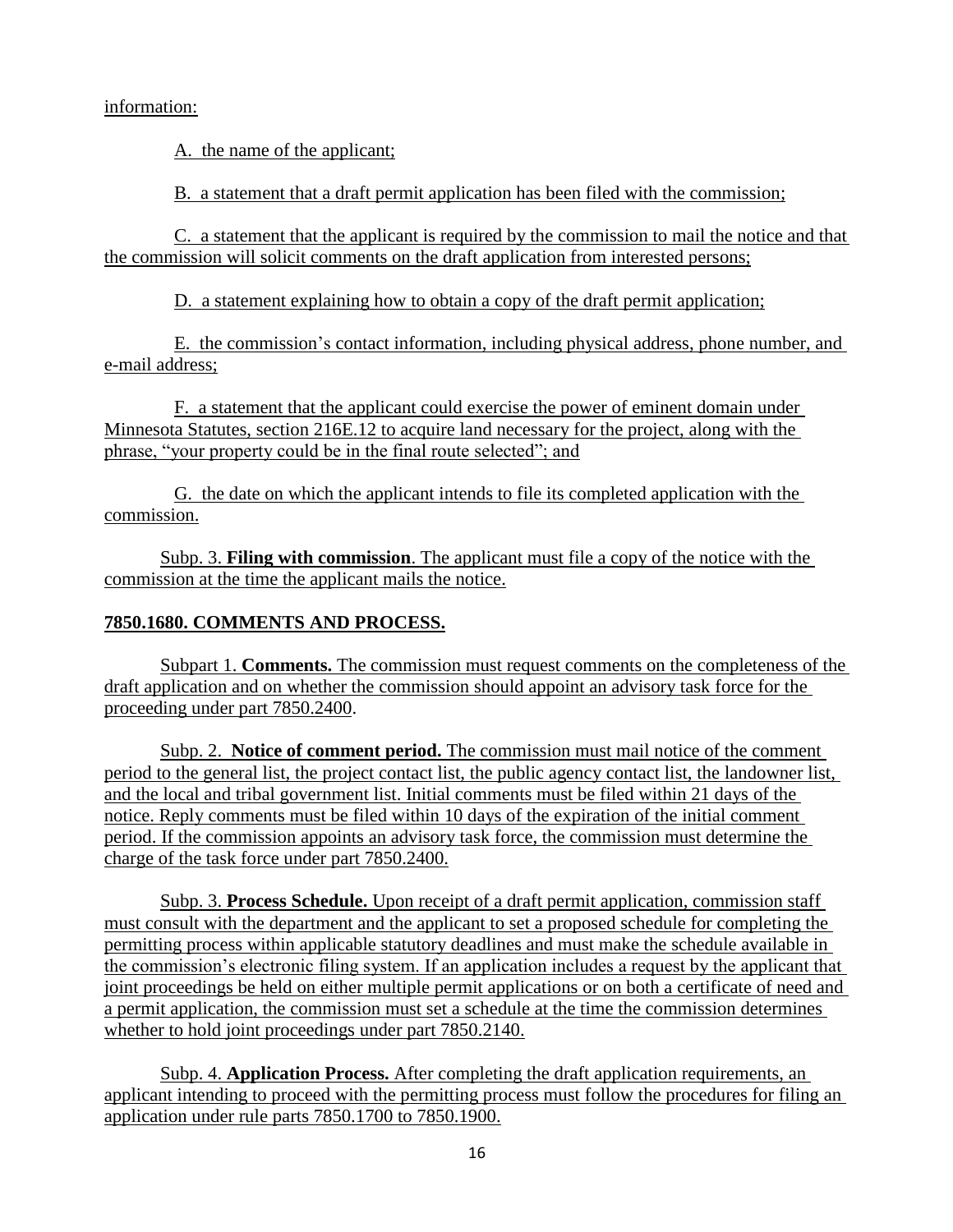# **FILING REQUIREMENTS**

## **7850.1700 PERMIT APPLICATION UNDER FULL PERMITTING PROCESS AND MANNER OF FILING.**

Subpart 1. **Filing of application for permit.** A person seeking a site permit or route permit for a large electric power generating facility under this chapter must file three copies of the application for the permit with the PUC commission. Upon acceptance of the application, the commission will advise the applicant of how many copies of the application must be submitted to the PUC. The applicant must serve copies of the application on the department and the Office of the Attorney General. It must also provide copies of the application to the public agency contact list and the general list. An applicant subject to the electronic filing requirements contained in Minn. Stat. § 216.17, subd. 3, must follow those filing procedures.

Subp. 2. **Electronic copy.** A person filing an application for a site permit or route permit shall provide the PUC with an electronic version of the application suitable for posting on the PUC's Web page.

**Cover letter and summary.** An application for a site or route permit must be accompanied by a cover letter signed by an authorized officer or agent of the applicant. The cover letter must specify the type of facility for which a permit is requested. The letter must also include, on a separate page, a summary of the filing sufficient to apprise potentially interested parties of the nature of the application and its general content.

**Statutory Authority:** *MS s 116C.66; 216E.16* **History:** *27 SR 1295; L 2005 c 97 art 3 s 19* **Published Electronically:** *September 18, 2009*

# **7850.1710 APPLICATION COMPLETENESS; SCHEDULE**

Subpart. 1. **Completeness determination.** Within ten days of receipt of an application for a site or a route permit, the commission's executive secretary will determine whether the application is complete and notify the applicant in writing of the decision.

Subp. 2. **Incomplete application.** The executive secretary must not find that an application is incomplete if the missing information can be obtained from the applicant within 20 days from the date the application is found to be incomplete and the missing information will not interfere with the public's ability to review the proposed project. If the application is not complete, the executive secretary must set the matter for the earliest possible commission agenda meeting for further review by the commission, considering the applicant's availability and request for additional time. If, prior to the commission meeting, the applicant files the missing information, the executive secretary will pull the item from the agenda and notify the applicant in writing that the application is complete.

Subp. 3. **Joint application**. If the commission receives a request from an applicant that joint proceedings be held on multiple permit applications, or on applications filed under both chapters 7849 and 7850, joint proceedings will not begin until after the executive secretary determines that all applications are complete.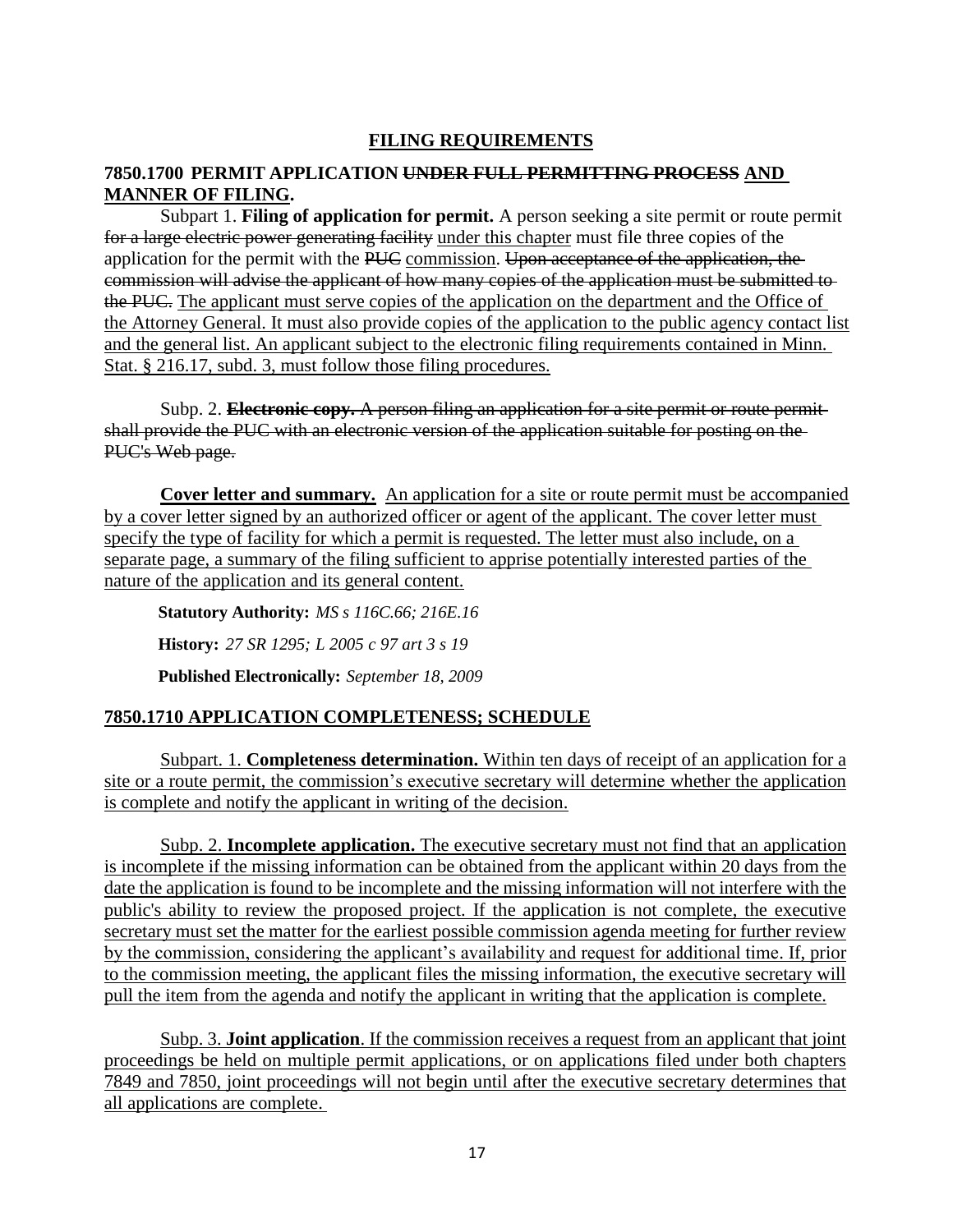Subp. 4. **Process schedule update.** At the time the executive secretary makes a determination on completeness, staff must, after consulting the department and the applicant, update the process schedule with any changes, considering the applicable statutory deadlines for completing the permitting process. The updated schedule must be sent to the department and the applicant and be made available to the public upon request.

Subp. 5. **Statutory deadline; extension**. If, during the proceedings, the commission determines that the deadline for making a final decision on a permit application will not be met, the commission may extend the deadline under Minnesota statutes, section 216E.03, subd. 9, or section 216E.04, subd. 7.

#### **7850.1800 PERMIT FEES.**

Subpart 1. **Requirement.** An applicant for a site permit or route permit shall must pay a fee to the department in accordance with Minnesota Statutes, section 216E.18. The estimated fee for processing the permit application must be determined at the time an application is filed and in accordance with Minnesota Statutes, section 216E.18.

Subp. 2. **Initial payment.** The applicant shall must submit with the application 25 percent of the total estimated fee, or up to 50 percent of the total estimated fee if the commission determines that the additional percentage is reasonably necessary to complete the site evaluation and design process. The commission shall must not process a permit application until the first portion of the fee is submitted. The PUC department shall must deposit all money received from the applicant for permit fees in a special account and notify the commission at the time of receipt of the application if payment has not been made.

Subp. 3. **Additional payments.** The applicant shall must pay an additional 25 percent ofthe fee within 90 days afterthe application has been accepted by the commission. Additional payments must be made within 30 days of notification by the commission that additional fees are necessary for completion of the permitting process. The department must notify the commission at the time of the final decision on a permit if any assessed fees have not been paid. The commission shall must not make a final decision on a permit application if any assessed fees have not been paid.

Subp. 4. **Final accounting.** At the end of the permitting process, including any judicial review of the commission's final decision, the PUC department shall must provide a final accounting to the commission and the applicant of the total cost of processing the permit application. The applicant may review all actual costs associated with processing an application and present objections to the commission. The application fees paid by the applicant shall must include the necessary and reasonable expenses incurred in processing the application, including, but not limited to, staff time, expenses for public notice and meetings and hearings, environmental review, administrative overhead, and legal expenses. The applicant shall must make the final payment within 30 days of notification or the PUC department shall refund any excess payments with 30 days of the final accounting.

**Statutory Authority:** *MS s 116C.66; 216E.16* **History:** *27 SR 1295; L 2005 c 97 art 3 s 19*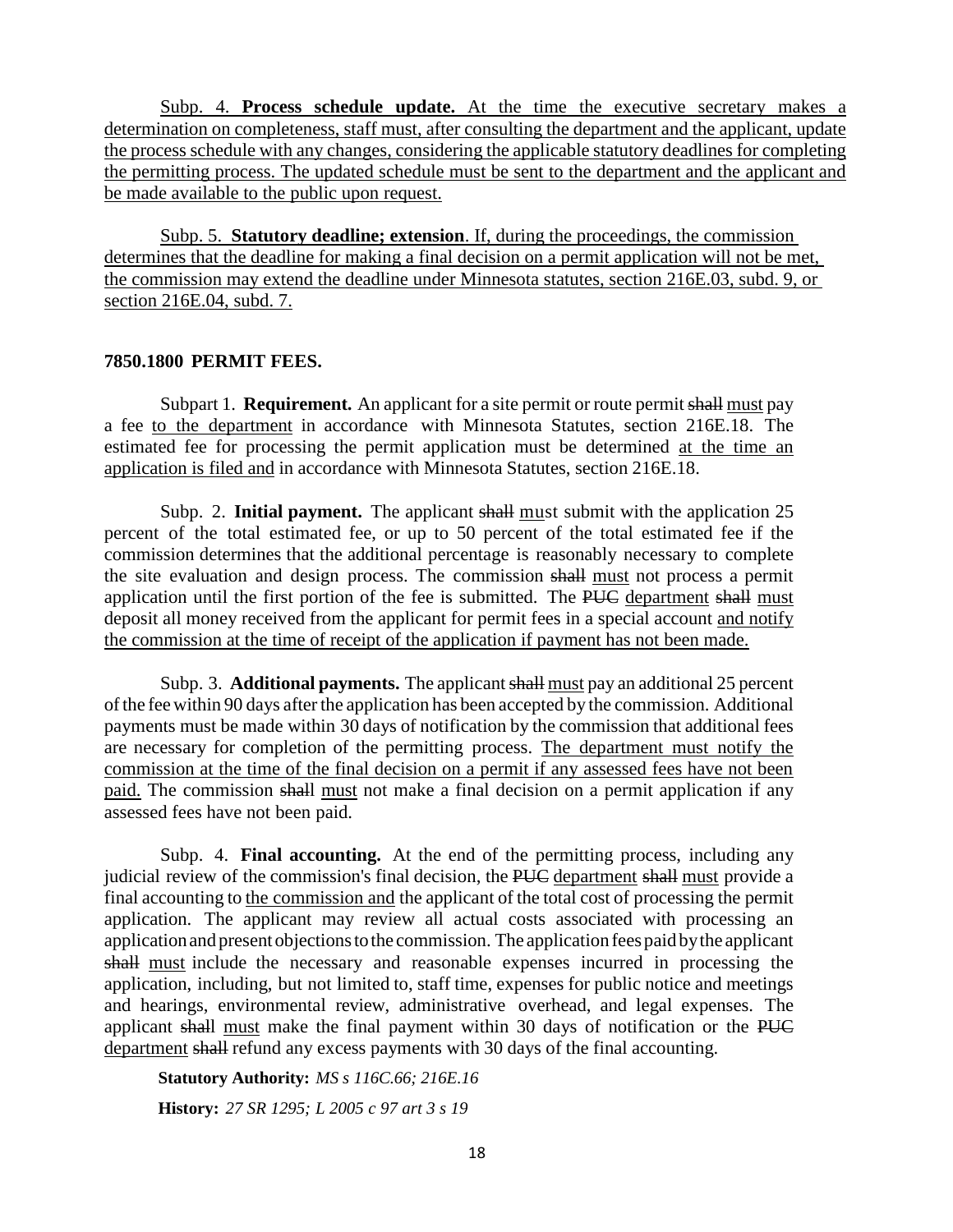### **7850.1900 APPLICATION CONTENTS.**

Subpart 1. **Site permit for LEPGP.** An application for a site permit for a large electric power generating plant must contain the following information:

> A. a statement of proposed ownership of the facility as of the day of filing and after commercial operation;

B. the precise name of any person or organization to be initially named as permittee or permittees and the name of any other person to whom the permit may be transferred if transfer of the permit is contemplated;

 C. at least two proposed sites for the proposed large electric power generating plant and identification of the applicant's preferred site and the reasons for preferring the site;

> D. a description of the proposed large electric power generating plant and all associated facilities, including the size and type of the facility;

E. the environmental information required under subpart 3;

F. the names of the owners of the property for each proposed site;

G. the engineering and operational design for the large electric power generating plant at each of the proposed sites;

H. a cost analysis of the large electric power generating plant at each proposed site, including the costs of constructing and operating the facility that are dependent on design and site;

> I. an engineering analysis of each of the proposed sites, including how each site could accommodate expansion of generating capacity in the future;

J. identification of transportation, pipeline, and electrical transmission systems that will be required to construct, maintain, and operate the facility;

K. a listing and brief description of federal, state, and local permits that may be required for the project at each proposed site; and

> L. a copy of the Certificate of Need for the project from the Public Utilities Commission or documentation that an application for a Certificate of Need has been submitted or is not required.

An application for a site permit must include at least two proposed sites, unless the applicant intends to propose a project that is eligible for alternative review under Minnesota Statutes, section 216E.04, in which case the applicant is not required to propose more than one site. An application for a site permit must include the information required for a draft site permit application under part 7850.1640, as well as the following:

A. each proposed site, which must not overlap with any other proposed site;

B. whether a proposed site is intended to mitigate potential impacts of any other proposed site;

C. for all proposed projects, including those eligible for alternative review under part 7850.27800, each site the applicant has considered and rejected and the reasons for rejecting it;

D. any change to a project affecting whether the project is eligible for alternative review under part 7850.2800;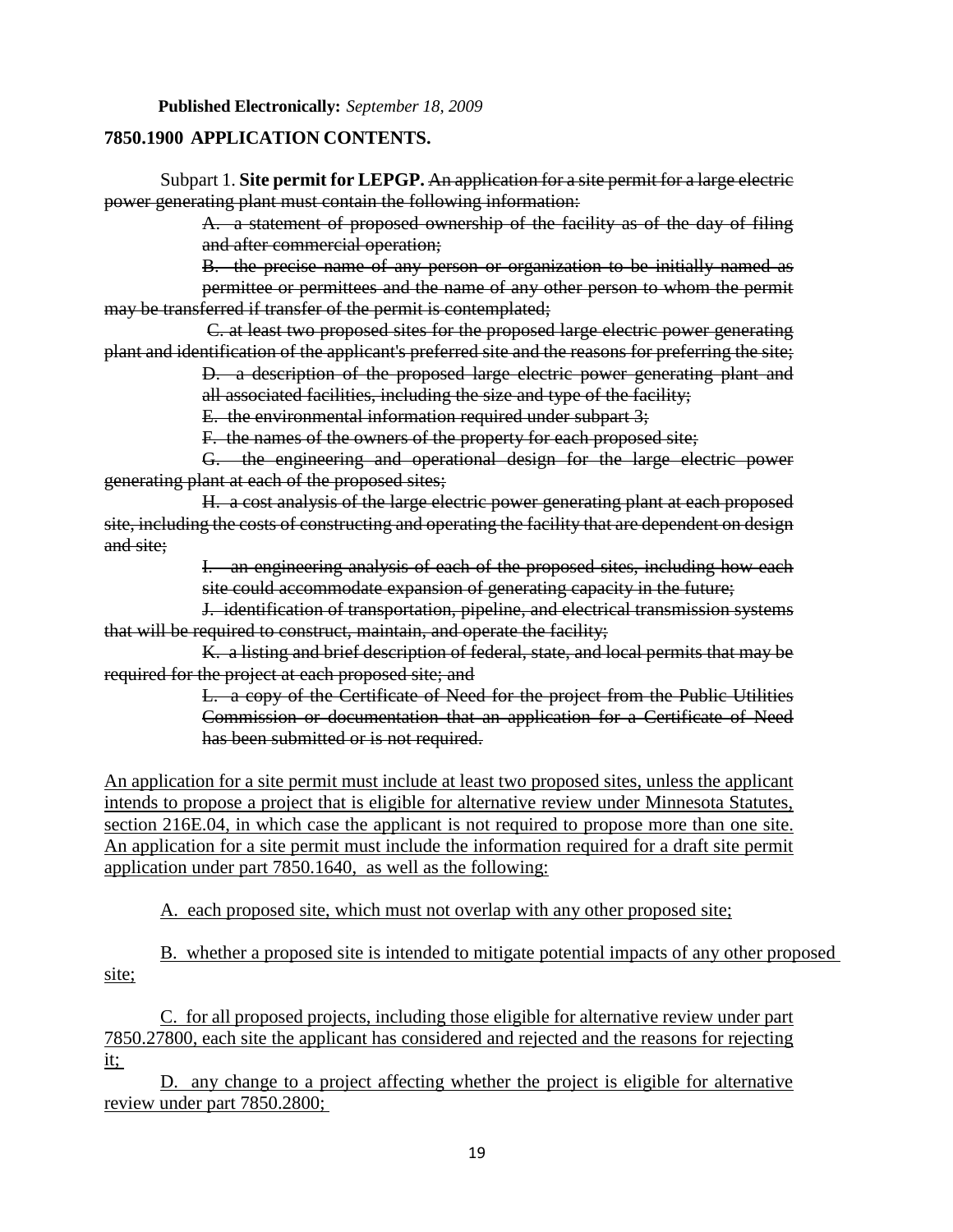E. a description of any change made to the information filed in the draft application and the reason for the change;

F. the location of each public library where the application is available to the public; and

G. the location of each government center where the application is available to the public.

Subp. 2. **Route permit for HVTL**. An application for a route permit for a high voltage transmission line shall contain the following information An application for a route permit must include at least two proposed routes, unless the applicant intends to propose a project that is eligible for alternative review under Minnesota Statutes, section 216E.04, in which case the applicant is not required to proposed more than one route. A route permit application must include the information required for a draft route permit application under part 7850.1640, as well as the following:

A. a statement of proposed ownership of the facility at the time of filing the application and after commercial operation;

B. the precise name of any person or organization to be initially named as permittee or permittees and the name of any other person to whom the permit may be transferred if transfer of the permit is contemplated;

C. at least two proposed routes for the proposed high voltage transmission

line and identification of the applicant's preferred route and the reasons for the preference;

D. a description of the proposed high voltage transmission line and all associated facilities including the size and type of the high voltage transmission line;

E. the environmental information required under subpart 3;

routes;

F. identification of land uses and environmental conditions along the proposed

G. the names of each owner whose property is within any of the proposed routes for the high voltage transmission line;

H. United States Geological Survey topographical maps or other maps acceptable to the commission showing the entire length of the high voltage transmission line on all proposed routes;

I. identification of existing utility and public rights-of-way along or parallel to the proposed routes that have the potential to share the right-of-way with the proposed line;

J. the engineering and operational design concepts for the proposed high voltage transmission line, including information on the electric and magnetic fields of the transmission line;

> K. cost analysis of each route, including the costs of constructing, operating, and maintaining the high voltage transmission line that are dependent on design and route;

L. a description of possible design options to accommodate expansion of the high voltage transmission line in the future;

M. the procedures and practices proposed for the acquisition and restoration of the right-of-way, construction, and maintenance of the high voltage transmission line;

N. a listing and brief description of federal, state, and local permits that may be required for the proposed high voltage transmission line; and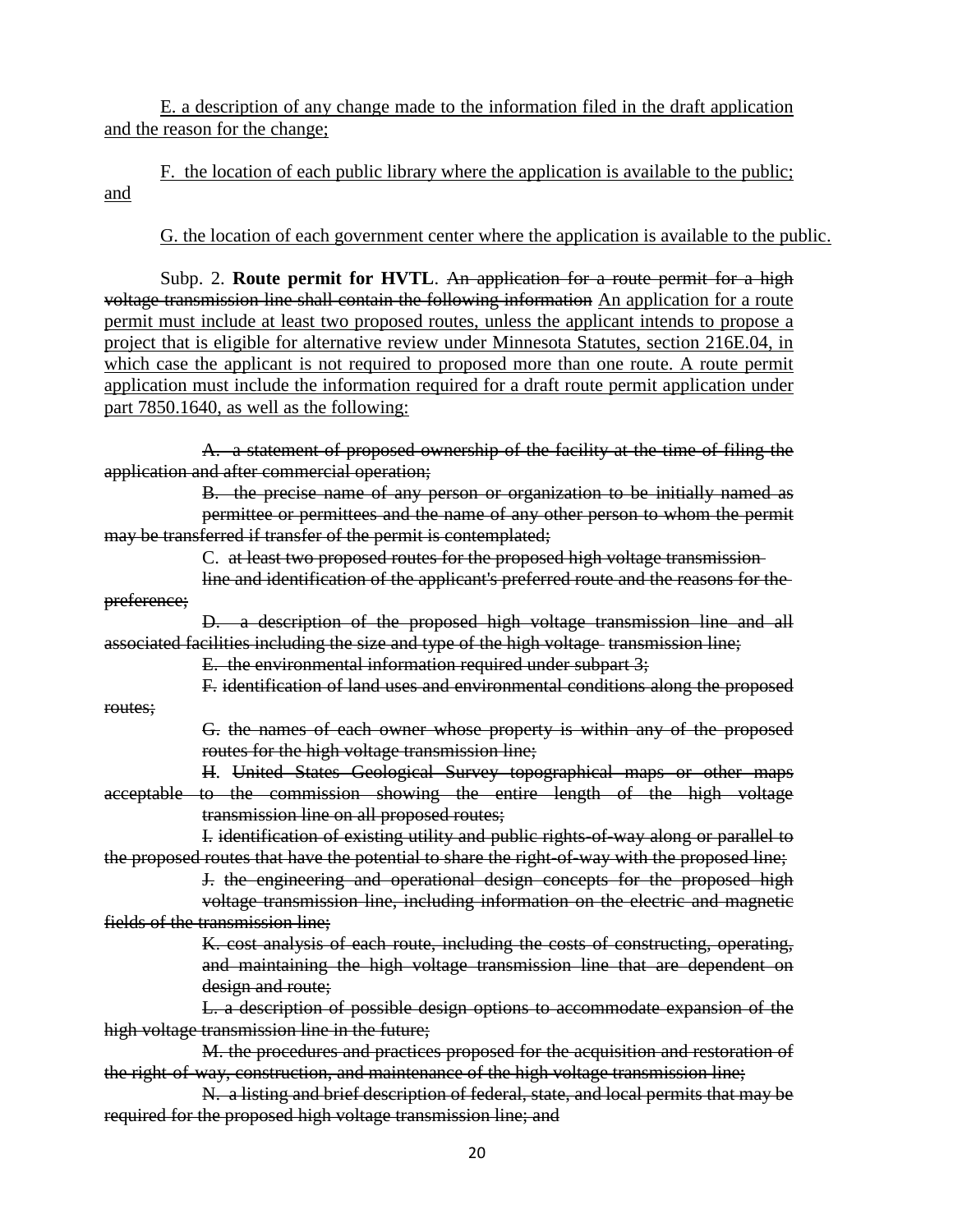O. a copy of the Certificate of Need or the certified HVTL list containing the proposed high voltage transmission line or documentation that an application for a Certificate of Need has been submitted or is not required.

A. each proposed route;

B. a list of proposed routes labeled alphabetically in text and maps;

C. each route the applicant has considered and rejected and the reasons for rejecting it, whether or not the project is eligible for alternative review under part 7850.2800;

D. any change to a project affecting whether the project is eligible for alternative review under part 7850.2800;

E. a description of any change made to the information filed in the draft application and the reason for the change;

F. the location of each library where the application is available to the public;

and

G. the location of each government center where the application is available to the public.

Subp. 3. **Environmental information.** An applicant for a site permit or a route permit shall include in the application the following environmental information for each proposed site or route to aid in the preparation of an environmental impact statement: An application must include the information required for a draft site application under part 7850.1650 and must identify any change made to the information filed in the draft application.

A. a description of the environmental setting for each site or route;

B. a description of the effects of construction and operation of the facility on human settlement, including, but not limited to, public health and safety, displacement, noise, aesthetics, socioeconomic impacts, cultural values, recreation, and public services;

C. a description of the effects of the facility on land-based economies, including, but not limited to, agriculture, forestry, tourism, and mining;

> D. a description of the effects of the facility on archaeological and historic resources;

> E. a description of the effects of the facility on the natural environment, including effects on air and water quality resources and flora and fauna;

> F. a description of the effects of the facility on rare and unique natural resources; G. identification of human and natural environmental effects that cannot be avoided if the facility is approved at a specific site or route; and

H. a description of measures that might be implemented to mitigate the potential human and environmental impacts identified in items A to G and the estimated costs of such mitigative measures.

**Statutory Authority:** *MS s 116C.66; 216E.16*

**History:** *27 SR 1295; L 2005 c 97 art 3 s 19*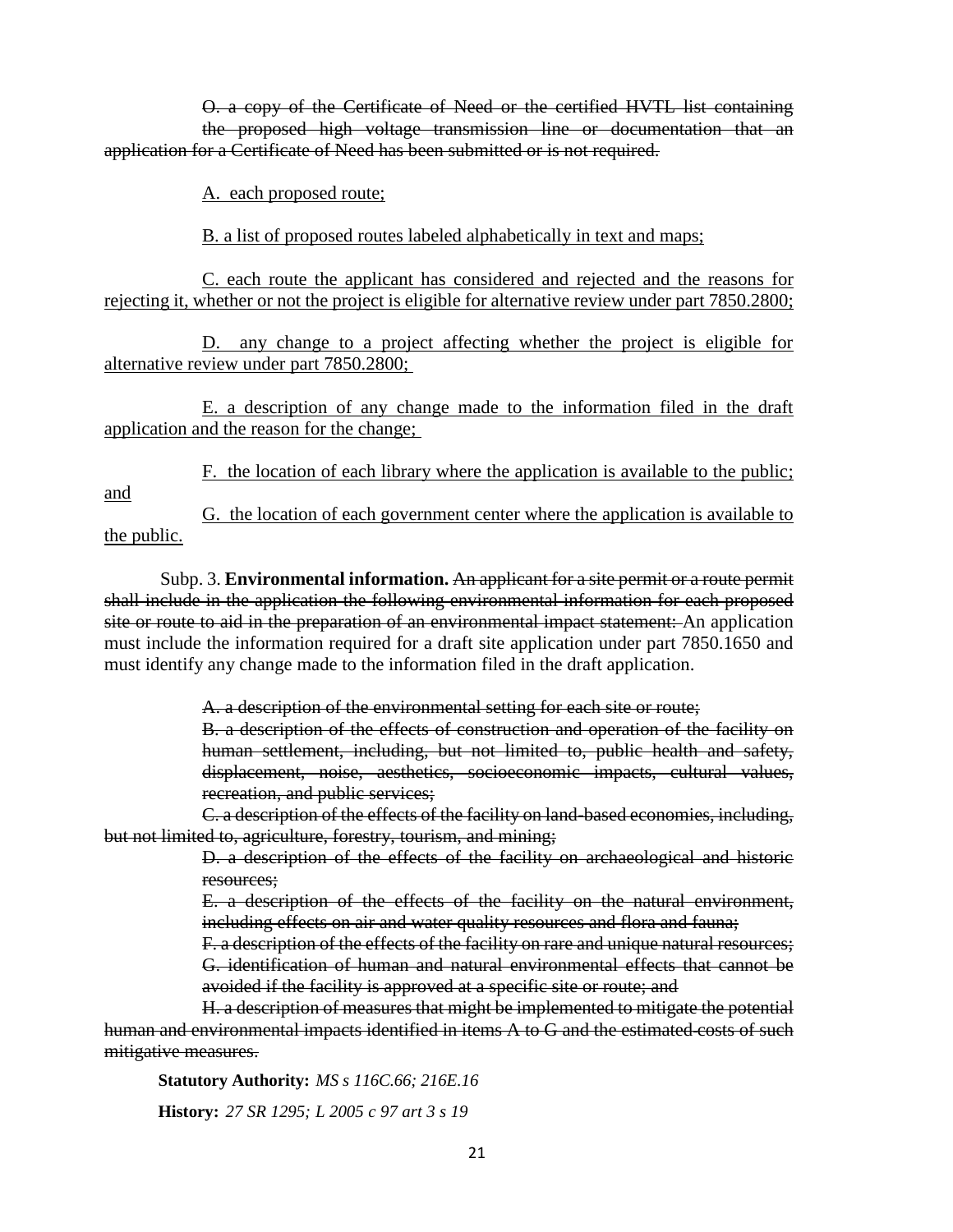#### **Published Electronically:** *September 18, 2009*

#### **7850.2000 APPLICATION REVIEW.**

Subpart 1. **Review by commission.** Within ten working days of receipt of an application for a site permit or a route permit, the commission shall determine whether the application is complete and notify the applicant in writing of the acceptance or rejection of the application. If the commission rejects an application, the commission shall advise the applicant of the deficiencies in the application.

Subp. 2. **Resubmission of rejected application.** If the commission should reject an application, an applicant may decide to address the deficiencies identified by the commission and resubmit the application with additional information. In this event, the commission shall again review the application within ten days and determine whether the application is complete and advise the applicant of the commission's determination.

Subp. 3. **Reasons for rejection.** The commission shall not reject an application if the information that is missing can be obtained from the applicant within 60 days from the date of the application and the lack of the information will not interfere with the public's ability to review the proposed project.

Subp. 4. **Schedule.** The date of the commission's determination that an application is complete marks the start of the schedule for the commission to make a final decision on a permit application.

**Statutory Authority:** *MS s 116C.66; 216E.16* **History:** *27 SR 1295; L 2005 c 97 art 3 s 19* **Published Electronically:** *September 18, 2009*

#### **7850.2100 PROJECT NOTICE OF APPLICATION.**

Subpart 1. **Notification lists.** The PUC shall maintain the notification lists described in items A and B.

A.The PUC shall maintain a project contact list for each project for which an application for a permit has been accepted. The project contact list must contain the names of persons who want to receive notices regarding the project. Any person may request to have that person's name or an organization's name included on a project contact list. The PUC may add a person's name to the list if the PUC believes the person would like to receive notices about the particular project. The PUC shall provide an applicant with the project contact list upon request.

B. The PUC shall maintain a project contact list for each project for which an application for a permit has been accepted. The project contact list must- contain the names of persons who want to receive notices regarding the project. Any person may request to have that person's name or an organization's name included on a project contact list. The PUC may add a person's name to the list if the PUC believes the person would like to receive notices about the particular project. The PUC shall provide an applicantwith the project contact list upon request.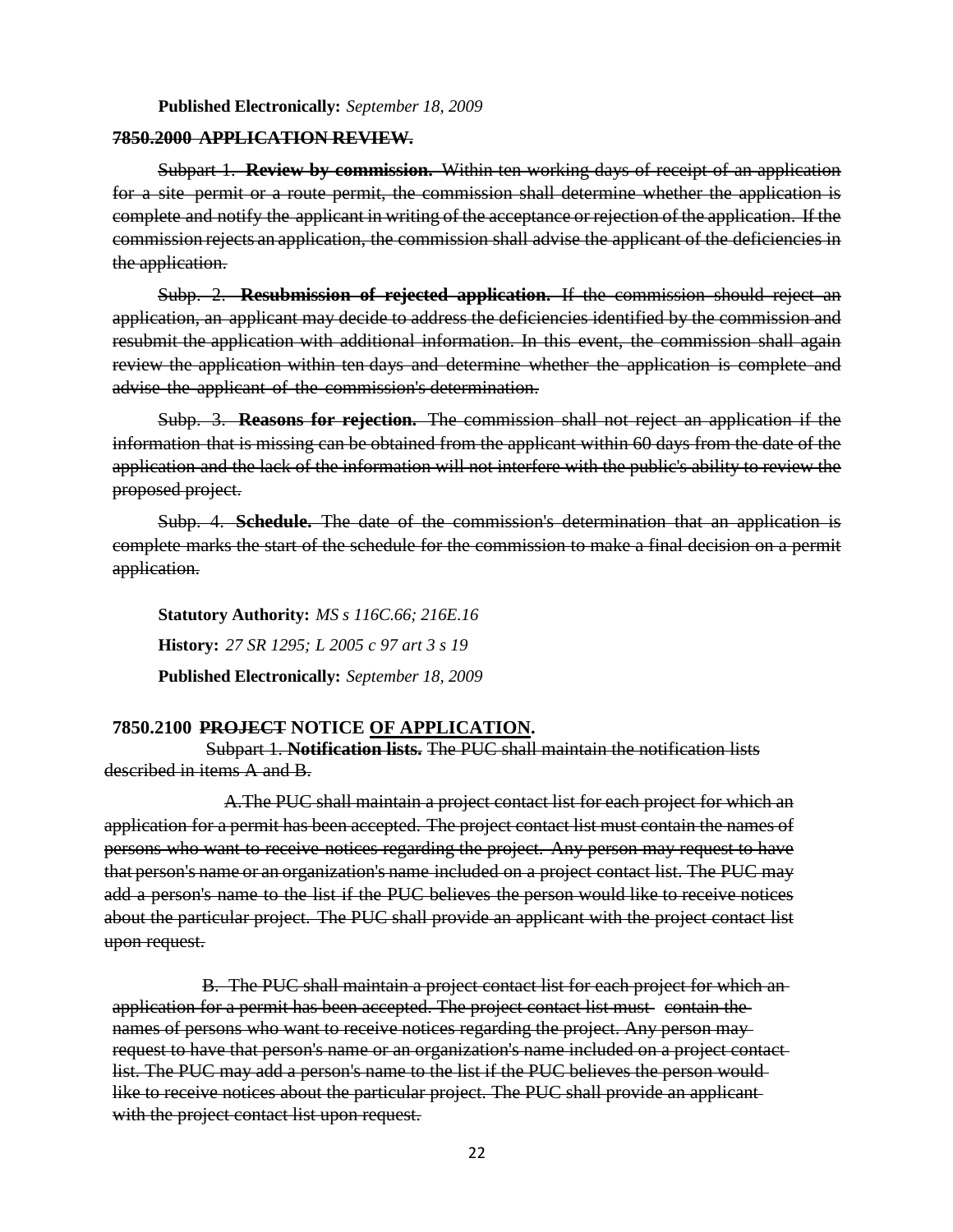Subp. 2. Subpart 1. **Notification to persons on general list, to local officials, and to property owners.** Within 15 days after submission of an application, the applicant shall must mail written notice of the submission to the following people:

> A. those persons whose names are on the general list maintained by the PUC for this purpose;

> B. each regional development commission, county, incorporated municipality, and township in which any part of the site or route or any alternative is proposed to be located; and

> C. each owner whose property is adjacent to any of the proposed sites for a large electric power generating plant or within any of the proposed routes for a high voltage transmission line. For purposes of giving notice under this item, owners are those persons shown on the records of the county auditor or, in any county where tax statements are mailed by the county treasurer, on the records of the county treasurer, or any other list of owners approved by the commission.

A. the general list;

B. the project contact list;

C. the public agency contact list;

D. the landowner list;

E. the tribal and local government contact list by certified mail; and

F. for a utility, the general service list maintained under part 7829.0600;

Subp. 32. **Content of notice.** The notice mailed under subpart 2 1shall must contain the following information:

A. a description of the proposed project, including a map showing the general area of the proposed site or proposed route and each alternative;

B. a statement that a permit application has been submitted to the PUC commission, the name of the permit applicant, and information regarding how a copy of the application may be obtained

C. a statement that the permit application will be considered by the PUC commission under the provisions of parts 7850.1000 to 7850.5600 and the Power Plant Siting Act and describing the time periods for the PUC commission to act;

D. a statement that the PUC will hold a public meeting within 60 days and the date of the meeting if it is known at the time of the mailing;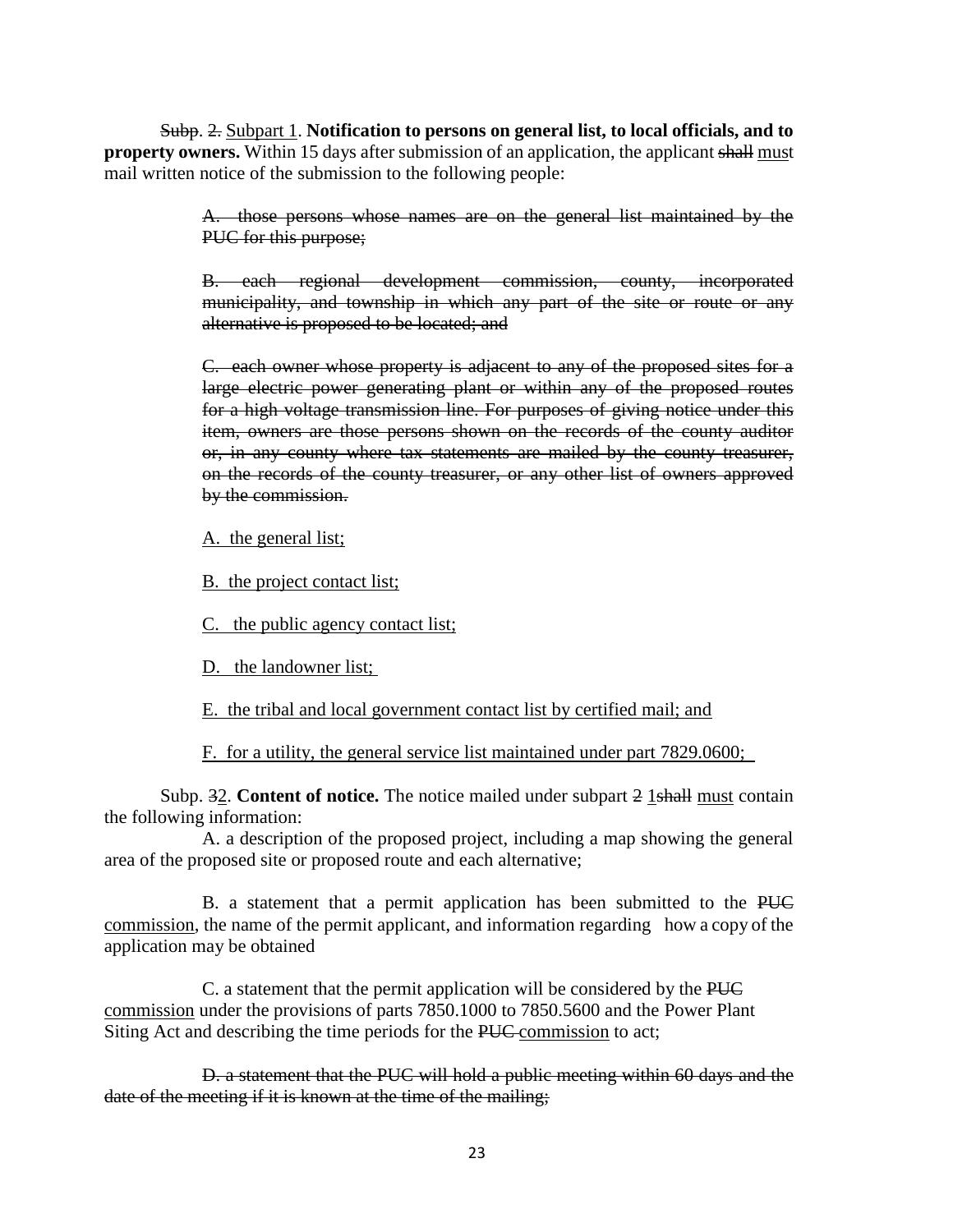E. the manner in which the PUC will conduct environmental review of the proposed project, including the holding of a scoping meeting at which additional alternatives to the project may be proposed;

F. the name of the PUC staff member who has been appointed by the commission to serve as the public advisor, if known, or otherwise, a general contact at the PUC;

G. the manner in which persons may register their names with the PUC commission on the project contact list and how to subscribe to the case using the commission's electronic filing system;

H. a statement that a public hearing will be conducted after the EIS is prepared;

I. a statement indicating whether a certificate of need or other authorization from the Public Utilities Commission is required for the project and the status of the matter if such authorization is required; and

J. a statement indicating whether that the applicant may could exercise the power of eminent domain under Minnesota Statutes, 216E.12, to acquire the land necessary for the project, along with the phrase, "your property could be in the final route selected". and the basis for such authority; and.

K. any other information requested by the commission to be included in the notice.

Subp. 4 3. **Publication of Newspaper notice.** Within 15 days after submission of an application, the applicant shall must publish notice in a legal newspaper of general circulation in each county in which a site, route, or any alternative is proposed to be located that an application has been submitted and a description of the proposed project. The notice must also state where a copy of the application may be reviewed.

Subp. 5 4. **Confirmation of notice. Compliance filing.** Within 30 days after providing the requisite notice, the applicant shall must submit to the PUC documentation that all notices required under this part have been given make a filing with the commission demonstrating compliance with these notice requirements. The applicant shall document the giving of the notice by providing the PUC with filing must include affidavits of publication or mailing and copies of the notice provided.

Subp. 6 5. **Failure to give notice.** The failure of the applicant to give the requisite notice does not invalidate any ongoing permit proceedings provided the applicant has made a bona fide attempt to comply, although the commission may extend the time for the public to participate if the failure has interfered with the public's right to be informed about the project.

**Statutory Authority:** *MS s 116C.66; 216E.16* **History:** *27 SR 1295; L 2005 c 97 art 3 s 19* **Published Electronically:** *September 18, 2009*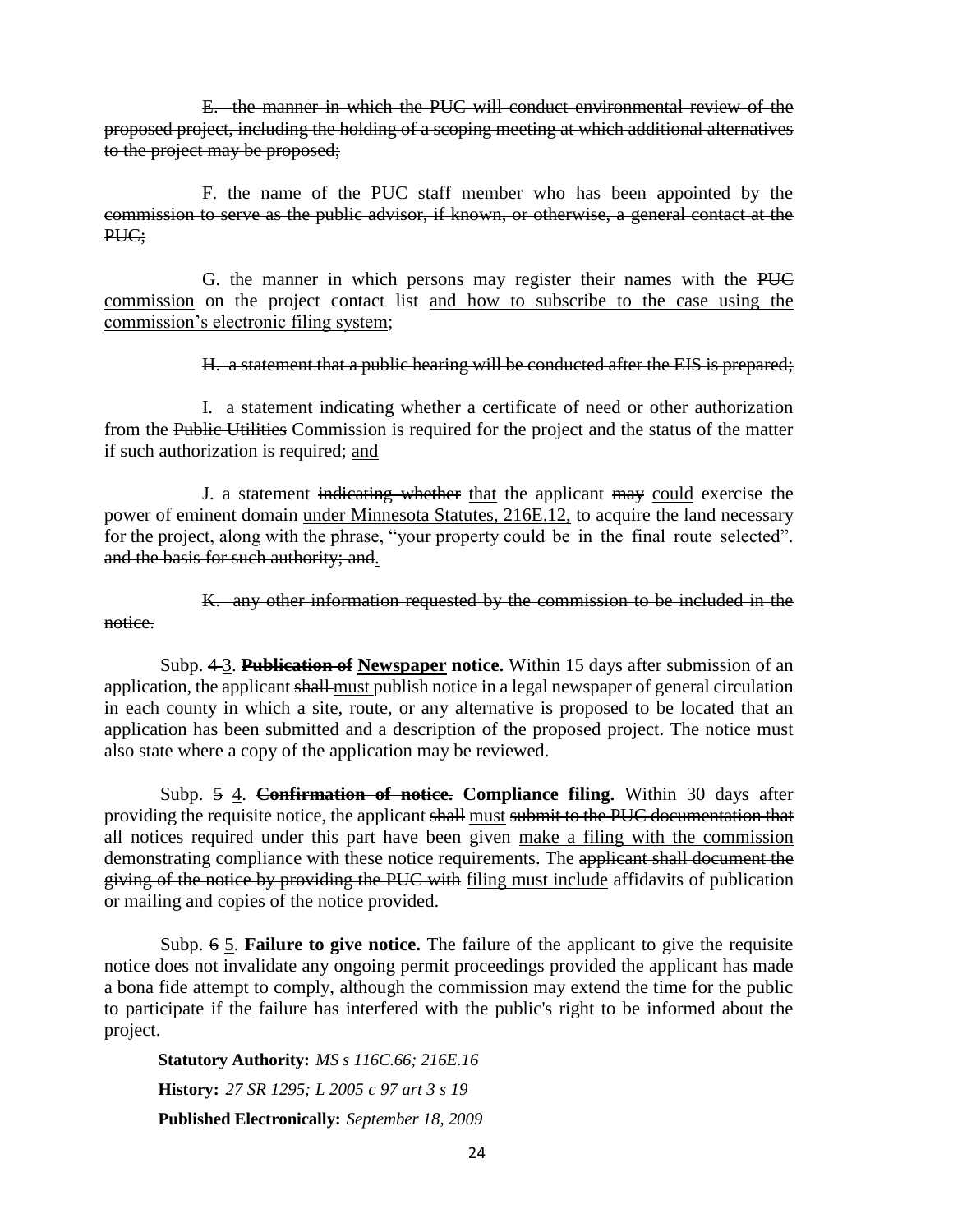# **7850.2110 COMMENTS ON APPLICATION.**

Subpart 1. **Notice.** The commission must request comments on the application and whether there are any changes from the draft permit application relevant to record development. The notice must also request comment on whether the case should be referred to the office of administrative hearings for contested case proceedings or whether the case should be developed using the alternative review procedures part 7850.3800. The notice must be sent to the project contact list. Initial comments must be filed within 20 days of the date of the notice. Reply comments must be filed within 14 days of the expiration of the initial comment period.

Subp. 2. **Agency participation**. Comments filed into the commission's electronic filing system by the department or the commission on behalf of another state or a federal agency participating in the process must appear as "on behalf of" the agency that authored the comments.

**7850.2120 COMMISSION REFERRAL.** After the close of reply comments, the commission must issue a notice of and order for hearing referring the case to the Office of Administrative Hearings for contested case proceedings, unless the project is an eligible project under part 7850.2800.

**7850.2140 JOINT PROCEEDINGS.** If the commission receives an application requesting that the commission conduct concurrent review of multiple permit applications, or on applications filed under both chapters 7849 and 7850, the commission must determine whether to hold joint proceedings, and set a process schedule, considering the following:

A. whether to hold joint public information and scoping meetings;

B. whether to hold joint public hearings; and

C. whether to hold joint proceedings to develop the record.

## **PUBLIC PARTICIPATION**

### **7850.2200 PUBLIC ADVISOR.**

Upon acceptance of an application for a site or route permit, the commission shall must designate a staff person to act as the public advisor on the project. The public advisor must be available to answer questions from the public about the permitting process. The public advisor shall must not give legal advice or other advice that may affect the legal rights of the person being advised, and the public advisor shall must not act as an advocate on behalf of any person.

**Statutory Authority:** *MS s 116C.66; 216E.16* **History:** *27 SR 1295; L 2005 c 97 art 3 s 19* **Published Electronically:** *September 18, 2009*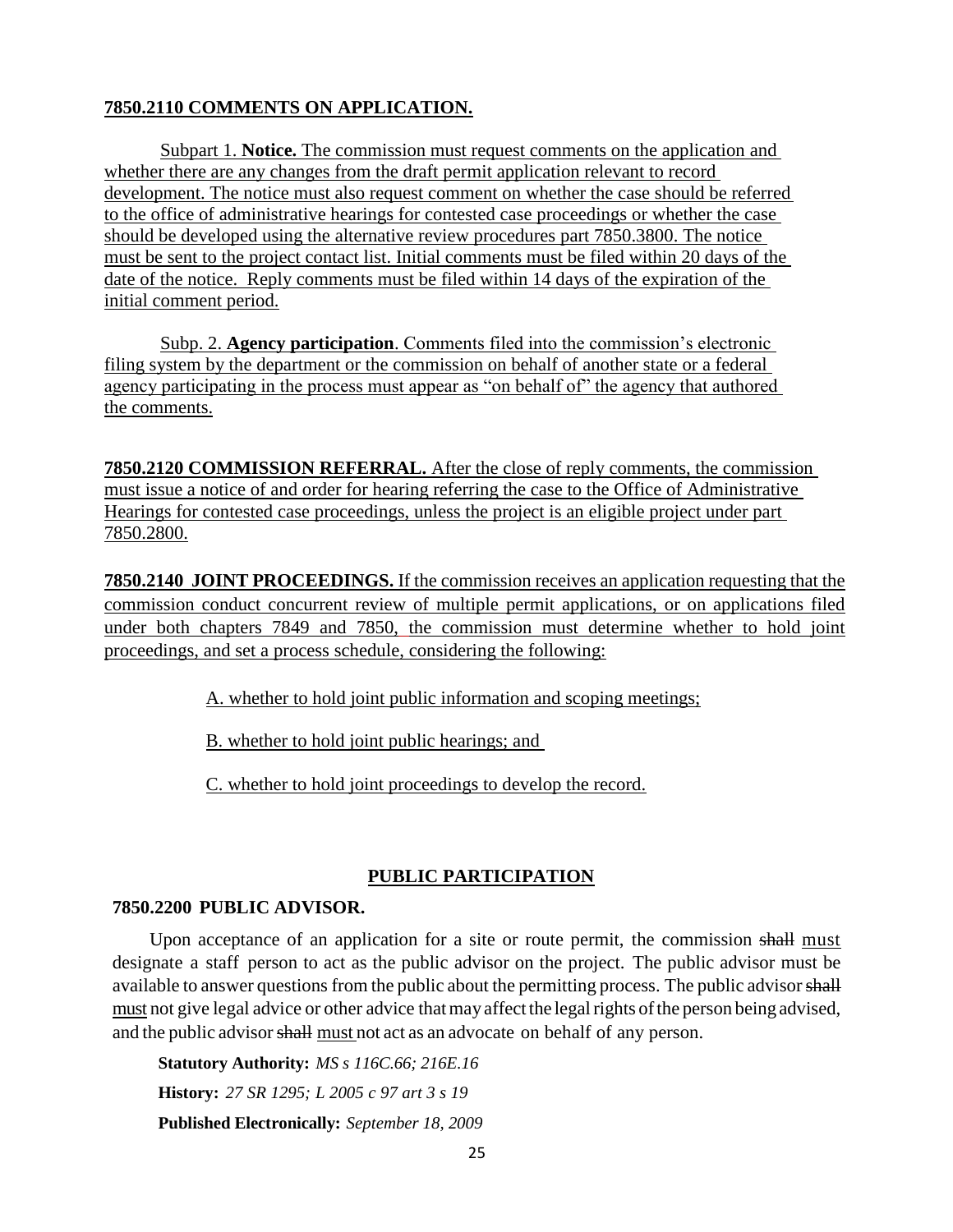# **7850.2300 PUBLIC INFORMATION AND SCOPING MEETING.**

Subpart 1. **Scheduling public information and scoping meeting**. Upon acceptance of an For each site or route permit application for a site or route permit filed under this chapter, the commission and the department shall must schedule a public information and scoping meeting to provide information to the public about the proposed project and to answer questions and to scope the environmental impact statement or the environmental assessment. The public meeting must be held no later than 60 days after acceptance of the application consistent with the process schedule. The public meeting must be held in a location that is convenient for persons who live near the proposed project.

Subp. 2. **Notice of public meeting.** The PUC shall give at least ten days' notice of the public meeting by mailing notice to persons whose names are on the project contact list maintained pursuant to part 7850.2100, subpart 1. The PUC At least 14 days before the public information and scoping meeting, the applicant shall also must publish notice of the public meeting in a at least one legal newspaper of general circulation in the area that is nearest to where the project is proposed to be located. Within ten days after receiving all affidavits of publication, the applicant must file a copy of each affidavit with the commission. If appropriate, the PUC commission may request the applicant to include notice of the public meeting in the notice to be provided by the applicant pursuant to part 7850.2100. At least 10 days before the meeting, the commission must mail notice of the meeting to the following;

A. the project contact list;

B. the public agency contact list;

C. the landowner list; and

D. the local and tribal government contact list.

Subp. 3. **Notice content**. The notice sent under subpart 2 above must include the following:

A. a statement that a permit application has been submitted to the commission, the name of the permit applicant, and information on how to access a copy of the application;

B a statement that the commission and the department intend to hold a public information and scoping meeting;

C. the date, time, and location of each scheduled meeting;

D. a description of the proposed project, including a map showing the general area of the proposed site or proposed route and each alternative;

E. a statement that the permit application will be considered by the commission under the provisions of parts 7850.1000 to 7850.5600 and the Act and describing the time periods for the commission to act;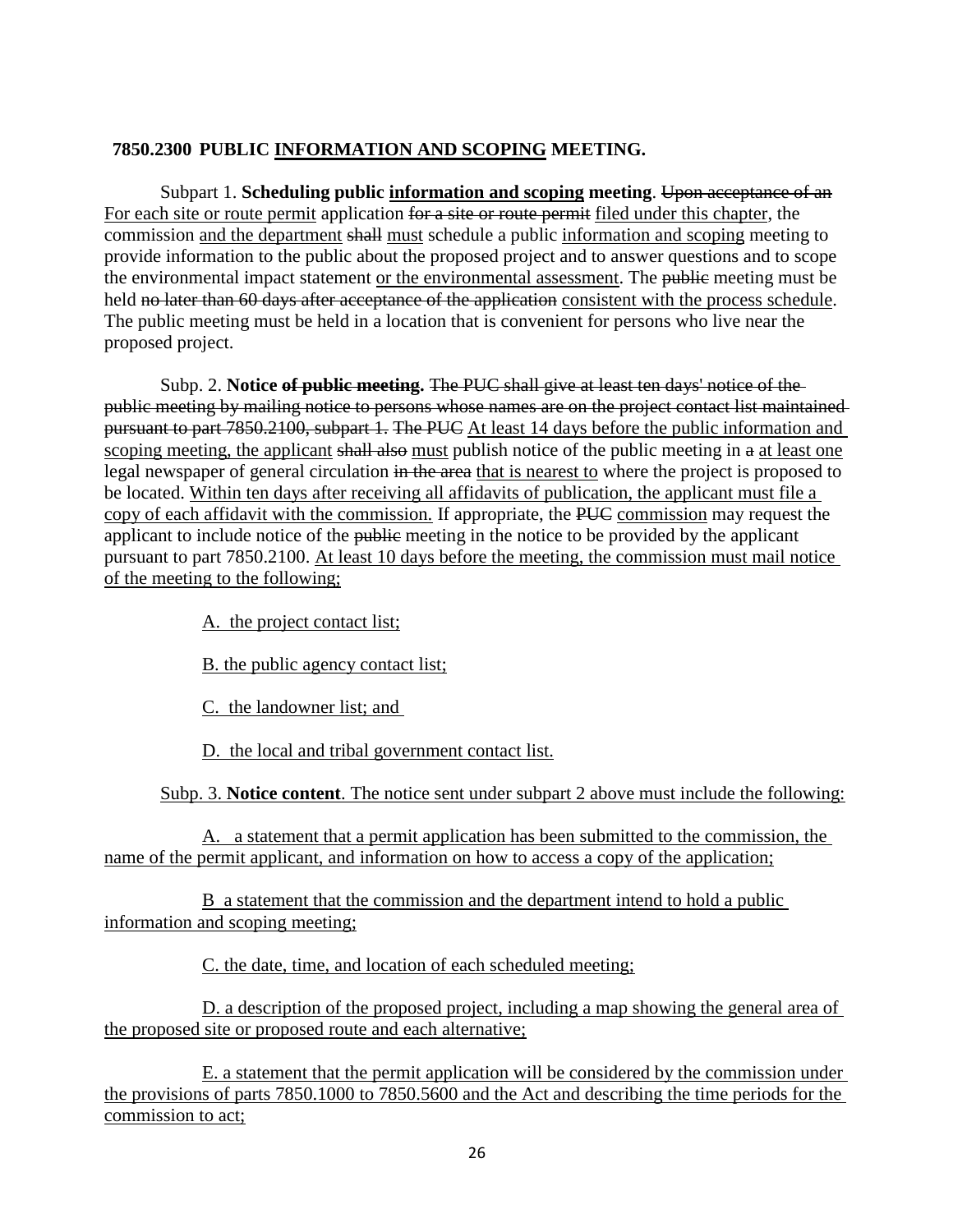F. a statement that the department will direct the portion of the meeting that includes scoping;

G. the manner in which the department will conduct environmental review of the proposed project, including a statement that alternatives not identified in the scoping process could be excluded from later analysis;

H. the name of and contact information for the commission's public advisor and a description of the public advisor's role;

I. the manner in which persons may register their names with the commission on the project contact list or how to register with the commission's electronic filing system;

J. a statement that a public hearing will be conducted after completion of either the draft EIS or the EA and that separate notice of the hearing will be sent to all persons receiving the notice;

K. a statement explaining whether a certificate of need or other authorization from the commission is required for the project and the status of the matter if such authorization is required;

L. the manner in which a person can access or receive a copy of the commission's referral of the case to the Office of Administrative Hearings; and

M. a statement notifying landowners and that the applicant could exercise the power of eminent domain under Minnesota Statutes, 216E.12, to acquire land necessary for the project, along with the phrase, "your property could be in the final route selected."

Subp. 34. **Conduct of public meeting**. The commission shall appoint a person, who may be a PUC staff person, to conduct the public meeting. The public meeting must be conducted in an informal manner designed to encourage public participation. The public must be afforded an opportunity to present comments and ask questions. The PUC shall make available at the public meeting a copy of the application and other pertinent documents in the PUC files regarding the application. The staff shall must explain the permitting process to the persons in attendance. A transcript of the meeting need not be maintained, although the PUC commission may elect to keep an audio recording of the meeting. The scoping portion of the meeting will be conducted by the department as described in parts 7850.2500 and 7850.3700.

Subp. 4 5. **Applicant role**. The applicant shall must provide representatives at the public meeting who are capable of answering general questions about the proposed project. The applicant must also make its application available at the meeting or provide in writing the electronic link to the application.

Subp. 5. EIS scoping. At the public meeting, the public must be provided an opportunity to comment on the scope of the environmental impact statement in accordance with part 7850.2500.

**Statutory Authority:** *MS s 116C.66; 216E.16*

**History:** *27 SR 1295; L 2005 c 97 art 3 s 19*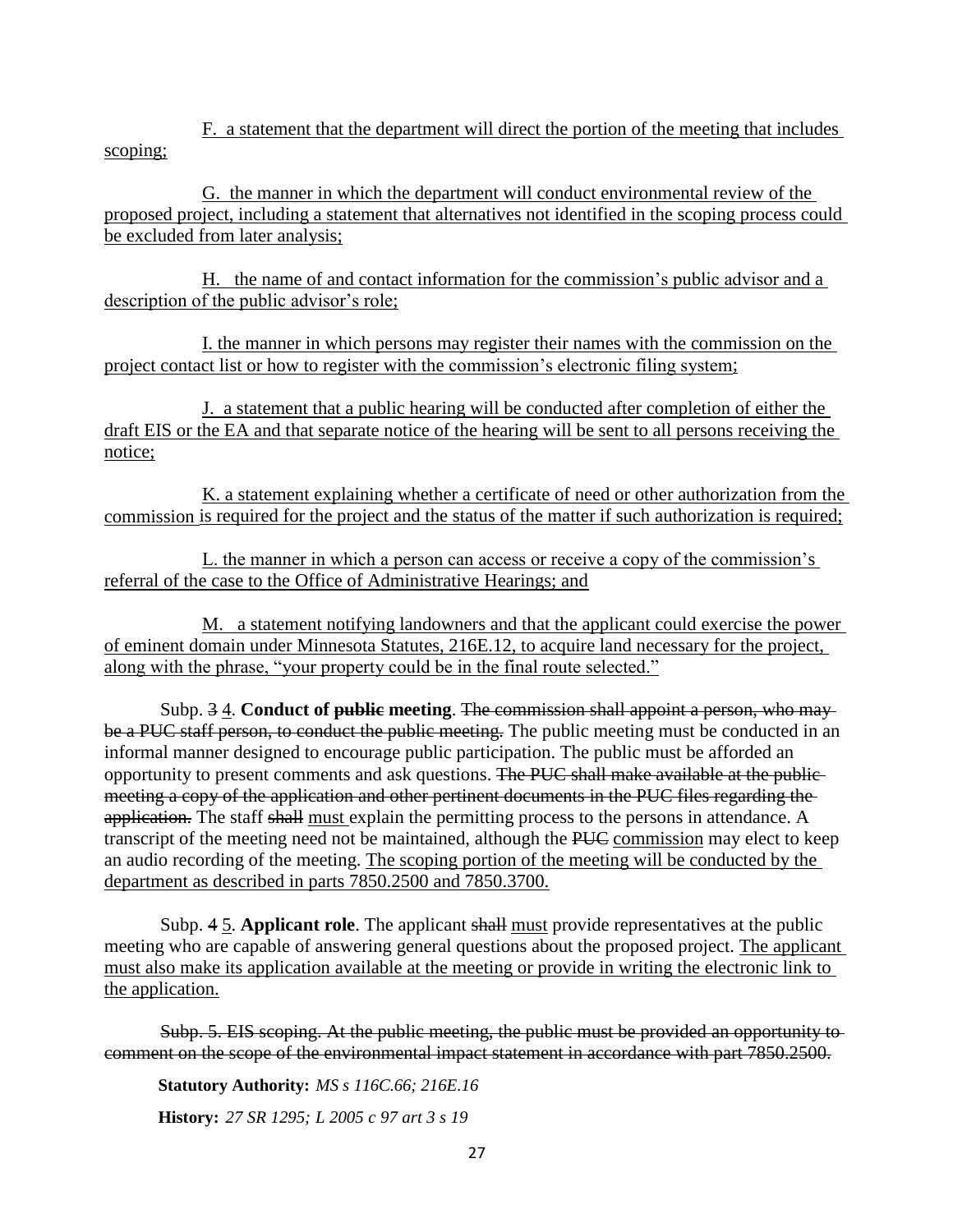#### **7850.2400 CITIZEN ADVISORY TASK FORCE.**

Subpart 1. **Authority.** The commission has the authority to appoint a citizen advisory task force. The commission shall must determine whether to appoint such a task force as early in the process as possible. The commission shall must establish the size of the task force and appoint its members in accordance with Minnesota Statutes, section 216E.08. The commission shall advise of the appointment of the task force at the next monthly commission meeting.

Subp. 2. **Commission decision.** If the commission decides not to appoint a citizen advisory task force and a person would like such a task force appointed, the person may request that the commission create a citizen advisory task force and appoint its members. Upon receipt of such a request, the commission shall must place the matter on the agenda for the next regular monthly commission meeting.

Subp. 3. **Task force responsibilities.** Upon appointment of a citizen advisory task force, the commission shall must specify in writing the charge to the task force. The charge shall must include the identification of additional sites or routes or particular impacts to be that are recommended for either evaluated evaluation in the environmental impact statement.The commission may establish additional charges, including a request that the task force express a preference for a specific site or route if it has one. The department must file a report with the commission summarizing the work of the task force.

Subp. 4. **Termination of task force.** The task force expires upon completion of its charge, designation by the commission of alternative sites or routes to that will be either included in the environmental impact statement or developed in any subsequent hearing held on the proposed project, or upon the specific date identified by the commission in the charge, whichever occurs first.

**Statutory Authority:** *MS s 116C.66; 216E.16* **History:** *27 SR 1295; L 2005 c 97 art 3 s 19* **Published Electronically:** *September 18, 2009*

### **FULL PERMITTING PROCESS**

#### **7850.2450 FULL PERMITTING PROCESS.**

Parts 7850.2500 to 7850.2700 apply to all proposed projects not eligible for alternative review under part 7850.2800.

#### **7850.2500 EIS PREPARATION.**

Subpart 1. **EIS required.** The commissioner of the Department of Commerce shall must prepare an environmental impact statement on each proposed large electric power generating plant and high voltage transmission line for which a permit application has been accepted by the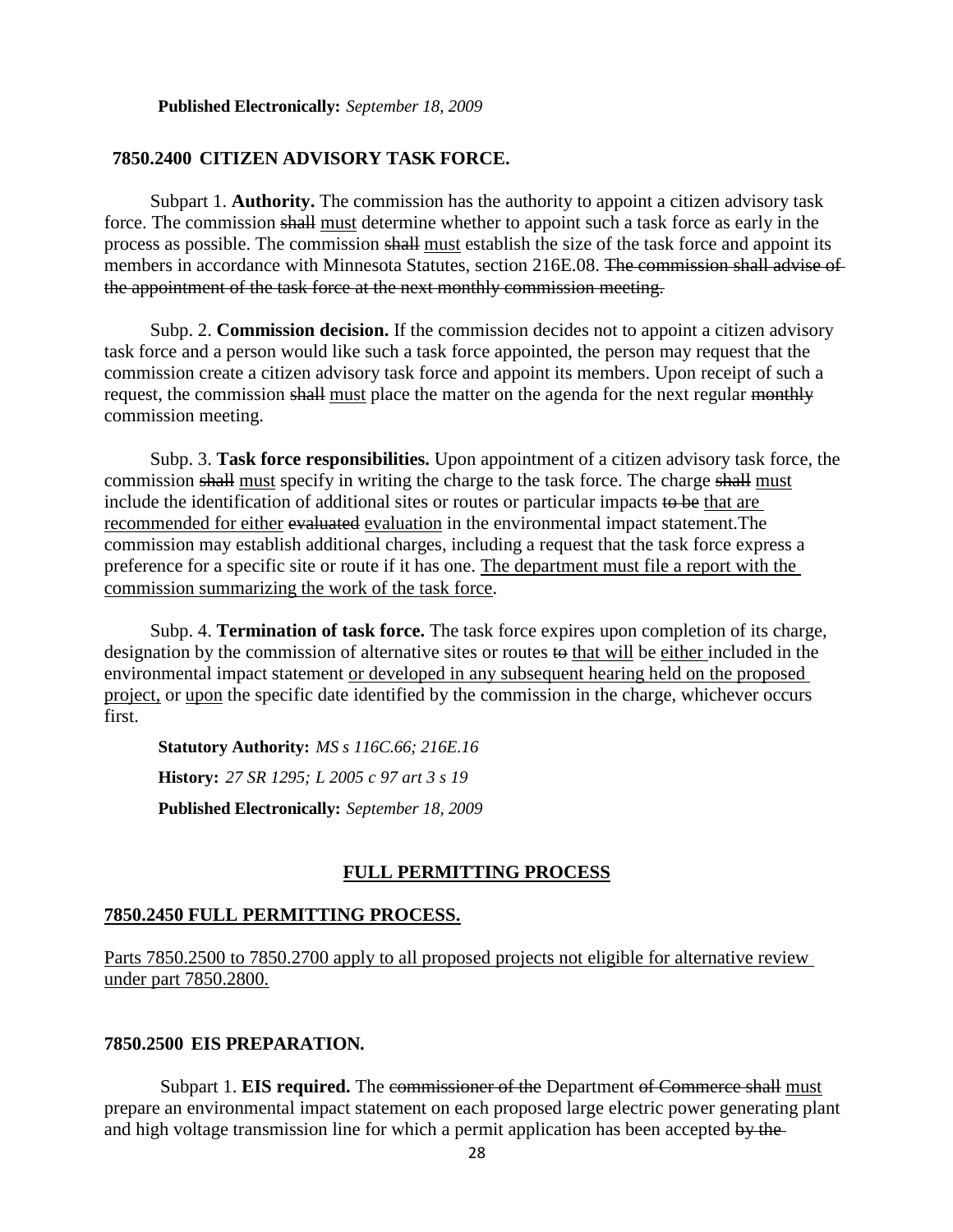commissioner.

Subp. 2. **Scoping process.** The commissioner of the Department of Commerce shall provide the public with an opportunity to participate in the development of the scope of the environmental impact statement by holding a public meeting and by soliciting public comments. The public meeting required under part 7850.2300 satisfies the requirement to hold a scoping meeting. The commissioner shall provide a period of at least seven days from the day of the public meeting for the public to submit comments on the scope of the EIS. The commissioner shalldetermine the scope of the environmental impact statement as soon after holding the publicmeeting as possible. Within five days after the decision, the commissioner shall mail notice of the scoping decision to those persons whose names are on either the general list or the project contactlist. Once the commissioner has determined the scope of the environmental impact statement, the scope must not be changed except upon decision by the commissioner that substantial changes have been made in the project or substantial new information has arisen significantly affecting the potential environmental effects of the project or the availability of reasonable alternatives. At the public information and scoping meeting held under part 7850.2300, the department will conduct the scoping portion of the meeting. At the meeting, the department must provide the public with an opportunity to participate in the development of the scope of the environmental impact statement by soliciting public comments. Members of the public must be provided the opportunity to comment on the scope of the EIS, including environmental factors, and to submit supporting documentation. The applicant must be provided an opportunity to respond to public input.

Subp. 3. **Alternative sites or routes.** During the public information and scoping process meeting, a person may suggest alternative sites or routes to evaluate in the environmental impact statement. A person desiring that a particular site or route be evaluated shall submit to must explain orally or in writing to the commissioner of the Department of Commerce, during the scopingprocess, an explanation of why the site or route should be included in the environmental impact statement and provide any other supporting information the person wants the commissioner department to consider. The commissioner department shall must provide the applicant with an opportunity to respond to each request that an alternative be included in the environmental impact statement and must ask the applicant to address the feasibility of each recommended alternative. The commissioner t shall include the suggested site or route in the scope of the environmental impact statement only if the commissioner determines that evaluation of the proposed site or route will assist in the commissioner's decision on the permit application.

Subp. 4. **Comment period**. The department must provide a ten-day comment period following the close of the meeting to allow interested persons an opportunity to submit written comments on the scope of the EIS**.** 

# **7850.2520 NOTICE TO COMMISSION.**

The department must notify the commission, prior to filing its scoping decision under part 7850.2530 below, of the alternatives the department intends to include in the scope of the EIS. Commission consideration of the department's proposed alternatives must be completed by the time of the commission's decision on record development under part 7850.2120. The department must include in the scope of the EIS any alternative identified by the commission.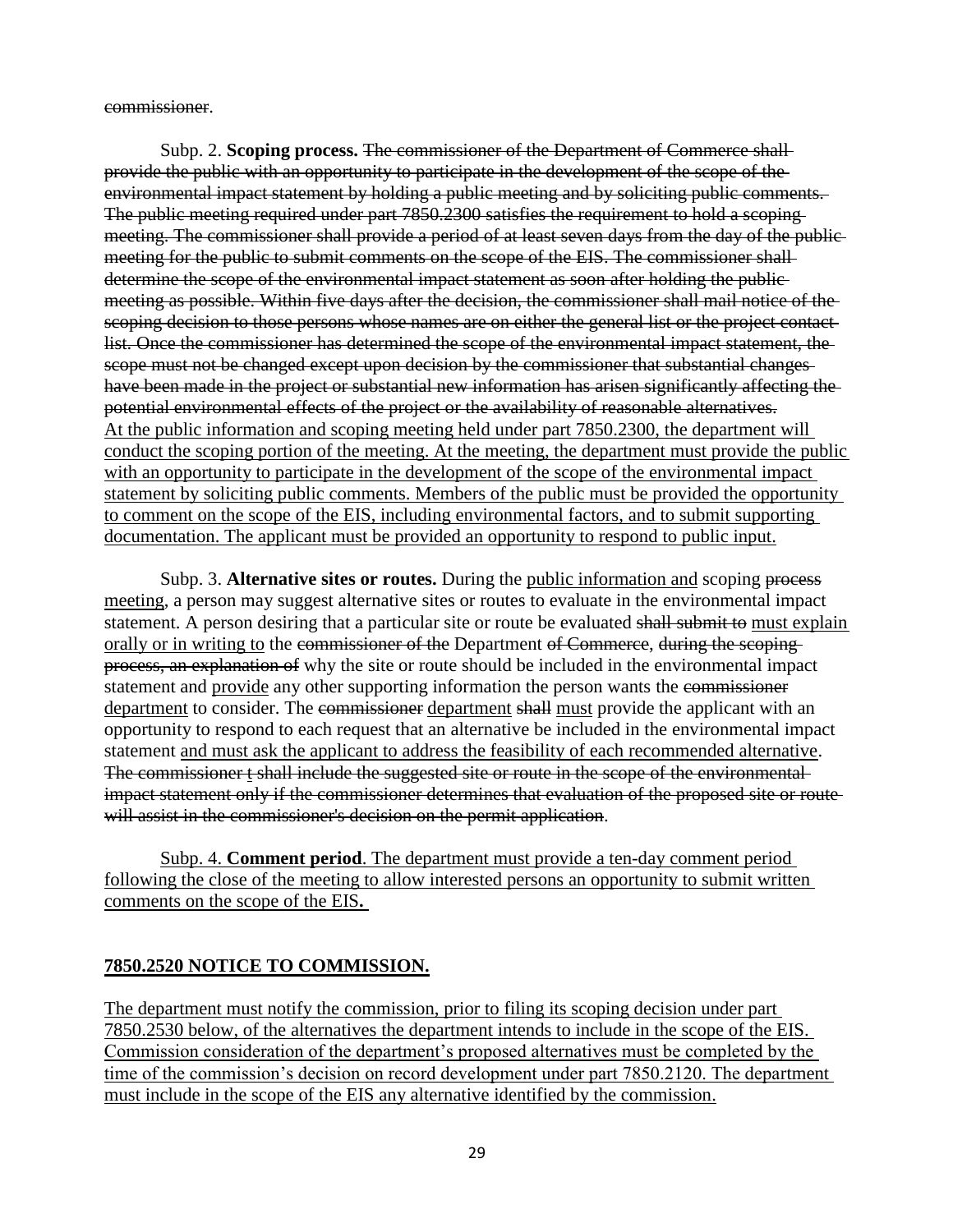# **7850.2530. SCOPING DECISION.**

Subpart. 4 1. **Scope of EIS.** The scoping process must be used to reduce the scope and bulk of an environmental impact statement by identifying the potentially significant issues and alternatives requiring analysis and establishing the detail into which the issues will be analyzed. The department must include the suggested site or route in the scope of the environmental impact statement only if the department determines that evaluation of the proposed site or route will assist in the commission's decision on the permit application.

The scoping decision by the commissioner of the Department of Commerce shall must at least address the following:

(A). the issues to be addressed in the environmental impact statement;

(B) the alternative sites and routes to be addressed in the environmental impact statement;

and

(C) the schedule for completion of the environmental impact statement.

Subp. 2. **Filing with commission**. The department must complete and file with the commission its scoping decision consistent with the process schedule.

Subp. 3. **Notice of decision**. Within five days after filing the scoping decision with the commission, the department must provide notice of the scoping decision to the project contact list, the public agency contact list, the landowner list, and the local and tribal government list.

Subp. 4. **Changes to scoping decision**. Once the department has determined the scope of the environmental impact statement, the scope must not be changed except upon decision by the department that substantial changes have been made in the project or substantial new information has arisen significantly affecting the potential environmental effects of the project or the availability of reasonable alternatives.

# **7850.2540 SUPPLEMENTAL FILING BY APPLICANT.**

Subpart 1. **Supplemental filing**. If the commission determines that a route not proposed by the applicant will be examined in addition to the applicant's proposed routes, the applicant must file additional information on each alternative to support equivalent comparison of all routes under consideration. The filing must be made consistent with the process schedule.

Subp. 2. **Landowner list.** After the department issues the scoping decision under part 7850.2530, an applicant must update the landowner list to include any landowner, not previously on the list, whose property is adjacent to a site, or along a route, that will be considered in the scope of the EIS.

# **7850.2550 DRAFT EIS.**

Subpart. 5 1. **Matters excluded.** When the Public Utilities Commission commission has issued a Certificate of Need for a large electric power generating plant or high voltage transmission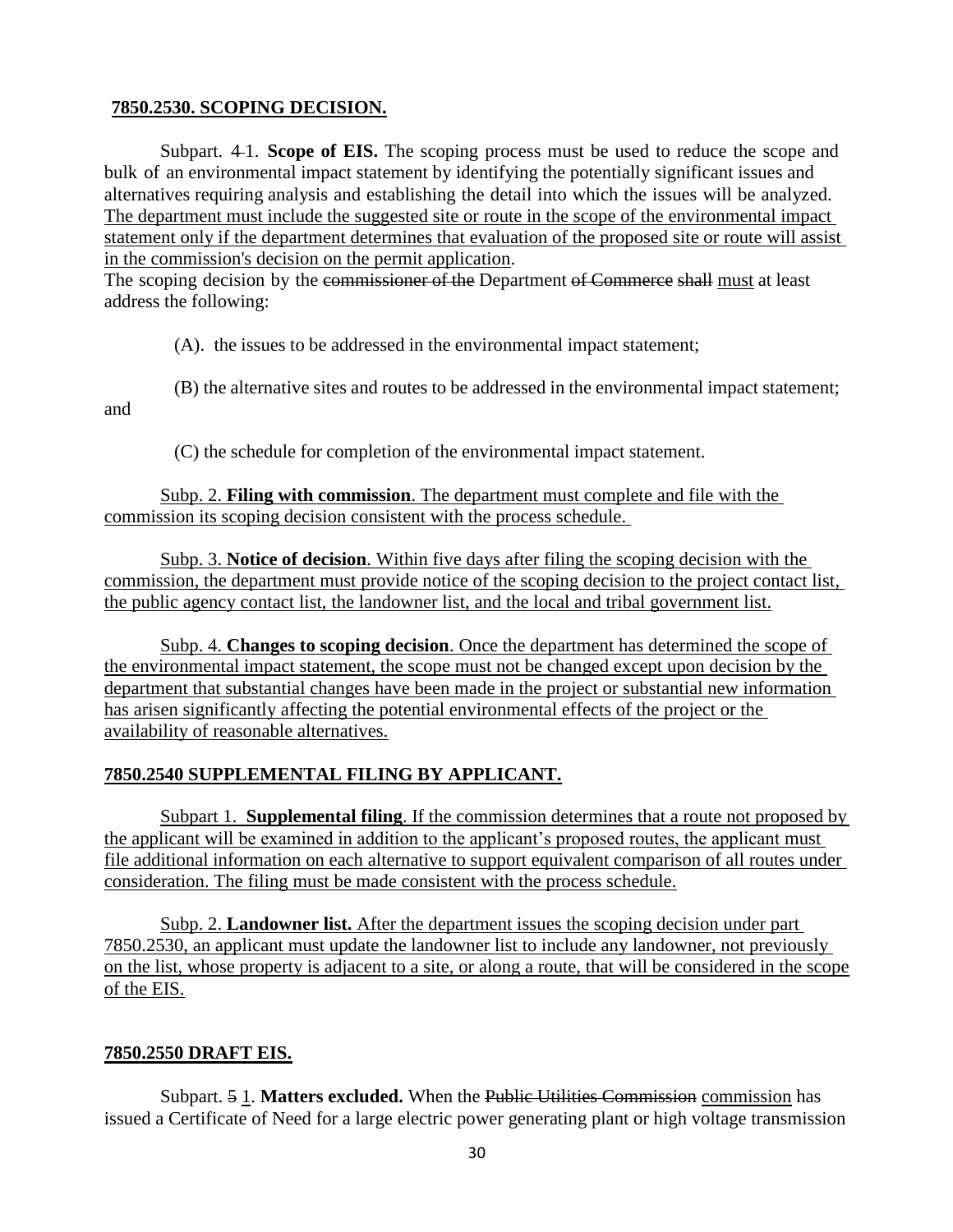line or placed a high voltage transmission line on the certified HVTL list maintained by the commission, the environmental impact statement shall must not address questions of need, including size, type, and timing; questions of alternative system configurations; or questions of voltage.

Subp. 6 2. **Draft EIS.** The draft environmental impact statement must be written in plain and objective language. The draft environmental impact statement shall must follow the standard format for an environmental impact statement prescribed in part 4410.2300 to the extent the requirements of that rule are appropriate. The draft EIS must be completed and filed with the commission consistent with the process schedule.

Subp. 7 3. **Public review.** Upon completion of the draft environmental impact statement, the commissioner of the Department of Commerce shall must make the document available for public review by placing a copy of the document in a public library or other governmental office in each county where the each proposed site or route project may be located. The commissioner department shall must send mail notice of the availability of the draft environmental impact statement to each person on the landowner list and the project contact list maintained under part-7850.2100, subpart 1. The commissioner department shall must also place a notice in the EQB Monitor of the availability of the draft environmental impact statement. The commissioner department shall must post the environmental impact statement on the agency's Web page ifpossible.

Subp. 8 4. **Informational Environmental review meeting.** The commissioner of the Department of Commerce shall must schedule an informational environmental review meeting to provide an opportunity for the public to comment on the draft environmental impact statement. The meeting must not be held sooner than 20 days after the draft environmental impact statement becomes available. The meeting must be held in a location convenient to persons who live near the proposed project. The commissioner department shall must send mail notice of the informational environmental review meeting to each person on the project contact list maintained under part 7850.2100, subpart 1. The commissioner department shall must also place notice in the EQB Monitor. The informational environmental review meeting may be held just prior to the holding of a contested case hearing on the permit application. The commissioner department shall must hold the record on the environmental impact statement open for receipt of written comments for not less than ten days after the close of the informational environmental review meeting.

Subp. 9. **Final EIS.** The commissioner of the Department of Commerce shall respond to the timely substantive comments received on the draft environmental impact statement consistent withthe scoping decision and prepare the final environmental impact statement. The commissioner may attach to the draft environmental impact statement the comments received and its response to comments without preparing a separate document. The commissioner shall publish notice of the availability of the final environmental impact statement in the EQB Monitor and shall supply apress release to at least one newspaper of general circulation in the areas where the proposed sitesor routes are located.

Subp. 10. **Adequacy determination.** The Public Utilities Commission shall determine the adequacy of the final environmental impact statement. The commission shall not decide the adequacy for at least ten days after the availability of the final environmental impact statement is announced in the EQB Monitor. The final environmental impact statement is adequate if it: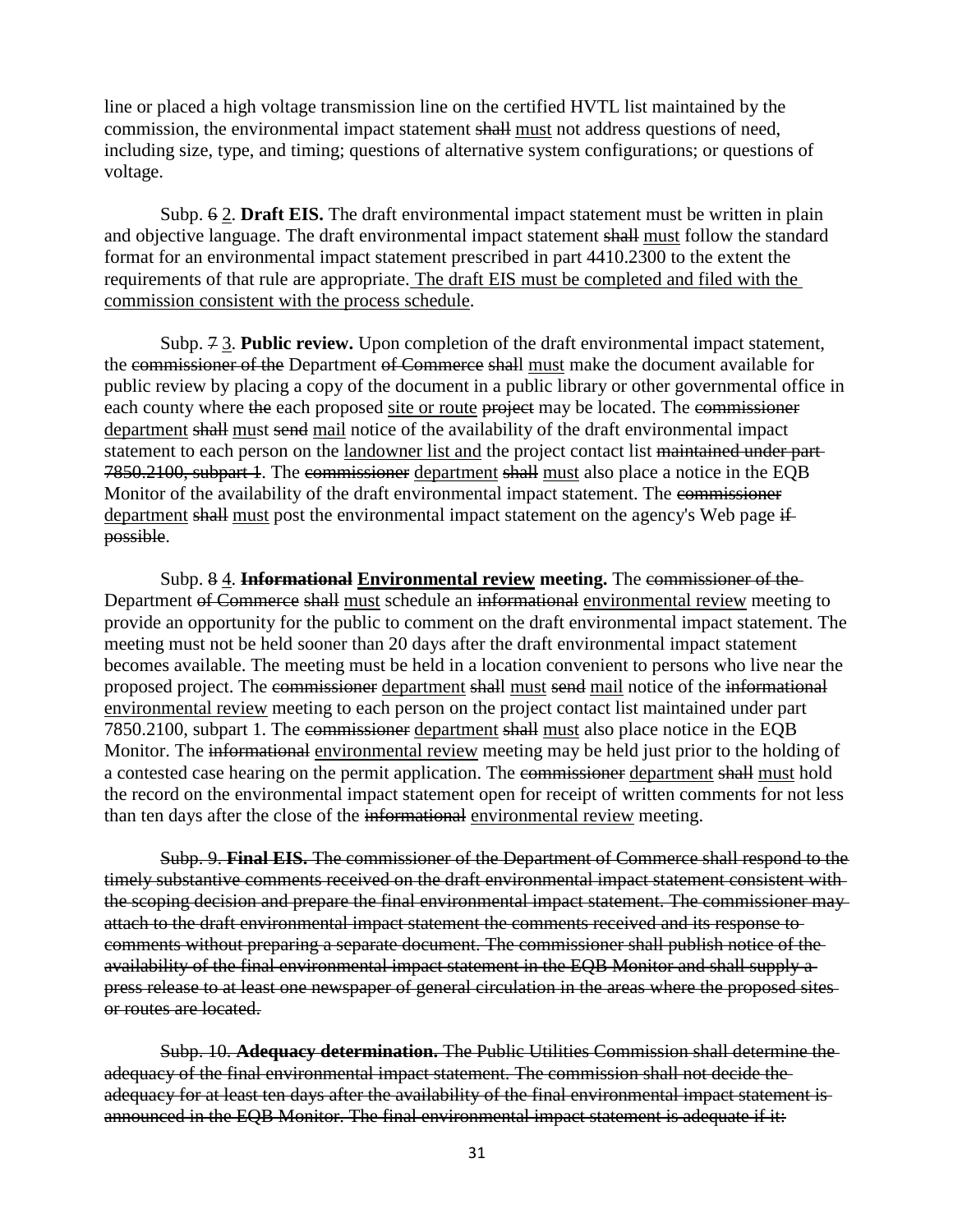A. addresses the issues and alternatives raised in scoping to a reasonable extent considering the availability of information and the time limitations for considering the permit application;

B. provides responses to the timely substantive comments received during the draft environmental impact statement review process; and

C. was prepared in compliance with the procedures in parts 7850.1000 to 7850.5600.

If the commission finds that the environmental impact statement is not adequate, the commission shall direct the staff to respond to the deficiencies and resubmit the revised environmental impact statement to the commission as soon as possible.

Subp. 11. **Cost.** The applicant for a site permit or route permit shall pay the reasonable costs of preparing and distributing an environmental impact statement. The costs must not be assessed separately from the assessment under part 7850.1800 unless that assessment is inadequate to coverthe commissioner's reasonable costs of considering the permit application.

Subp. 12. **Environmental review requirements.** The requirements of chapter 4410 and parts 7849.1000 to 7849.2100 do not apply to the preparation or consideration of an environmental impact statement for a large electric power generating plant or high voltage transmission line except as provided in parts 7850.1000 to 7850.5600.

**Statutory Authority:** *MS s 116C.66; 116D.04; 216E.16* **History:** *27 SR 1295; 28 SR 951; L 2005 c 97 art 3 s 19* **Published Electronically:** *October 13, 2009*

# **7850.2570 PUBLIC HEARING.**

Subpart. 1. **Hearing**. After the department files a draft EIS, a public hearing must be held on a site or route permit application as required under Minnesota statutes, section 216E.03, subd. 6.

Subp. 2. **Public hearing notice.** Notice of the hearing must be coordinated with the administrative law judge. The commission must give notice of the hearing at least ten days, but not more than 45 days, before the hearing. The notice must include the following:

A. the time, date, and location of each hearing; and

B. a statement notifying landowners that the applicant could exercise the power of eminent domain under Minnesota Statutes, 216E.12, to acquire land necessary for the project, along with the phrase, "your property could be in the final route selected."

Subp. 3. **Notice recipients.** The notice must be sent to the project contact list, the public agency contact list, the landowner list, and by certified mail to the local and tribal government list.

Subp. 3 4. **Newspaper notice.** The applicant must publish notice of the public hearing in a legal newspaper of general circulation in the county in which the public hearing is to be held. The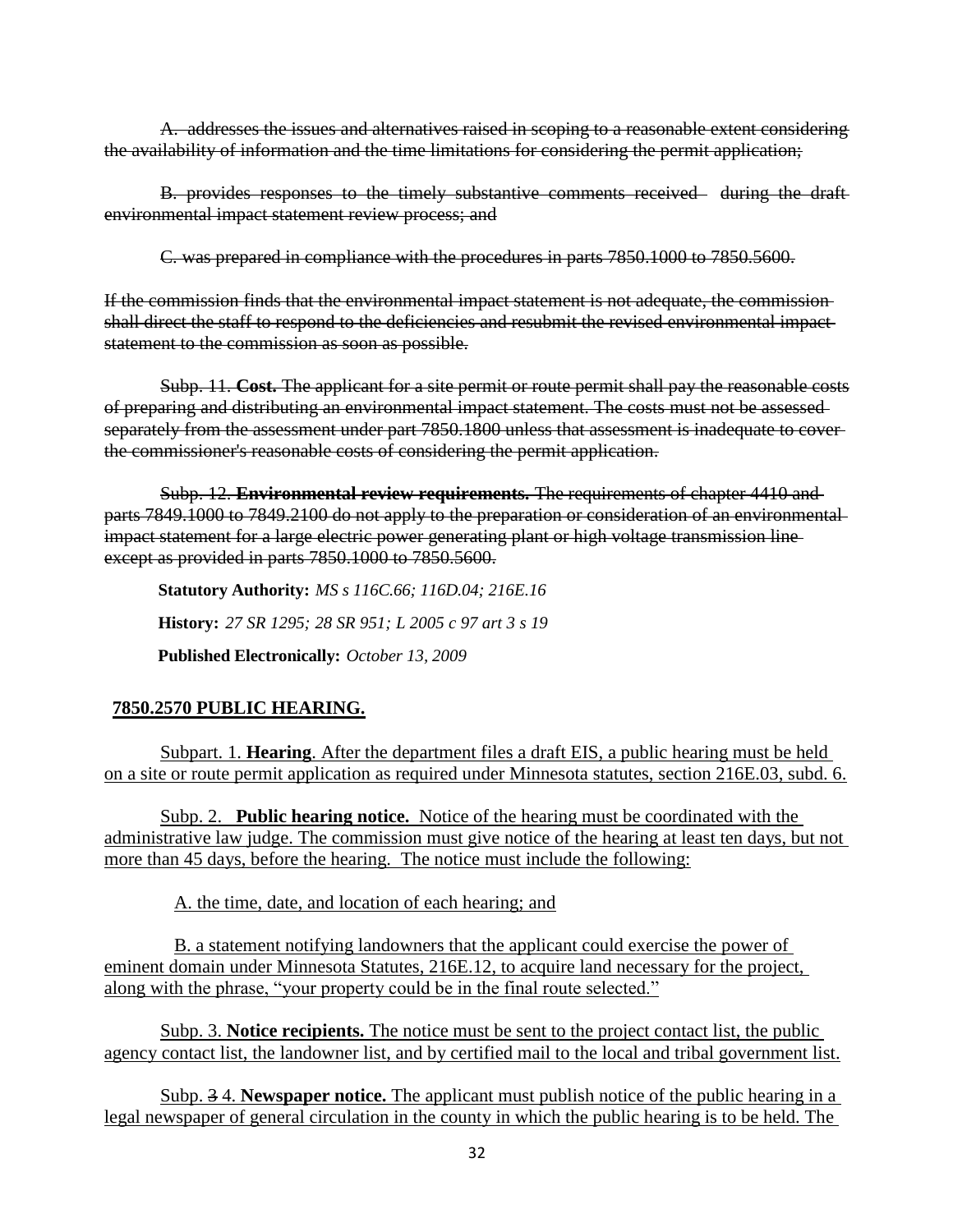notice must be published at least 10 days before the date of the public hearing. The applicant must file a copy of the affidavit of publication with the commission within five days of receiving the affidavit.

## **7850.2600 CONTESTED CASE HEARING.**

Subpart 1. **Hearing.** The PUC shall hold a contested case hearing after the draft environmental impact statement is prepared on all applications for a site permit or a route permit. The hearing must be conducted by an administrative law judge from the Office of Administrative Hearings pursuant to the contested case procedures of Minnesota Statutes, chapter 14. Notice of the hearing must be given in accordance with Minnesota Statutes, section 216E.03, subdivision 6. At least a portion of the hearing must be held in a county where the proposed large electric power generating plant or high voltage transmission line would be located.

Subp. 2. **Issues.** Once the commission has determined questions of need, including size, type, and timing; questions of system configuration; and questions of voltage, those issues must not be addressed in the contested case hearing.

Subp. 3. **Hearing.** If the commission determines that a hearing to consider both permitting and need issues is feasible, more efficient, and may further the public interest, the commission may decide to hold a hearing. The commission may also elect to hold a joint hearing with other states pursuant to Minnesota Statutes, section 216E.02, subdivision 3.

**Statutory Authority:** *MS s 116C.66; 216E.16* **History:** *27 SR 1295; L 2005 c 97 art 3 s 19* **Published Electronically:** *September 18, 2009*

# **7850.2650. FINAL EIS.**

Subpart. 9 1. **Final EIS Contents.** The commissioner of the Department of Commerce shall must respond to the timely substantive comments received on the draft environmental impact statement consistent with the scoping decision and prepare the final environmental impact statement. The commissioner department may attach to the draft environmental impact statement the comments received and its response to comments without preparing a separate document.

Subp. 2. **Filing and public access.** The Final EIS must be completed and filed with the commission consistent with the process schedule. The commissioner department shall must publish notice of the availability of the final environmental impact statement in the EQB Monitor and shall must supply a press release, containing an electronic link to the final EIS, to at least one newspaper of general circulation in the areas where the proposed sites or routes are located. At the time the final EIS is filed with the commission, the department shall must certify to the commission the document's compliance with the adequacy factors in part 7850.2700, subp. 3 below.

Subp. 3. **Public comment**. Comments on the final EIS must be filed with the administrative law judge and are due 25 days after the day the final EIS is filed.

Subp. 11 4. **Cost.** The applicant for a site permit or route permit shall must pay the reasonable costs of preparing and distributing an environmental impact statement. The costs must not be assessed separately from the assessment under part 7850.1800 unless that assessment is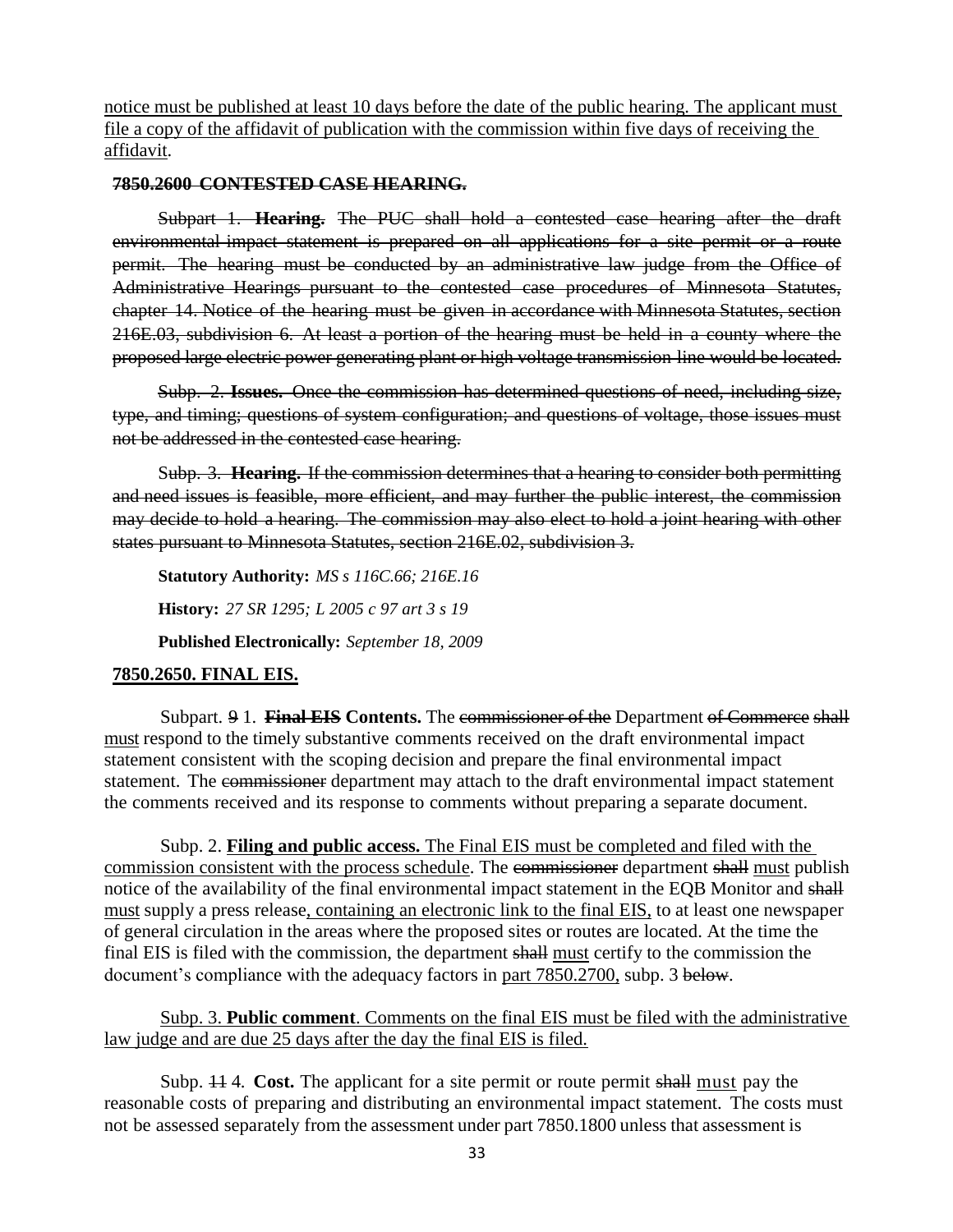inadequate to cover the commissioner's department's reasonable costs of considering the permit application.

Subp. 12 5. **Environmental review requirements.** The requirements of chapter 4410 and parts 7849.1000 to 7849.2100 do not apply to the preparation or consideration of an environmental impact statement for a large electric power generating plant or high voltage transmission line except as provided in parts 7850.1000 to 7850.5600.

# **7850.2675 PROCEDURE AFTER ADMINISTRATIVE LAW JUDGE REPORT.**

Subpart 1. **Parties.** Parties must file exceptions to an administrative law judge's report as required by part 7829.2700.

Subp. 2. **Participating agencies**. A state or federal agency participating in a route or site permit process under this chapter must file final comments in the case within the same time period that exceptions are due for parties under part 7829.2700.

## **7850.2700 FINAL DECISION.**

Subpart 1. **Timing.** The commission shall must make a final decision on a site permit or a route permit application within 60 days after receipt of the report of the administrative law judge. A final decision must be made within one year after the commission's determination that an application is complete. The commission may extend this time limit for up to three months for just cause or upon agreement of the applicant.

Subp. 2. **EIS adequacy.** The commission shall must not make a final decision on a permit until the commission has found the environmental impact statement to be adequate.

Subp. 10 3. **Adequacy determination.** The Public Utilities Commission shall must determine the adequacy of the final environmental impact statement. The commission shall must not decide the adequacy for at least ten days after the availability of the final environmental impact statement is announced in the EQB Monitor. The final environmental impact statement is adequate if it:

A. addresses the issues and alternatives raised in scoping to a reasonable extent considering the availability of information and the time limitations for considering the permit application;

> B. provides responses to the timely substantive comments received during the draft environmental impact statement review process; and

C. was prepared in compliance with the procedures in parts 7850.1000 to 7850.5600.

If the commission finds that the environmental impact statement is not adequate, the commission shall must direct the staff department to respond to the deficiencies and resubmit the revised environmental impact statement to the commission as soon as possible.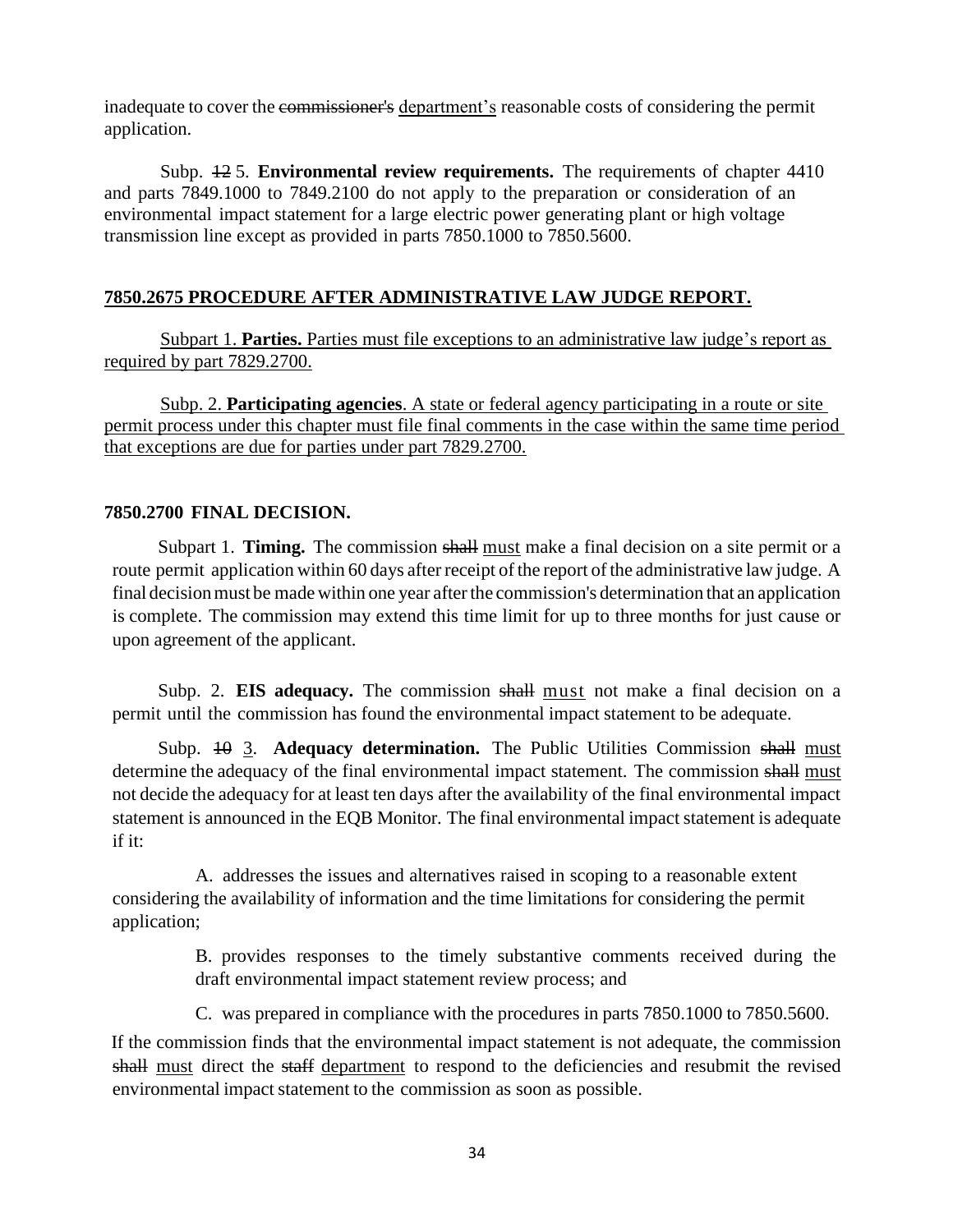Subp. 3 4. **Certificate of need decision.** The PUC commission shall must not make a final decision on a permit for a project that requires a Certificate of Need from the Public Utilities Commission commission until the applicant has obtained the necessary approval.

Subp. 4-5. Notice. The PUC commission shall must publish notice of its final permit decision in the State Register within 30 days of the date the commission makes the decision. The PUC commission shall must also publish notice in the EQB Monitor. The PUC commission shall must mail notice of itsfinal permit decision to those persons whose names are on the project contact list. The PUC commission shall must post notice of the final decision on the agency's Web page, if possible.

**Statutory Authority:** *MS s 116C.66; 216E.16* **History:** *27 SR 1295; L 2005 c 97 art 3 s 19* **Published Electronically:** *September 18, 2009*

# **ALTERNATIVE REVIEW PROCESS**

## **7850.2800 ELIGIBLE PROJECTS.**

Subpart 1. **Eligible projects.** An applicant for a site permit or a route permit for one of the following projects may elect to follow the procedures of parts 7850.2800 7850.3700 to 7850.3900 instead of the full permitting procedures in parts 7850.1700 7850.2500 to 7850.2700:

A. large electric power generating plants with a capacity of less than 80 megawatts;

- B. large electric power generating plants that are fueled by natural gas;
- C. high voltage transmission lines of between 100 and 200 kilovolts;

D. high voltage transmission lines in excess of 200 kilovolts and less than five miles in length in Minnesota;

E. high voltage transmission linesin excess of 200 kilovoltsif at least 80 percent of the distance of the line in Minnesota will be located along existing high voltage transmission line rights-of-way;

F. a high voltage transmission line service extension to a single customer between 200 and 300 kilovolts and less than ten miles in length; and

G. a high voltage transmission line rerouting to serve the demand of a single customer when the rerouted line will be located at least 80 percent on property owned or controlled by the customer or the owner of the transmission line; and.

H. large electric power generating plants that are powered by solar energy.

Subp. 2. **Notice to PUC commission.** An applicant for a permit for one of the qualifying projects in subpart 1, who intends to follow the alternative review procedures, of parts 7850.2800 to 7850.3700, shall must notify the PUC commission of such intent, in writing, at least ten days before submitting an application for the project the time the applicant files a draft permit application under part 7850.1640.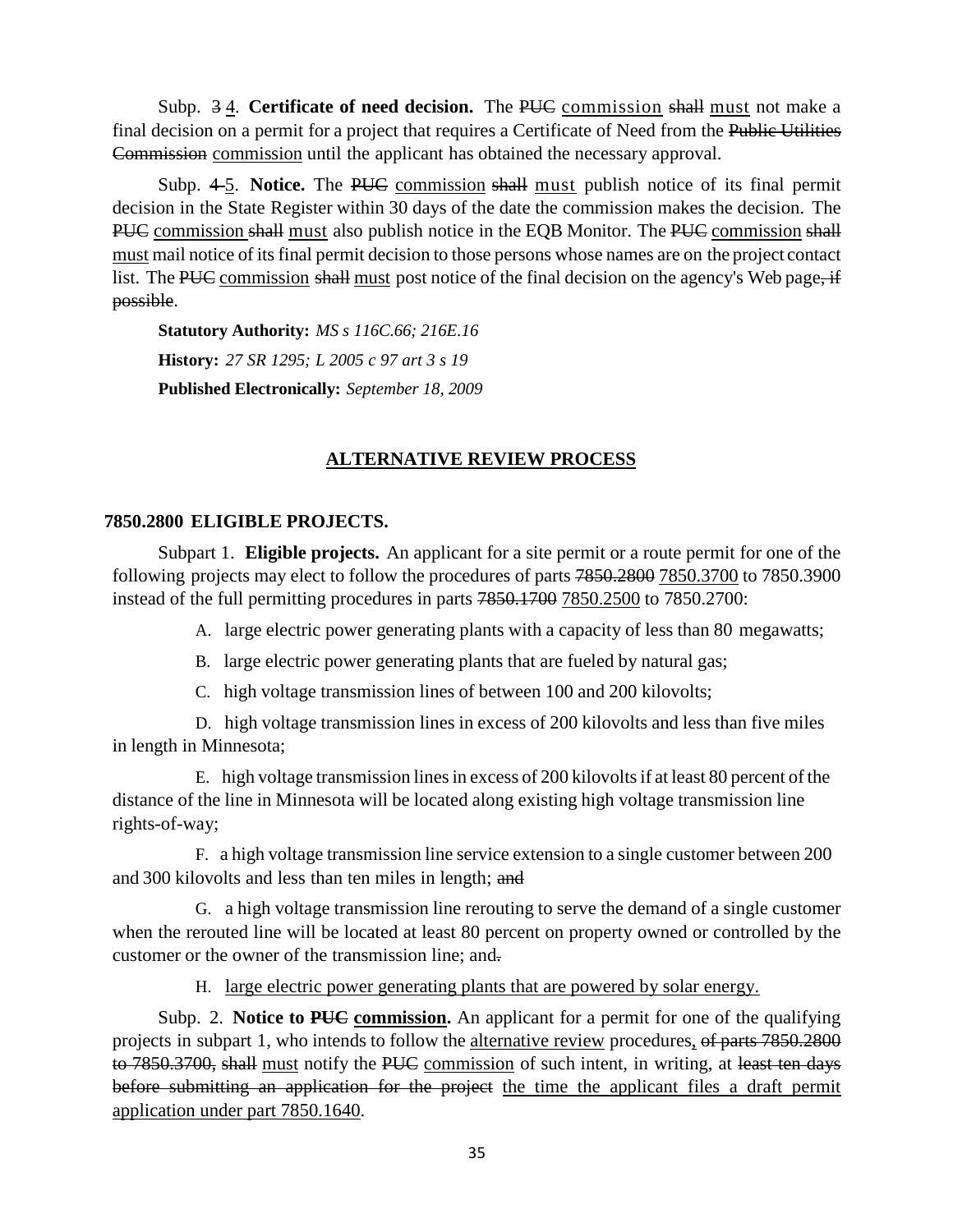**Statutory Authority:** *MS s 116C.66; 216E.16* **History:** *27 SR 1295; L 2005 c 97 art 3 s 19* **Published Electronically:** *September 18, 2009*

#### **7850.2900 PERMIT APPLICATION UNDER ALTERNATIVE PROCESS.**

Part 7850.1700, regarding submission of a permit application, applies to projects being considered under the alternative permitting process.

**Statutory Authority:** *MS s 116C.66; 216E.16* **History:** *27 SR 1295* **Published Electronically:** *September 18, 2009*

#### **7850.3000 PERMIT FEES.**

Part 7850.1800, regarding permit fees, applies to projects being considered under the alternative permitting process.

**Statutory Authority:** *MS s 116C.66; 216E.16* **History:** *27 SR 1295* **Published Electronically:** *September 18, 2009*

#### **7850.3100 CONTENTS OF APPLICATION.**

The applicant shall include in the application the same information required in part 7850.1900, except the applicant need not propose any alternative sites or routes to the preferred site or route. If the applicant has rejected alternative sites or routes, the applicant shall include in the application the identity of the rejected sites or routes and an explanation of the reasons for rejecting them.

**Statutory Authority:** *MS s 116C.66; 216E.16* **History:** *27 SR 1295* **Published Electronically:** *September 18, 2009*

#### **7850.3200 APPLICATION REVIEW.**

Part 7850.2000 regarding the commission's review of the application, applies to projects being considered under the alternative permitting process.

**Statutory Authority:** *MS s 116C.66; 216E.16* **History:** *27 SR 1295; L 2005 c 97 art 3 s 19* **Published Electronically:** *September 18, 2009*

#### **7850.3300 PROJECT NOTICE.**

Part 7850.2100, regarding obligations to give notice of the project, applies to projects being considered under the alternative permitting process.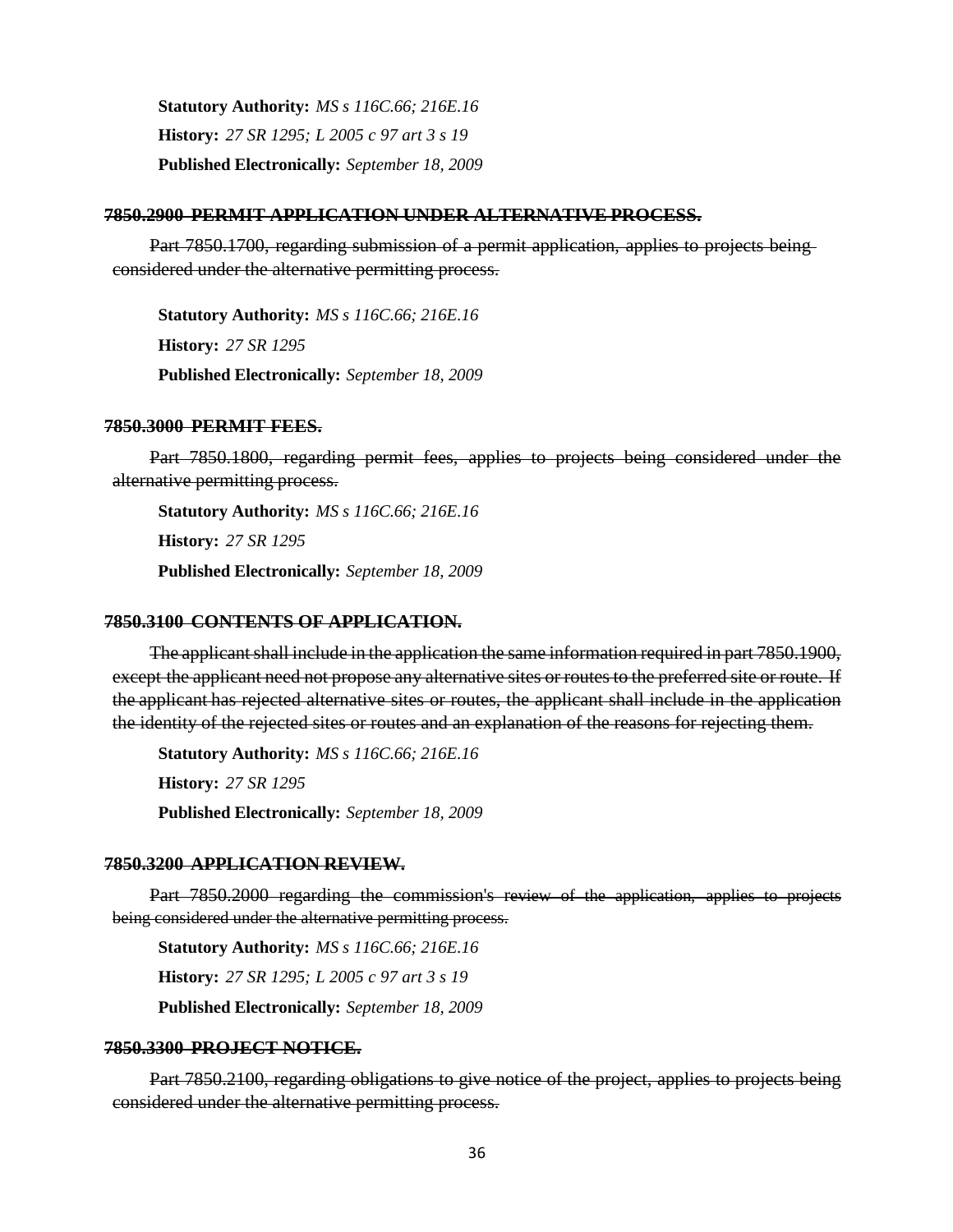**Statutory Authority:** *MS s 116C.66; 216E.16* **History:** *27 SR 1295* **Published Electronically:** *September 18, 2009*

#### **7850.3400 PUBLIC ADVISOR.**

Part 7850.2200, regarding appointment of a public advisor, applies to projects being considered under the alternative permitting process.

**Statutory Authority:** *MS s 116C.66; 216E.16* **History:** *27 SR 1295* **Published Electronically:** *September 18, 2009*

#### **7850.3500 PUBLIC MEETING**.

Subpart 1. **Public meeting.** Part 7850.2300, subparts 1 to 4, apply to projects being considered under the alternative permitting process.

Subp. 2. **Environmental assessment.** At the public meeting, the public shall be provided an opportunity to comment on the scope of the environmental assessment in accordance with part 7850.3700.

**Statutory Authority:** *MS s 116C.66; 216E.16* **History:** *27 SR 1295* **Published Electronically:** *September 18, 2009*

### **7850.3600 CITIZEN ADVISORY TASK FORCE.**

Part 7850.2400, regarding the appointment of a citizen advisory task force, applies to projects being considered under the alternative permitting process.

**Statutory Authority:** *MS s 116C.66; 216E.16* **History:** *27 SR 1295* **Published Electronically:** *September 18, 2009*

### **7850.3700 ENVIRONMENTAL ASSESSMENT PREPARATION.**

Subpart 1. **Environmental assessment required.** The commissioner of the Department of Commerce shall must prepare an environmental assessment on each proposed large electric power generating plant and each proposed high voltage transmission line being reviewed under the alternative permitting process in parts 7850.2800 to 7850.3900, subject to the alternative review process. The environmental assessment must contain information on the human and environmental impacts of the proposed project and of alternative sites or routes identified by the commissioner and the department and shall must address mitigating measures for all sites or routes considered.

### Subp. 2. **Scoping process.**

A. The commissioner of the Department of Commerce shall provide the public with an opportunity to participate in the development of the scope of the environmental assessment by holding a public meeting and by soliciting public comments. The public meeting required under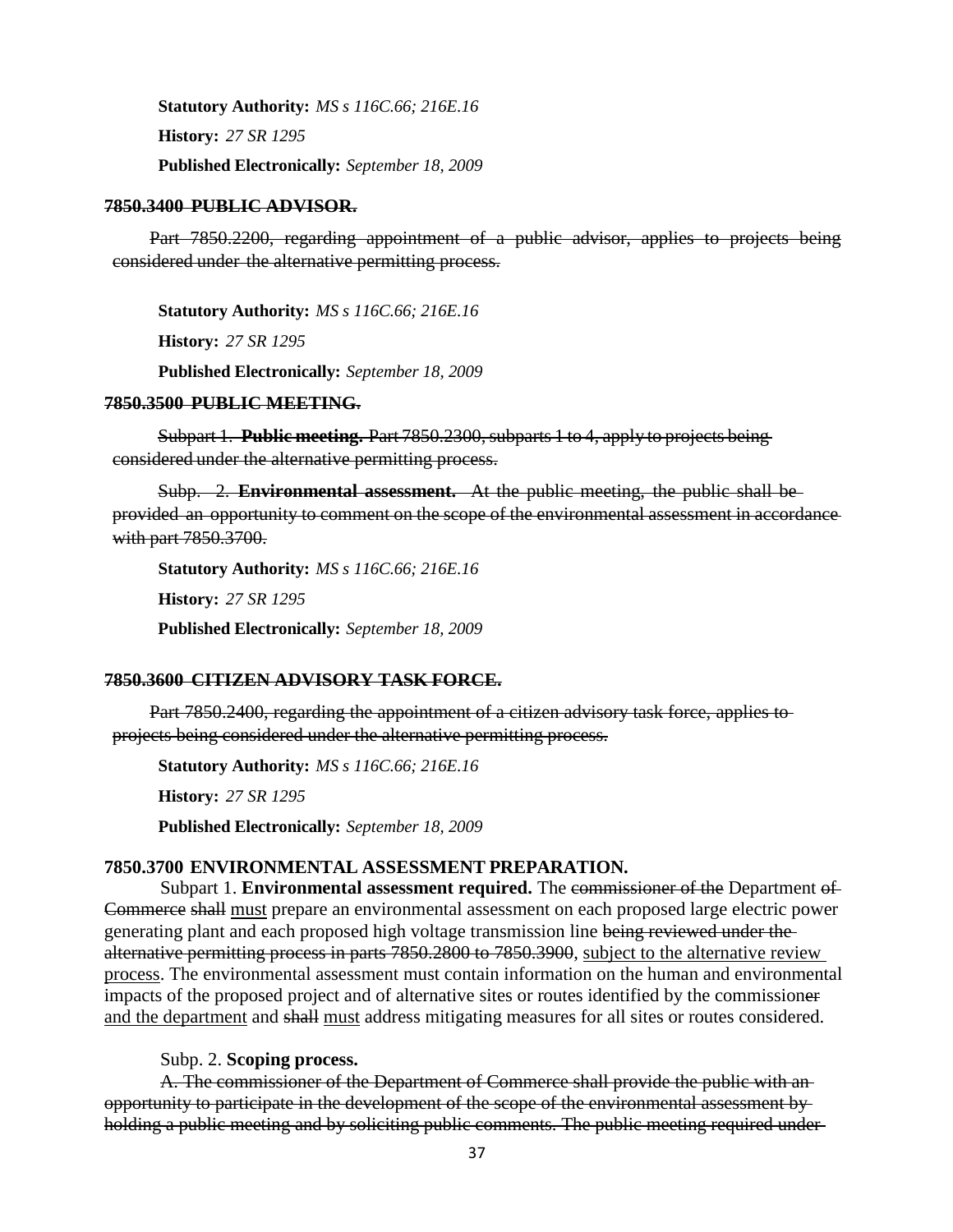part 7850.3500 satisfies the requirement to hold a scoping meeting. The commissioner shall mail notice of the meeting to those persons on either the general list or the project contact list at least ten days before the meeting. The commissioner shall provide at least seven days from the day of the public meeting for the public to submit comments regarding the scope of the environmental assessment.

At the public information and scoping meeting held under part 7850.2300, the department will conduct the scoping portion of the meeting. At the meeting, the department must provide the public with an opportunity to participate in the development of the scope of the environmental impact statement by soliciting public comments. Members of the public must be provided the opportunity to comment on the scope of the EA, including environmental factors, and to submit supporting documentation. The applicant must be provided an opportunity to respond to public input.

## Subp. 3. **Alternative sites or routes.**

B. The commissioner department shall must include in the scope of the environmental assessment any alternative sites or routes proposed by the citizen advisory task force or by  $\frac{any}{}$ member agency of the Environmental Quality Board the commission prior to the close of the scoping period. During the scoping process, any person may suggest an alternative site or route to evaluate in the environmental assessment. A person desiring that a particular site or route be evaluated shall must submit to the commissioner department, during the scoping process, an explanation of why the site or route should be included in the environmental assessment and all supporting information the person wants the commissioner department to consider. The commissioner department shall must provide the applicant with an opportunity to respond to each request that an alternative be included in the environmental assessment. The commissioner department shall must include the suggested site or route in the scope of the environmental assessment only if the commissioner department determines that evaluation of the proposed site or route will assist in the commissioner's ultimate decision on the permit application. Any person may also suggest specific human or environmental impacts that should be included in the environmental assessment.

Subp. 4. **Public comment**. The department must provide a ten-day comment period following the close of the meeting to allow interested persons an opportunity to submit written comments.

# **7850.3720 NOTICE TO COMMISSION.**

The department must notify the commission, prior to filing its scoping decision under part 7850.3730 below, of the alternatives the department intends to include in the scope of the EA. Commission consideration of the department's proposed alternatives must be completed by the time of the commission's decision on record development under part 7850.2120. The department must include in the scope of the EA any alternative identified by the commission.

## **7850.3730 SCOPING DECISION.**

Subpart. 3 1. **Scoping decision.** The commissioner of the Department of Commerce shall must determine the scope of the environmental assessment within ten days after close of the public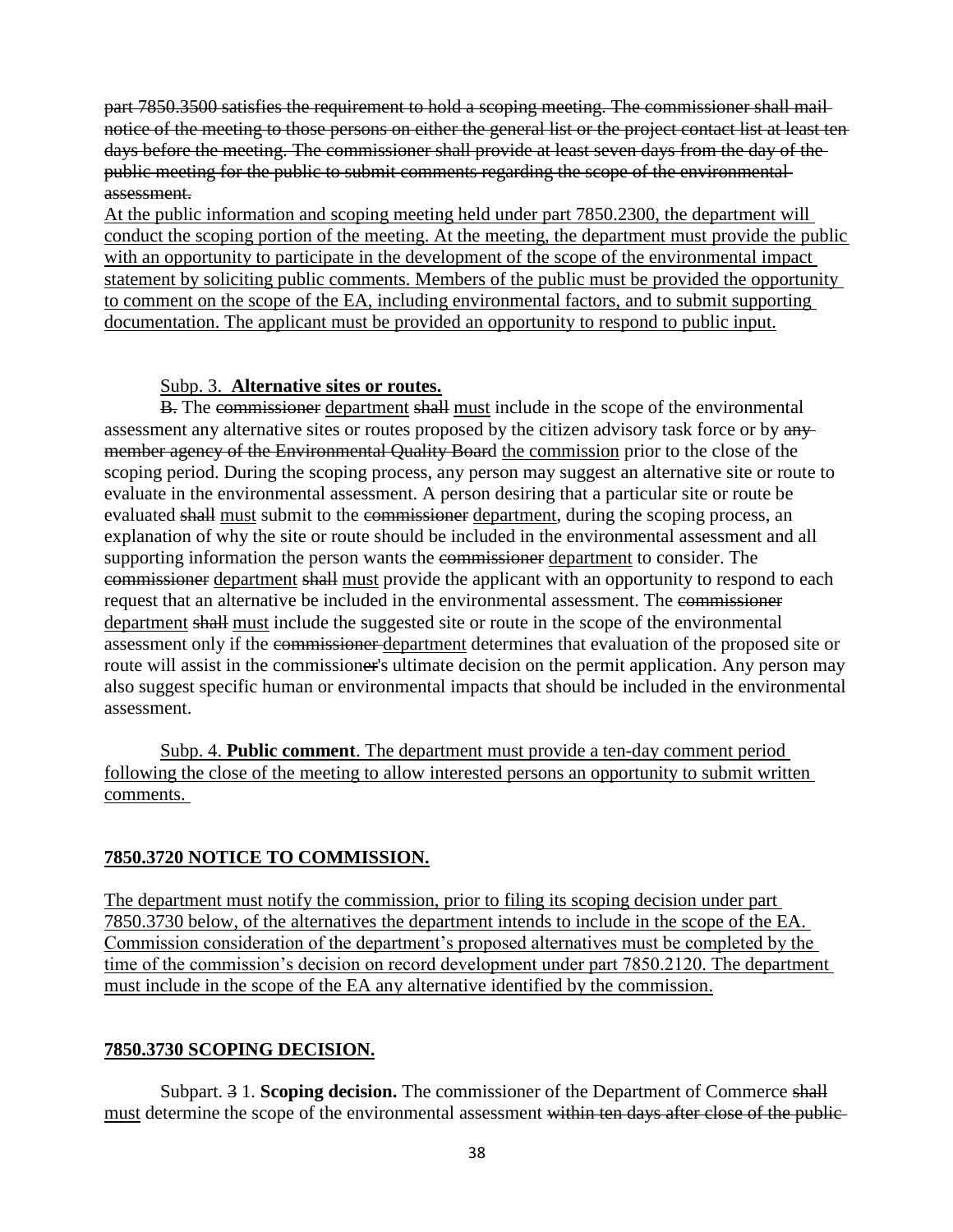comment period and shall mail notice of the scoping decision to those persons on the project contact list within five days after the decision consistent with the process schedule. Once the commissioner has determined the scope of the environmental assessment, the scope shall must not be changed except upon a decision by the commissioner that substantial changes have been made in the project or substantial new information has arisen significantly affecting the potential environmental effects of the project or the availability of reasonable alternatives. The commissioner shall must also determine as part of the scoping process a reasonable schedule for completion of the environmental assessment. The scoping decision by the commissioner department must identify:

- A. the alternative sites or routes, if any, to be addressed in the environmental assessment;
- B. any specific potential impacts to be addressed;
- C. the schedule for completion of the environmental assessment; and
- D. other matters to be included in the environmental assessment.

Subp. 2. **Notice of decision**. Within five days after filing the scoping decision with the commission, the department must provide notice of the scoping decision to the project contact list, the public agency contact list, the landowner list, and the local and tribal government contact list.

Subp. 5 3. **Alternatives to be included in EA.** Any alternative identified by the commission and the applicant must be included and considered in the EA.

# **7850.3740 SUPPLEMENTAL FILING BY APPLICANT.**

Subpart 1. **Supplemental filing**. If the commission determines that a route not proposed by the applicant will be examined in addition to the applicant's proposed routes, the applicant must file additional information on each alternative to support equivalent comparison of all routes under consideration. The filing must be made following consistent with the process schedule.

Subp. 2. **Landowner list**. After the department issues the scoping decision under part 7850.3730, an applicant must update the landowner list maintained under part 7850.1610 to include any landowner, not previously on the list, whose property is adjacent to a site, or along a route, that will be considered in the scope of the EA.

# **7850.3750 ENVIRONMENTAL ASSESSMENT.**

Subpart. 4 1. **Content of environmental assessment.** The environmental assessment must include:

- A. a general description of the proposed facility;
- B. a list of any alternative sites or routes that are addressed;
- C. a discussion of the potential impacts of the proposed project and each alternative site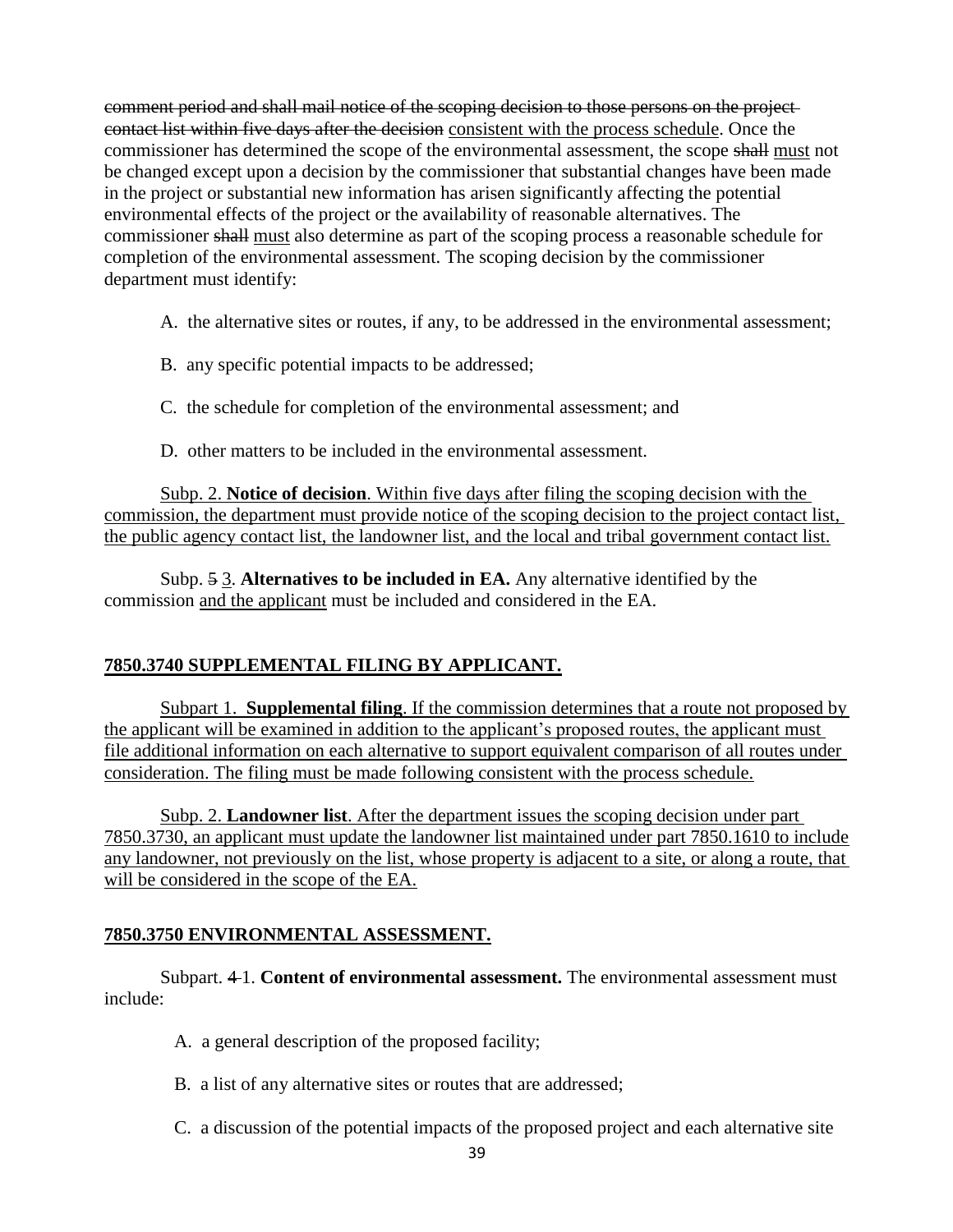or route on the human and natural environment;

D. a discussion of mitigative measures that could reasonably be implemented to eliminate or minimize any adverse impacts identified for the proposed project and each alternative site or route analyzed;

E. an analysis of the feasibility of each alternative site or route considered; a list of permits required for the project; and

F. a discussion of other matters identified in the scoping process.

Subp. 5 2 . **Time frame for completion of environmental assessment.** The commissioner of the Department of Commerce shall complete the environmental assessment in accordance with the schedule established during the scoping process. In establishing the schedule for completion of the environmental assessment, the commissioner shall take into account any applicable statutory deadlines, the number and complexity of the alternatives and impacts to be addressed, the status of other proceedings affecting the project, and the interests of the public, the applicant, and the commissioner. The environmental assessment must be filed with the commission consistent with the process schedule.

Subp. 6 3 . **Notification of availability of environmental assessment.** Upon completion of the environmental assessment, the commissioner shall department must file the EA with the commission and publish notice in the EQB Monitor of the availability of the environmental assessment. and The department must also mail notice of the availability of the document to those persons on the landowner list and on the project contact list. The commissioner department shall provide a copy of the environmental assessment to any public agency with authority to permit or approve the proposed project. The commissioner department shall must post the environmental assessment on the agency's Web page, if possible.

Subp. 7 4. **Matters excluded.** When the Public Utilities Commission has issued a Certificate of Need for a large electric power generating plant or high voltage transmission line or placed a high voltage transmission line on the certified HVTL list maintained by the commission, the environmental assessment shall must not address questions of need, including size, type, and timing; questions of alternative system configurations; or questions of voltage.

Subp. 8 5. **No additional environmental review.** An environmental assessment must be the only state environmental review document required to be prepared by the commissioner of the Department of Commerce on a project qualifying for review under the alternative review process. No environmental assessment worksheet or environmental impact statement shall be required. Environmental review at the certificate of need stage before the Public Utilities Commission must be performed in accordance with parts 7849.1000 to 7849.2100.

Subp. 9 6. **Cost.** The cost of the preparation of an environmental assessment must be assessed to the applicant as part of the application fee pursuant to part 7850.1800.

**Statutory Authority:** *MS s 116C.66; 116D.04; 216E.16*

**History:** *27 SR 1295; 28 SR 951; L 2005 c 97 art 3 s 19*

**Published Electronically:** *October 13, 2009*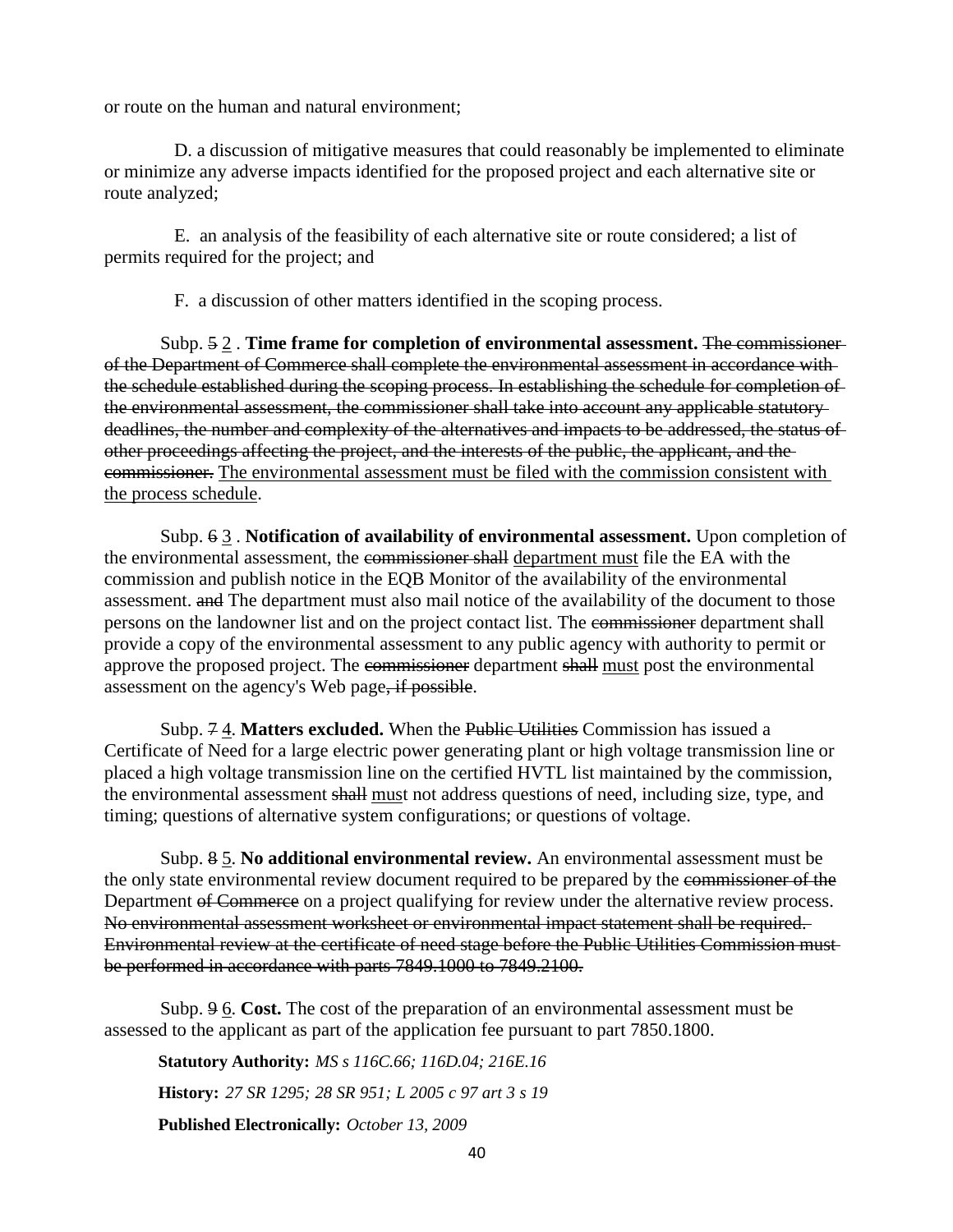### **7850.3800 PUBLIC HEARING.**

Subpart 1. **Public hearing.** The PUC shall hold a public hearing once the environmental assessment has been completed. The commission must hold a public hearing, conducted by an administrative law judge, on a site or route permit application as required under Minnesota Statutes, section 216E.04. Notice of the hearing shall be given in accordance with Minnesota-Statutes, section 216E.03, subdivision 6. At least a portion of the hearing shall must be held in a each county where the proposed large electric power generating plant or high voltage transmission line would be located.

Subp. 2. **Public hearing notice.** The commission must give notice of the hearing at least ten days, but not more than 45 days, before the hearing. The notice must include the following:

A. the time, date, and location of each hearing; and

B. a statement notifying landowners that the applicant could exercise the power of eminent domain under Minnesota Statutes, 216E.12, to acquire land necessary for the project, along with the phrase, "your property could be in the final route selected."

Subp. 3. **Notice recipients.** The notice must be sent to the following:

A. the project contact list;

B. the public agency contact list;

C. the landowner list; and

D. the local and tribal government contact list, by certified mail.

Subp. 2 4. **Hearing examiner.** The commission shall appoint a person to act as the hearing examiner at the public hearing. The hearing examiner may be an employee of the PUC. The hearing examiner shall set the date and place for the hearing and provide notice to the public. The hearing examiner may make such rulings as are required to conduct the hearing in a fair, impartial, and expeditious manner, including the authority to maintain decorum at the hearing, to exclude repetitious or irrelevant testimony, to limit the amount of time for oral testimony, and to continue the hearing from time to time as needed. Persons may testify at the hearing without being first sworn under oath. The hearing examiner shall ensure that the record created at the hearing ispreserved and transmitted to the commission. An audio recording of the hearing must be made, unless the commission determines that a court reporter is appropriate. The hearing examiner shall must not prepare a report or make any recommendation to the commission unless the commission requests the hearing examiner administrative law judge to do so.

Subp. 3 5. **Hearing procedure.** The hearing must be conducted in the following manner, although the hearing examiner administrative law judge may vary the order in which the hearing proceeds:

A. the staff shall must make a brief presentation to describe the project, explain the process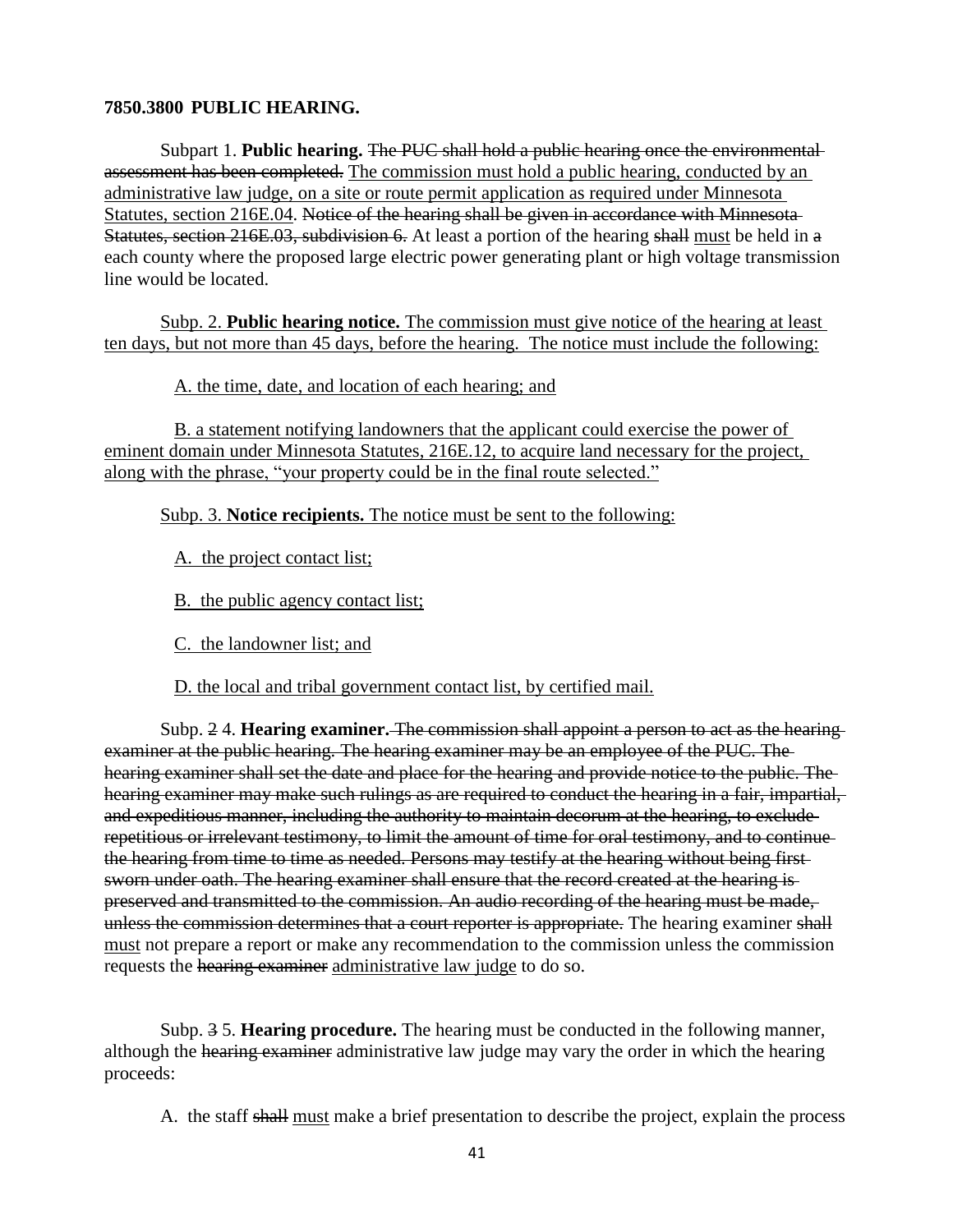to be followed, and introduce documents to be included in the record, including the application, the environmental assessment, and various procedural documents;

B. the applicant shall introduce its evidence by way of testimony and exhibits the department shall must introduce information for developing the record and offer the project's environmental assessment for inclusion in the record;

C. the public must be afforded an opportunity to make an oral presentation, present documentary evidence, and ask questions of the applicant and agency staff;

**D.** the hearing examiner administrative law judge shall must provide a period of not less than ten days for the submission of written comments into the record after the close of the hearing; and

E. the hearing examiner administrative law judge shall must transmit the complete record created at the hearing, including all written comments, to the commission within five days of the close of the record, unless the hearing examiner administrative law judge has been requested by the commission to prepare a report.

Subp. 4 6. **Issues.** Once the Public Utilities Commission has determined questions of need, including size, type, and timing; questions of system configurations; and questions of voltage, those issues must not be addressed in the public hearing.

Subp. 57. **Environmental assessment.** Interested persons may comment upon the environmental assessment at the public hearing. Comments on the environmental assessment shall must become part of the record in the proceeding but the commission shall must not be required to revise or supplement the environmental assessment document.

Subp. 8. **Public comment**. Public comments must be filed within ten days after the close of the public hearing.

**Statutory Authority:** *MS s 116C.66; 216E.16* **History:** *27 SR 1295; L 2005 c 97 art 3 s 19* **Published Electronically:** *September 18, 2009*

## **7850.3900 FINAL DECISION.**

Subpart 1. **Timing.** The commission shall must make a final decision on a site permit or a route permit application within 60 days after receipt of the record from the hearing examiner administrative law judge. A final decision must be made within six months after the commission's determination that an application is complete. The commission may extend this time limit for up to three months for just cause or upon agreement of the applicant.

Subp. 2. **Completeness of environmental assessment.** At the time the commission makes Before making a final decision on the permit application, the commission shall must determine whether the environmental assessment and the record created at the public hearing address the issues identified in the scoping decision.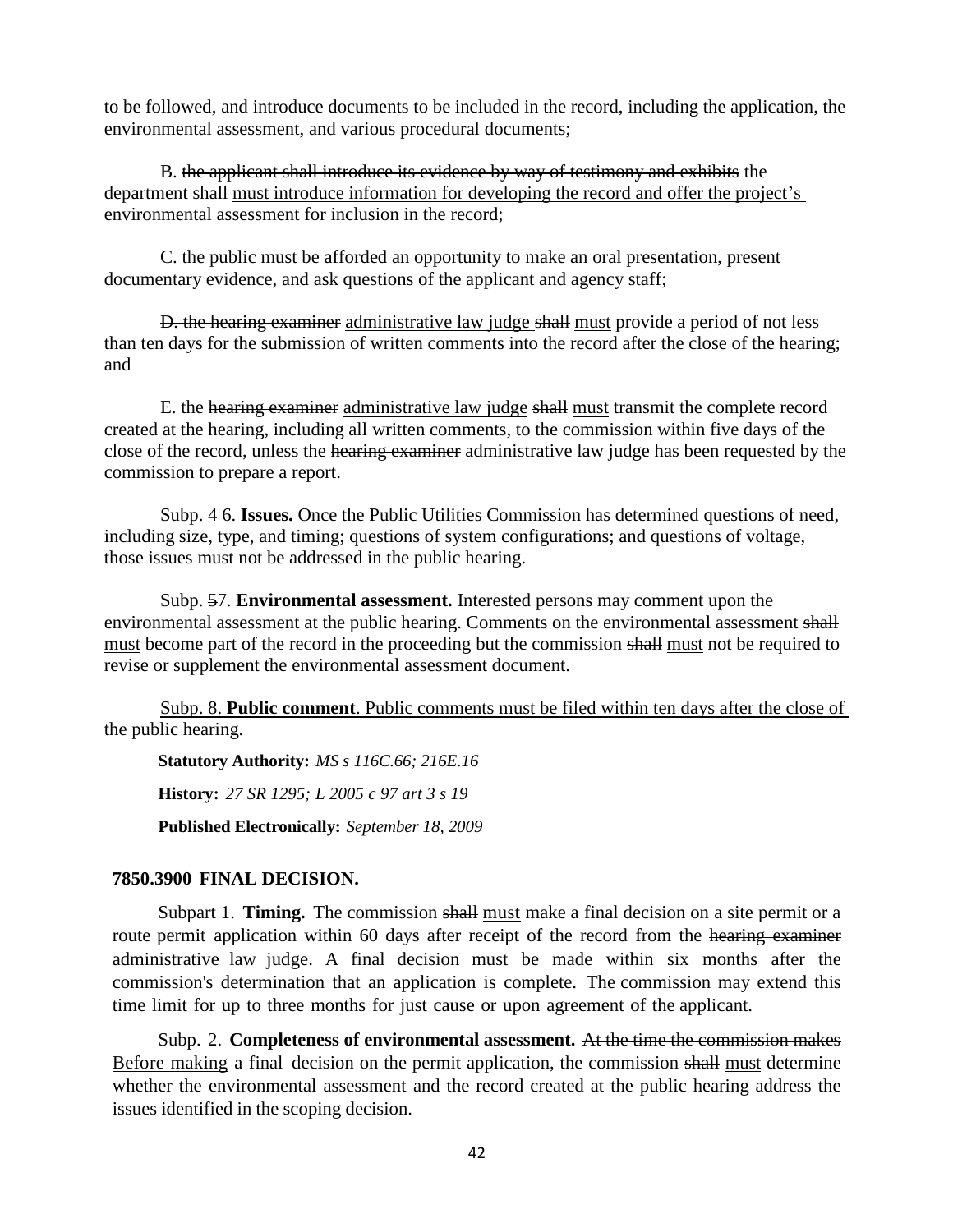Subp. 3. **Certificate of need decision.** The PUC commission shall must not make a final decision on a permit for a project that requires a certificate of need from the Public Utilities Commission until the applicant has obtained the necessary approval from the Public Utilities Commission.

Subp. 4. **Notice.** The PUC commission shall must publish notice of its final permit decision in the State Register within 30 days of the day the commission makes the decision. The PUC commission shall must also publish notice in the EQB Monitor. The PUC commission shall must mail notice of its final permit decision to those persons whose names are on the project contact list. The PUC commission shall must post notice of the final decision on the agency's Web page, if possible.

**Statutory Authority:** *MS s 116C.66; 216E.16* **History:** *27 SR 1295; L 2005 c 97 art 3 s 19* **Published Electronically:** *September 18, 2009*

# **FACTORS FOR COMMISSION CONSIDERATION**

#### **7850.4000 STANDARDS AND CRITERIA**

No site permit or route permit shall be issued in violation of the site selection standards and criteria established in Minnesota Statutes, sections 216E.03 and 216E.04, and in rules adopted by the commission. The commission shall issue a permit for a proposed facility when the commission finds, in keeping with the requirements of the Minnesota Environmental Policy Act, Minnesota Statutes, chapter 116D, and the Minnesota Environmental Rights Act, Minnesota Statutes, chapter 116B, that the facility is consistent with state goals to conserve resources, minimize environmental impacts, and minimize human settlement and other land use conflicts and ensures the state's electric energy security through efficient, cost-effective power supply and electric transmission infrastructure.

**Statutory Authority:** *MS s 116C.66; 216E.16* **History:** *27 SR 1295; L 2005 c 97 art 3 s 19* **Published Electronically:** *September 18, 2009*

## **7850.4100 FACTORS CONSIDERED.**

In determining whether to issue a permit for a large electric power generating plant or a high voltage transmission line, the commission shall consider the following In determining whether to issue a site or route permit under this chapter, the commission must consider the factors set forth in Minnesota Statutes, section 216E.03, subd. 7, as well as the following:

A. effects on human settlement, including, but not limited to, displacement, noise, aesthetics, cultural values, recreation, and public services;

B. effects on public health and safety;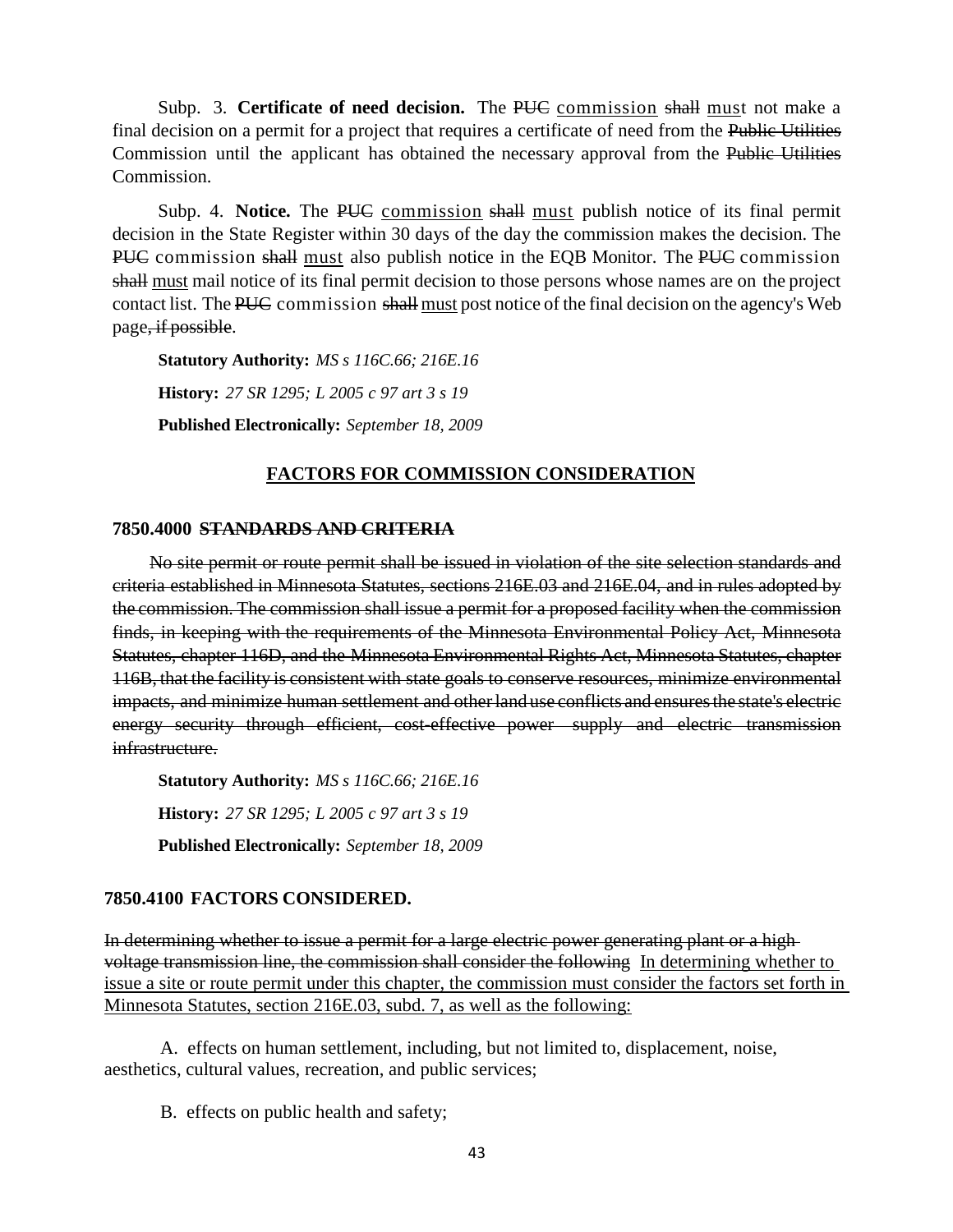C. effects on land-based economies, including, but not limited to, agriculture, forestry, tourism, and mining;

D. effects on archaeological and historic resources;

E. effects on the natural environment, including effects on air and water quality resources and flora and fauna;

F. effects on rare and unique natural resources;

G. application of design options that maximize energy efficiencies, mitigate adverse environmental effects, and could accommodate expansion of transmission or generating capacity;

H. use or paralleling of existing rights-of-way, survey lines, natural division lines, and agricultural field boundaries;

I. use of existing large electric power generating plant sites;

J. use of existing transportation, pipeline, and electrical transmission systems or rights-ofway;

K. electrical system reliability;

L. costs of constructing, operating, and maintaining the facility which are dependent on design and route;

M. adverse human and natural environmental effects which cannot be avoided; and

N. irreversible and irretrievable commitments of resources.

**Statutory Authority:** *MS s 116C.66; 216E.16* **History:** *27 SR 1295; L 2005 c 97 art 3 s 19* **Published Electronically:** *September 18, 2009*

#### **7850.4200 FACTORS EXCLUDED.**

When the Public Utilities Commission has issued a Certificate of Need for a large electric power generating plant or a high voltage transmission line or placed a high voltage transmission line on the certified HVTL list maintained by the commission, questions of need, including size, type, and timing, questions of alternative system configurations, and questions of voltage shall not be factors considered by the commission in deciding whether to issue a permit for a proposed facility.

**Statutory Authority:** *MS s 116C.66; 216E.16* **History:** *27 SR 1295; L 2005 c 97 art 3 s 19* **Published Electronically:** *September 18, 2009*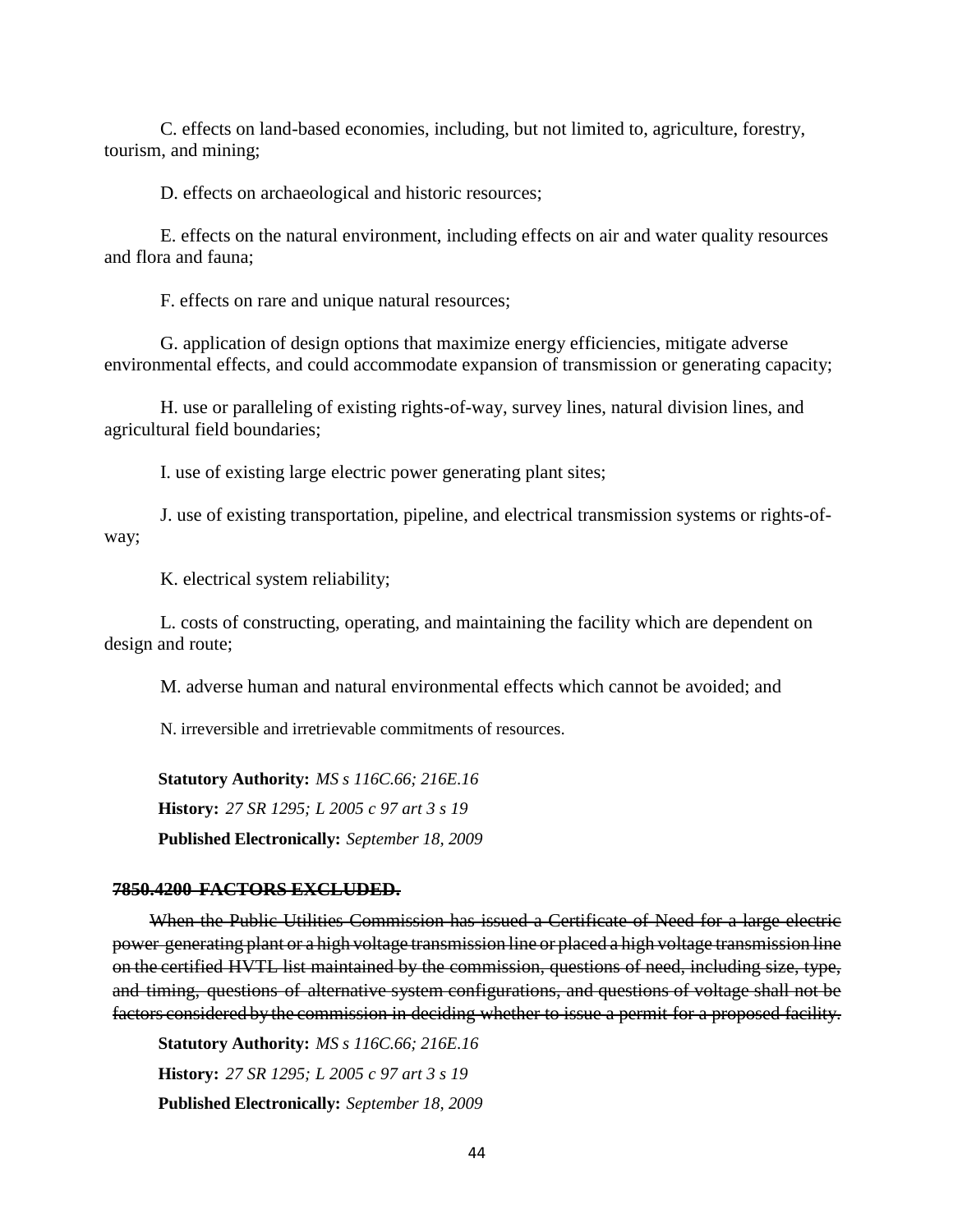#### **7850.4300 PROHIBITED ROUTES.**

Subpart 1. **Wilderness areas.** No high voltage transmission line may be routed through state or national wilderness areas.

Subp. 2. **Parks and natural areas.** No high voltage transmission line may be routed through state or national parks or state scientific and natural areas unless the transmission line would not materially damage or impair the purpose for which the area was designated and no feasible and prudent alternative exists. Economic considerations alone do not justify use of these areas for a high voltage transmission line.

**Statutory Authority:** *MS s 116C.66; 216E.16* **History:** *27 SR 1295* **Published Electronically:** *September 18, 2009*

#### **7850.4400 PROHIBITED SITES.**

Subpart 1. **Prohibited sites.** No large electric power generating plant may be located in any of the following areas:

- a. national parks;
- b. national historic sites and landmarks;
- c. national historic districts;
- d. national wildlife refuges;
- e. national monuments;
- f. national wild, scenic, and recreational riverways;
- g. state wild, scenic, and recreational rivers and their land use districts;
- h. state parks;
- i. nature conservancy preserves;
- j. state scientific and natural areas; and
- k. state and national wilderness areas.

Subp. 2. **Water use.** The areas identified in subpart 1 must not be permitted as a site for a large electric power generating plant except for use for water intake or discharge facilities. If the commission includes any of these areas within a site for use for water intake or discharge facilities, it may impose appropriate conditions in the site permit to protect these areas for the purposes for which they were designated. The commission shall must also consider the adverse effects of proposed sites on these areas which are located wholly outside of the boundaries of these areas.

Subp. 3. **Site exclusions when alternative sites exist.** No large electric power generating plant may be located in any of the following areas unless there is no feasible and prudent alternative. Economic considerations alone do not justify approval of these areas. These areas are:

A. state registered historic sites;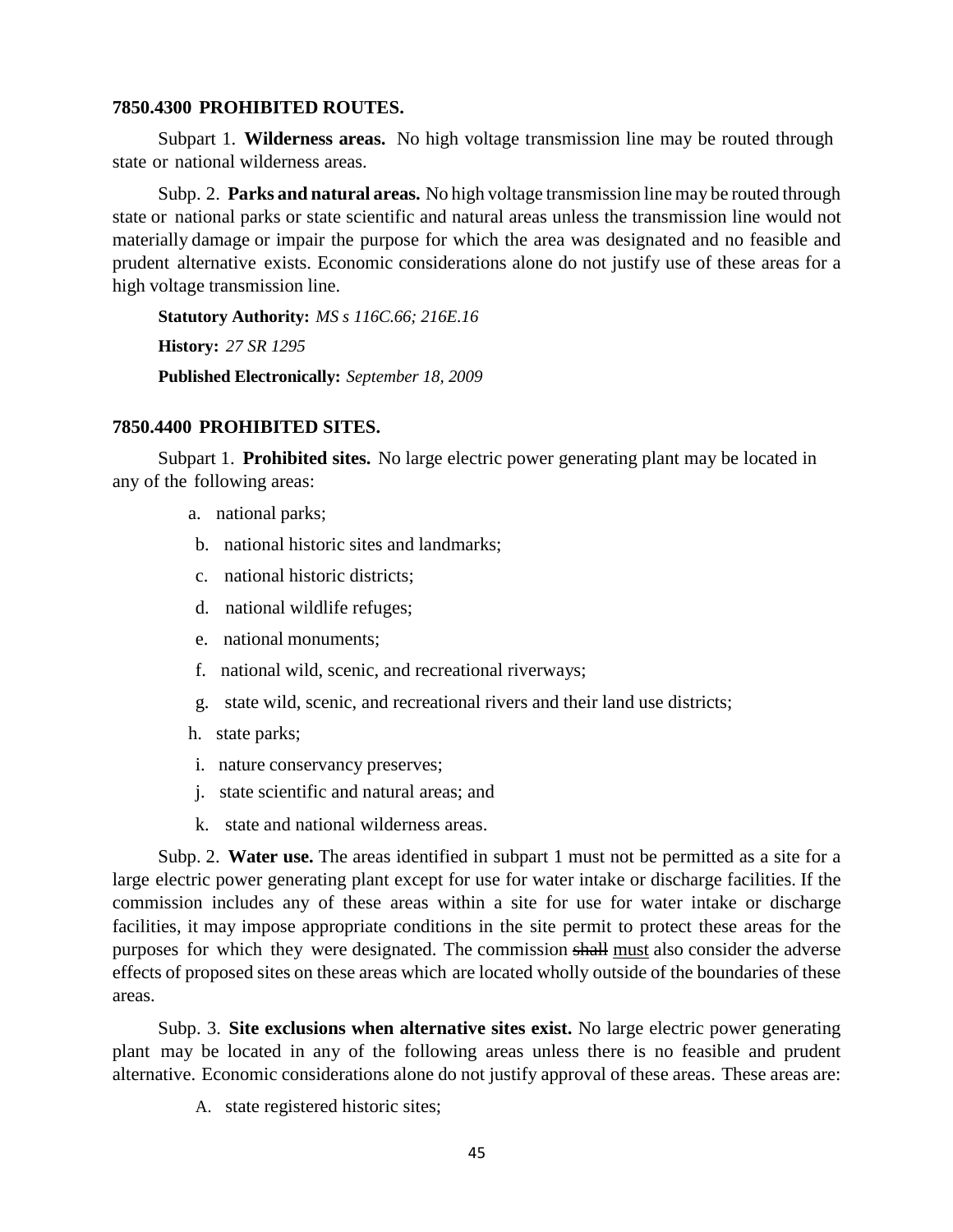B. state historic districts;

C. state wildlife management areas, except in cases where the plant cooling water is to be used for wildlife management purposes;

- D. county parks;
- E. metropolitan parks;
- F. designated state and federal recreational trails;
- G. designated trout streams; and
- H. the rivers identified in Minnesota Statutes, section 85.32, subdivision 1.

# Subp. 4. **Prime farmland exclusion.** Use of prime farmland is subject to the following restrictions.

A. Except as set forth in B below, Nno large electric power generating plant site may be permitted where the developed portion of the plant site, excluding water storage reservoirs and cooling ponds, includes more than 0.5 acres of prime farmland per megawatt of net generating capacity, or where makeup water storage reservoir or cooling pond facilities include more than 0.5 acres of prime farmland per megawatt of net generating capacity, unless there is no feasible and prudent alternative. Economic considerations alone do not justify the use of more prime farmland. "Prime farmland" means those soils that meet the specifications of Code of Federal Regulations 1980, title 7, section 657.5, paragraph (a). These provisions do not apply to areas located within home rule charter or statutory cities; areas located within two miles of home rule charter or statutory cities of the first, second, and third class; or areas designated for orderly annexation under Minnesota Statutes, section 414.0325.

B. A solar-powered LEPGP is prohibited on prime farmland unless:

(1) the commission approves a farmland mitigation plan developed in consultation with the Minnesota department of agriculture; and

(2) at the time of the application, there is no local zoning ordinance prohibiting the construction of a solar-powered LEPGP on prime farmland.

Subp. 5. **Sufficient water supply required.** No site may be designated that does not have reasonable access to a proven water supply sufficient for plant operation. No use of groundwater may be permitted where removal of groundwater results in material adverse effects on groundwater, groundwater dependent natural resources, or higher priority users in and adjacent to the area, as determined in each case.

The use of groundwater for high consumption purposes, such as cooling, must be avoided if a feasible and prudent alternative exists.

**Statutory Authority:** *MS s 116C.66; 216E.16* **History:** *27 SR 1295; L 2005 c 97 art 3 s 19* **Published Electronically:** *September 18, 2009*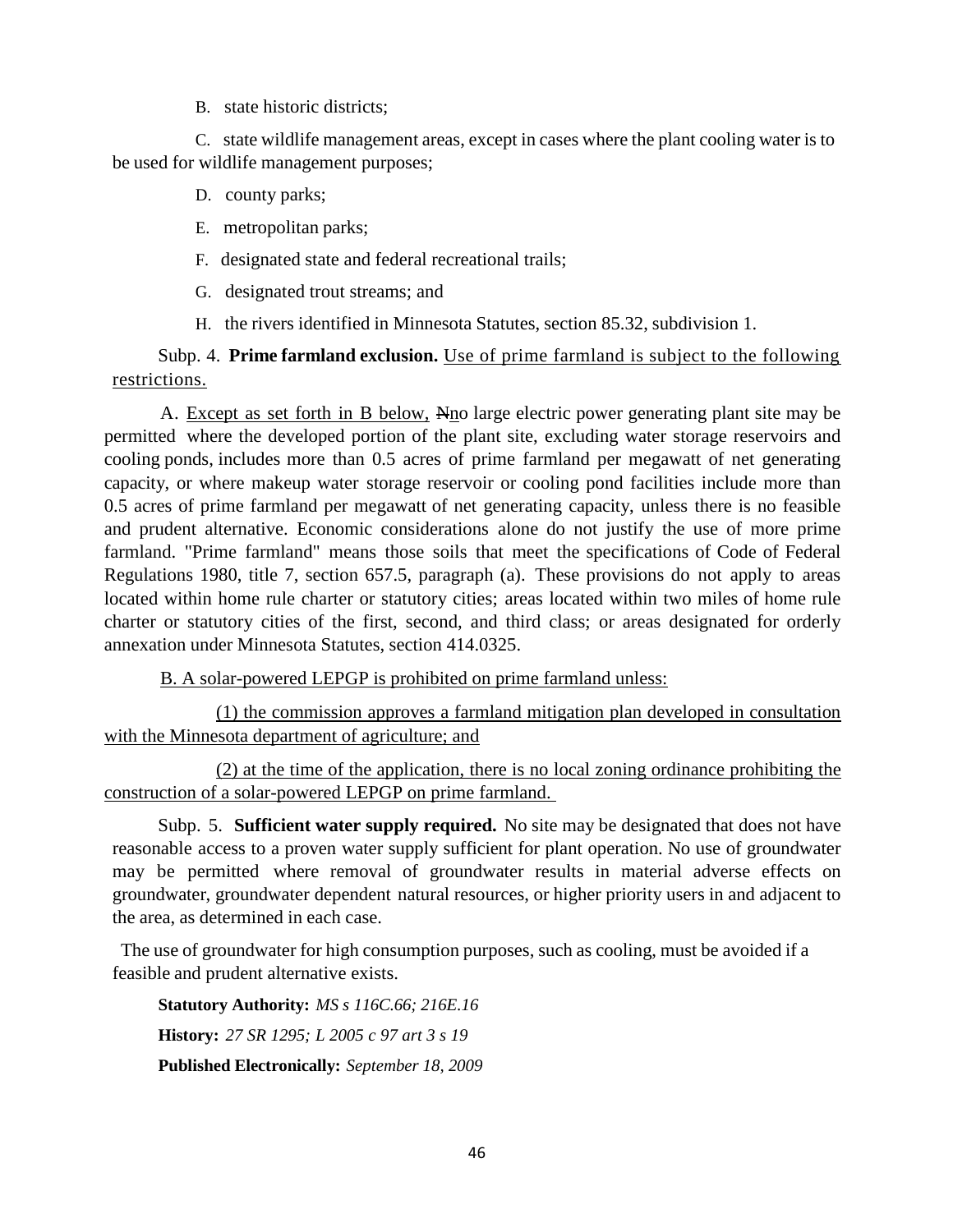#### **7850.4500 PERMIT APPLICATION REJECTION.**

The commission shall must reject a permit application at the time it is submitted if the application is for a facility to be located on a prohibited site or within a prohibited route or if the applicant fails to address in the application why no feasible and prudent alternative exists for sites or routes that may be authorized in such a situation.

**Statutory Authority:** *MS s 116C.66; 216E.16* **History:** *27 SR 1295; L 2005 c 97 art 3 s 19* **Published Electronically:** *September 18, 2009*

### **PERMIT ADMINISTRATION AND LOCAL REVIEW**

### **7850.4600 PERMIT CONDITIONS.**

Subpart 1. **Generally.** The commission shall must impose in any site permit for a large electric power generating plant or route permit for a high voltage transmission line such conditions as the commission deems appropriate and are supported by the record.

Subp. 2. **HVTL permits.** When the commission issues a permit for a route for a high voltage transmission line, the commission shall must specify the design, route, right-of-way preparation, and facility construction and operation it deems necessary. The commission may impose a condition in the permit requiring the permittee to construct a high voltage transmission line that is capable of expansion in transmission capacity through multiple circuiting or design modifications.

**Statutory Authority:** *MS s 116C.66; 216E.16* **History:** *27 SR 1295; L 2005 c 97 art 3 s 19* **Published Electronically:** *September 18, 2009*

#### **7850.4650 COMPLIANCE FILING.**

Subpart. 1. **Plan and profile.** At least 30 days prior to construction, the applicant must file a preliminary design plan for the project. The plan must include a profile of the project, including details on the location of the project, the location of the right-of-way showing its compliance with the route permit, and schemata and drawings showing the right-of-way preparation, construction, clean-up, and restoration for the project.

Subp. 2. **Commission decision.** The executive secretary must determine whether the plan and profile is consistent with the permit conditions for the project and notify the permittee in writing of the determination. The commission may request that the department provide technical compliance review and a recommendation. The commission delegates to its executive secretary the authority to make the determination and notify the permittee. Any subsequent changes to the plan and profile made by the permittee must be filed with the commission.

## **7850.4700 DELAY IN ROUTE OR SITE CONSTRUCTION.**

If construction and improvement of a route or site have not commenced four years after the permit has been issued by the commission, the commission shall must suspend the permit. If at that time, or at a time subsequent, the permittee decides to construct the proposed large electric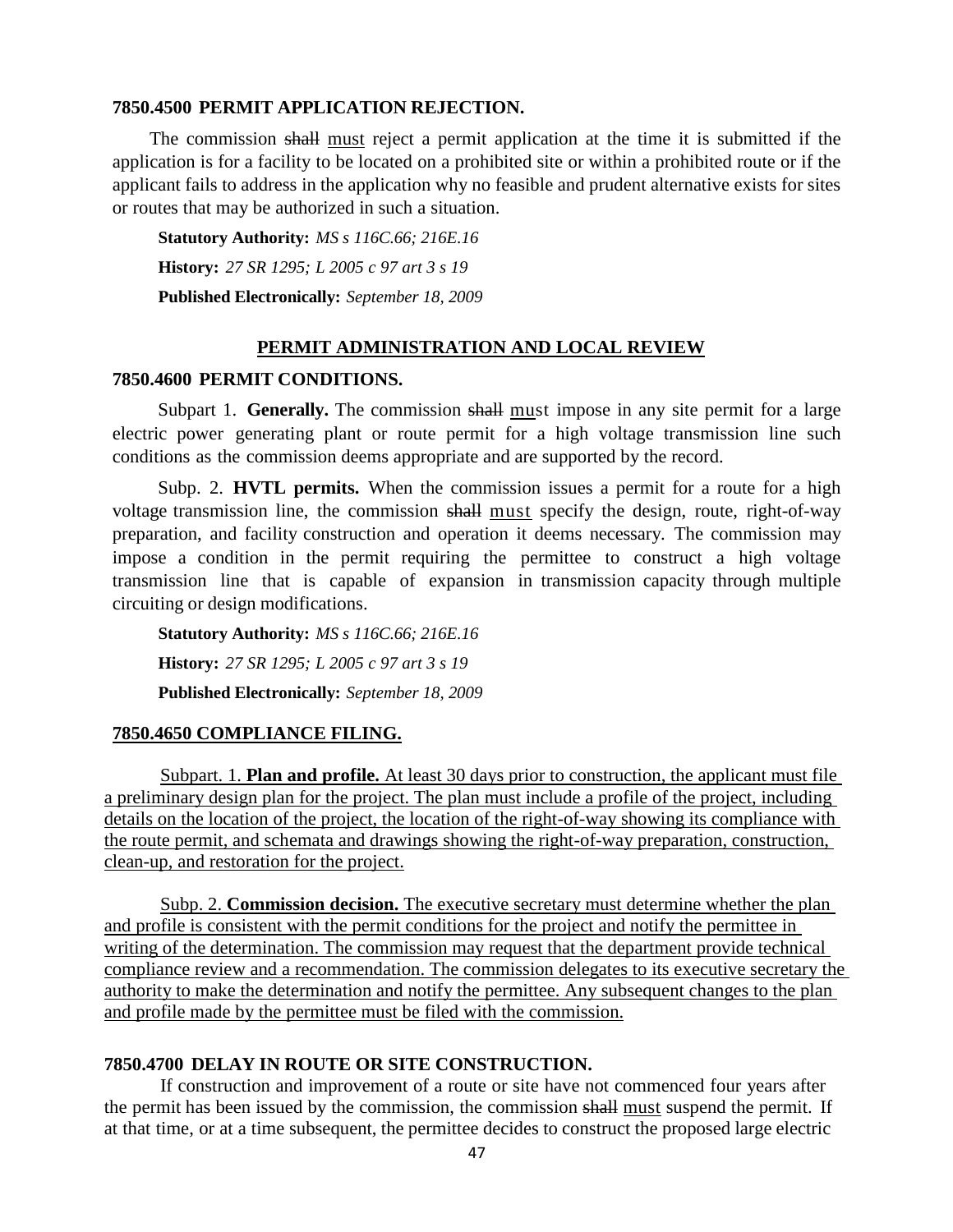power generating facility or high voltage transmission line, the permittee shall must certify to the commission that there have been no significant changesin any material aspects of the conditions or circumstances existing when the permit was issued. The commission shall must mail notice of receipt of the certification request and notice of the commission meeting date to those persons on the general list, at least seven days before the commission's consideration of the matter, and the same notice to those persons on the project contact list, if such a list exists, the public agency contact list, and the local and tribal government contact list. The applicant must mail notice of its request to the landowner list. If the commission determines that there are no significant changes, it shall must reinstate the permit. If the commission determines that there is a significant change, it may order a new hearing and consider the matter further, or it may require the permittee to file a new application.

**Statutory Authority:** *MS s 116C.66; 216E.16* **History:** *27 SR 1295; L 2005 c 97 art 3 s 19* **Published Electronically:** *September 18, 2009*

## **7850.4800 MINOR ALTERATION IN CHANGES TO GENERATING PLANT OR TRANSMISSION LINE.**

Subpart 1. **Applicability.** No person may make a minor alteration in a large electric power generating plant or high voltage transmission line without approval from the commission, Changes to existing or permitted LEPGP and HVTL facilities or their locations must be approved by the commission, unless the action is exempt from review under part 7850.1500. A minor alteration is a change in subject to commission approval includes a minor alteration in the location of a large electric power generating plant or high voltage transmission line or an amendment to a permit condition in a permit issued by the commission. that does The change must not result in significant changes in the human or environmental impact of the facility. The requirements of this part apply to those facilities that have been permitted by the PUC commission and to those facilities that were not permitted by the PUC commission but meet the definition of a large electric power generating plant or high voltage transmission line under applicable law. Changes to a permit issued by the commission for facilities not yet constructed is subject to review under this part. For those large electric power generating plants or high voltage transmission lines for which no permit has been issued by the PUC commission, this part applies to minor alterations in the facility as it exists on February 18, 2003.

Subp. 2. **Application <u>for minor alternation of a site or route</u>.** A person permittee seeking authorization to make a minor alteration in a large electric power generating plant or high voltage transmission line shall must apply to the commission. The application shall must be in writing and shall must describe the alteration in the large electric power generating plant or high voltage transmission line to be made and the explanation why the alteration is minor. The applicant must mail its proposal to landowners reasonably likely to be affected by the alteration, to the project contact list, to the public agency contact list, and to the local and tribal units of government with jurisdiction over the area where the minor alteration is proposed. The commission shall must mail notice of receipt of the application to those persons on the general list and to those persons on the project contact list if such a list exists landowners along the route of the proposed alteration or adjacent to the site of the proposed alteration. The commission shall must provide at least a tenday period for interested persons to submit comments on the application or to request that the matter be brought to the commission for consideration.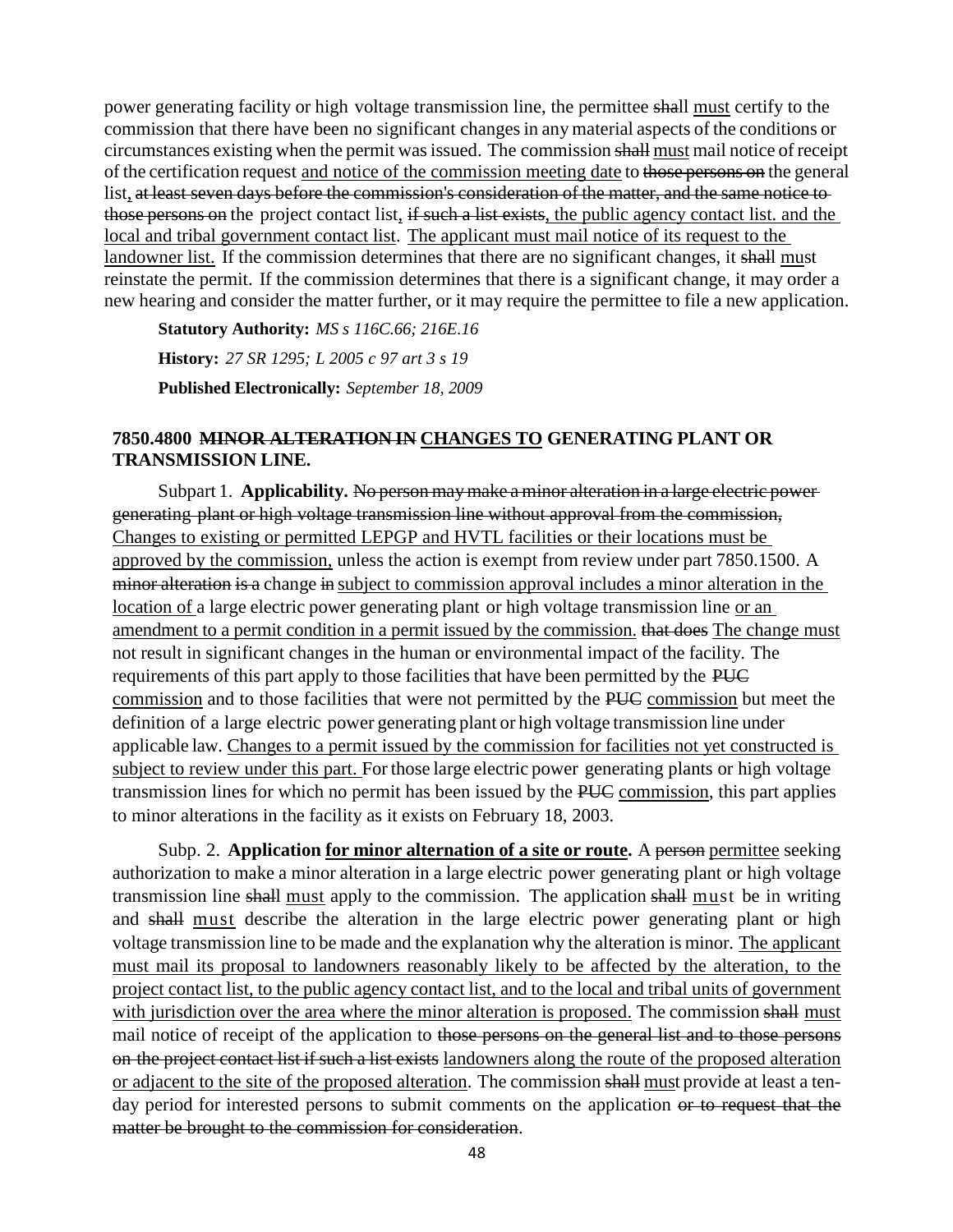Subp. 3. **Commission decision** The commission shall decide within ten days after close of the public comment period whether to authorize the minor alteration, bring the matter to the commission for consideration, or determine that the alteration is not minor and requires a full permitting decision. The commission may authorize the minor alteration but impose reasonable conditions on the approval. The commission shall notify the applicant in writing of the commission's decision and send a copy of the decision to any person who requested notification or filed comments on the application.

Subp. 4. **Local review.** For those large electric power generating plants or high voltage transmission lines for which no permit has been issued by the PUC commission, the owner or operator of such unpermitted facilities may elect to seek approval of a minor alteration from the local unit of government if the facility qualifies for local review under Minnesota Statutes, section 216E.05.

**Statutory Authority:** *MS s 116C.66; 216E.16* **History:** *27 SR 1295; L 2005 c 97 art 3 s 19* **Published Electronically:** *September 18, 2009*

## **7850.4900 AMENDMENT OF PERMIT CONDITIONS.**

Subpart 1. **Authority.** The commission may amend any of the conditions in a site permit for a large electric power generating plant or in a route permit for a high voltage transmission line issued by the PUC commission upon request of any person who claims to be affected by a permit condition.

Subp. 2. **Process.** The person requesting an amendment of a condition in a site permit or a route permit shall must submit an application to the commission in writing describing file with the commission a description of the amendment sought and the reasons for the amendment. The commission shall must mail notice of receipt of the application to landowners reasonably likely to be affected by the proposed change in the permit condition, those persons on to the general list, to those persons on the project contact list, and to the public agency contact list, and to the local and tribal units of government with jurisdiction over the affected area if such a list exists. The commission shall must provide at least a ten-day period for interested persons to submit comments on the application or to request that the matter be brought to the commission for consideration.

Subp. 3. **Decision.** The commission shall decide within ten days after close of the public comment period whether to approve the amendment request or to bring the matter to the commission for consideration.

The commission shall notify the applicant in writing of the commission's decision and send a copy of the decision to any person who requested notification or filed comments on the application.

**Statutory Authority:** *MS s 116C.66; 216E.16* **History:** *27 SR 1295; L 2005 c 97 art 3 s 19* **Published Electronically:** *September 18, 2009*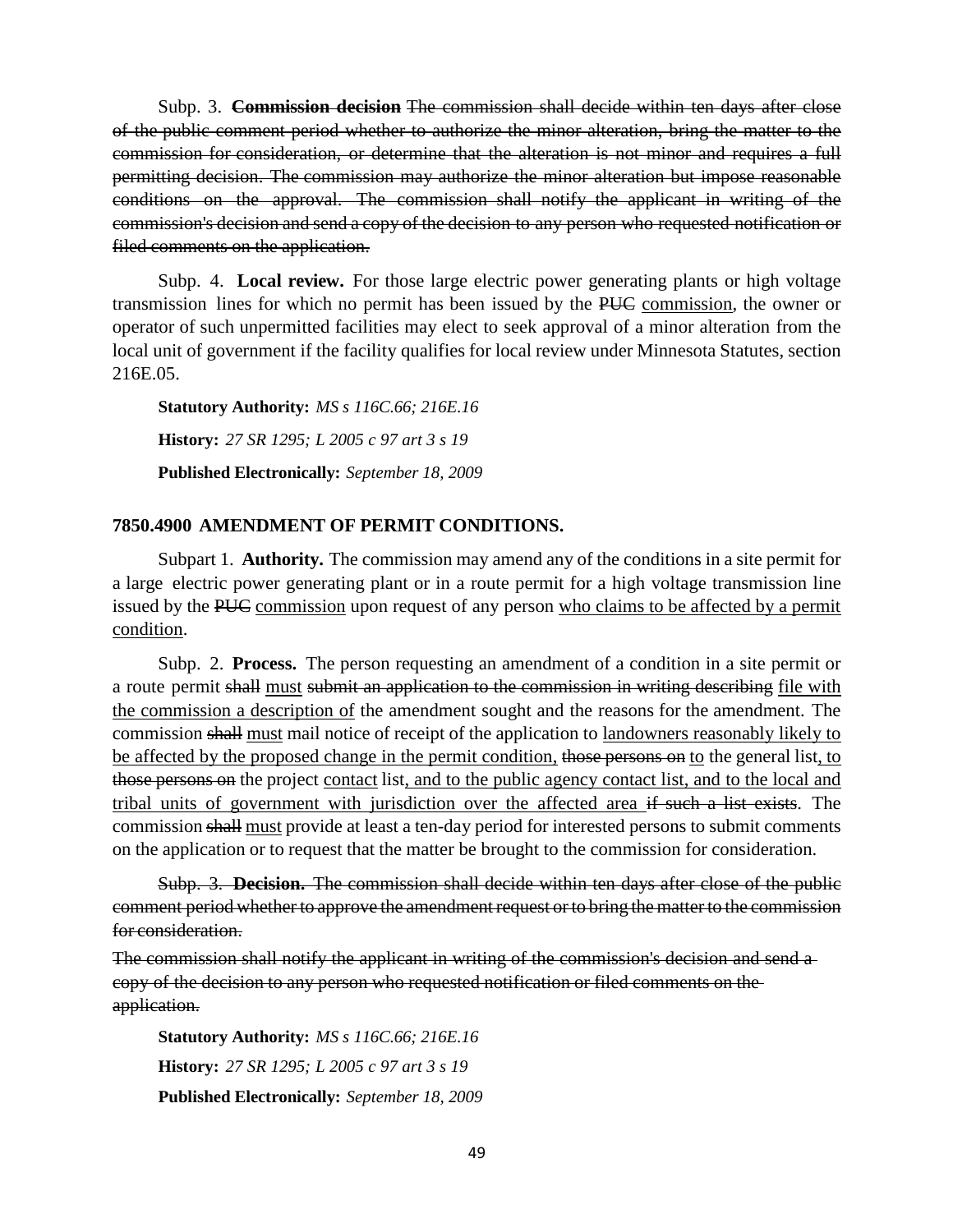# **7850.4925 COMPLAINT PROCEDURES.**

Subp. 1. **Filing.** A person affected by an alleged permit violation, or a local unit of government on behalf of a complainant, may file a complaint with the permittee or with the commission. A complaint filed with either the permittee or the commission must include the following:

A. the complainant's contact information, including name, address, telephone number, and e-mail address if available;

B. the date of the complaint;

C. the facts giving rise to the dispute, including any permit condition at issue; and

D. the tract, parcel number, or description of any property affected;

Supb. 2. **Permittee complaint handling**. The permittee must provide a copy or description of the complaint to the commission within one business day of receiving the complaint. The permittee must attempt to informally resolve the complaint through correspondence, negotiation, or mediation.

Subp. 3. **Commission complaint handling.** Upon receiving a complaint, commission staff must provide a copy or description of the complaint to the permittee, and request a response from the permittee within 15 days. Commission staff must notify the complainant of the permittee's response and request the complainant's reply within 15 days. If commission staff determines that the complaint cannot be resolved informally through correspondence, negotiation, or mediation, staff must notify the permittee that the complaint has not been resolved. Anyone seeking formal commission action on a complaint must follow the procedures of Minnesota Rules, Chapter 7829.

# **7850.4950 REPORTS.**

By the 15th day of each month, a permittee must file with the commission a report of all complaints received during the preceding calendar month. The permittee must file monthly reports from the time the permit is issued until twelve months after project has been completed and notice of completion of the project has been filed with the commission. The report filed must include the following:

A. a description of the basis or subject of the complaint;

B. whether the complaint has been resolved, and if so, the outcome and whether the complainant is satisfied with the outcome; and

C. if no complaints were received, a statement notifying the commission that no complaints were received during the preceding month.

# **7850.5000 PERMIT TRANSFER.**

Subpart 1. **Application.** A permittee holding a large electric power generating plant site permit or a high voltage transmission line route permit may request the PUC commission to transfer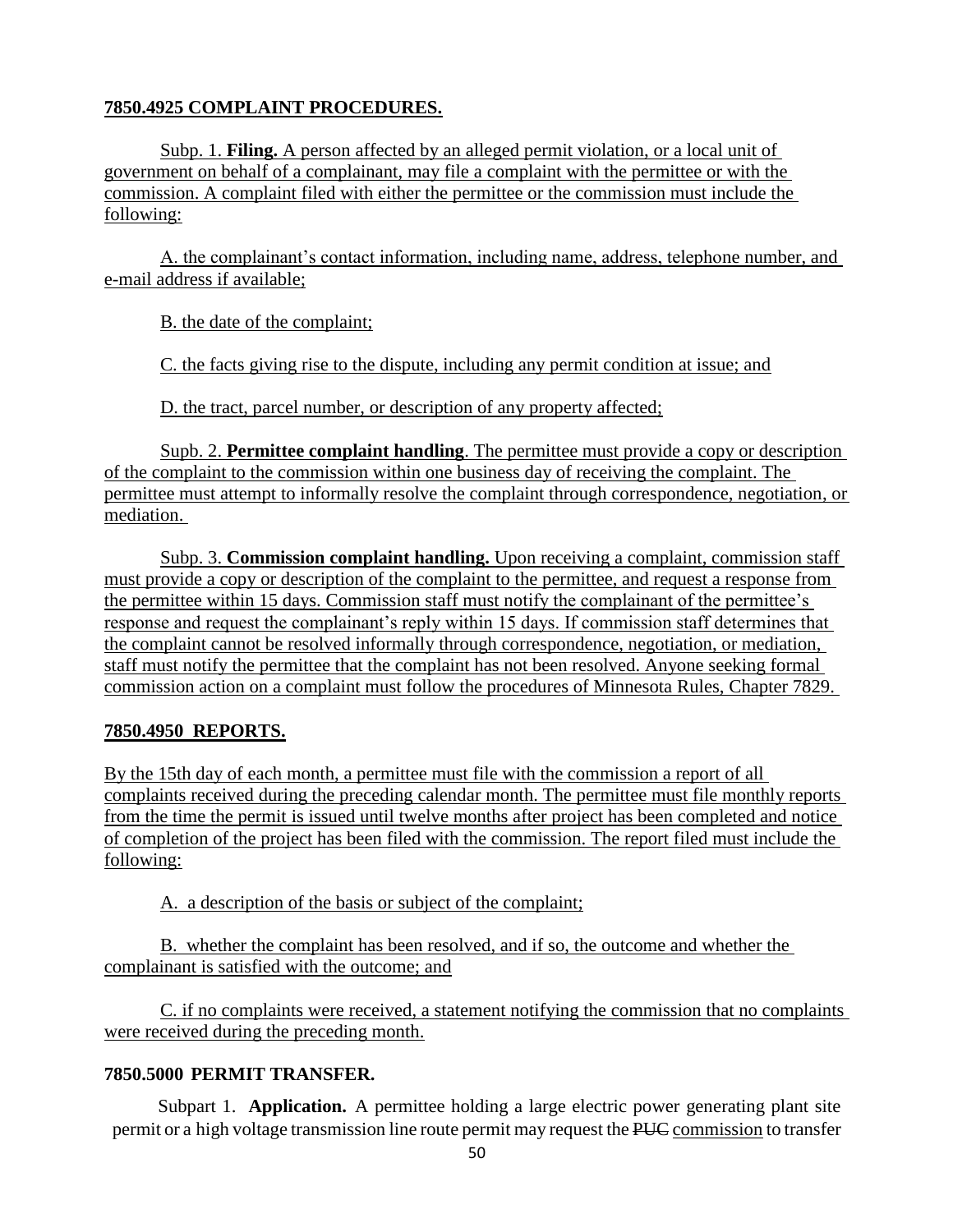its permit. The permittee shall must provide the name of the existing permittee, the name and description of the entity to which the permit is to be transferred, the reasons for the transfer, a description of the facilities affected, and the proposed effective date of the transfer. The person to whom the permit is to be transferred shall must provide the PUC commission with such information asthe PUC commission shall must require to determine whether the new permittee can comply with the conditions of the permit. The commission shall must mail notice of receipt of the application to those persons on the general list at least seven days in advance of the commission's consideration of the matter. The commission shall must provide the same notice to persons on the project contact list if such a list exists.

Subp. 2. **Approval of transfer.** The commission shall must approve the transfer if the commission determines that the new permittee will comply with the conditions of the permit. The commission, in approving the transfer of a permit, may impose reasonable additional conditions in the permit as part of the approval. The commission may decide to hold a public meeting to provide the public with an opportunity to comment on the request for the transfer prior to making a decision. A permittee must inform the commission of any ownership changes within ten days of the change.

**Statutory Authority:** *MS s 116C.66; 216E.16* **History:** *27 SR 1295; L 2005 c 97 art 3 s 19* **Published Electronically:** *September 18, 2009*

### **7850.5100 PERMIT REVOCATION OR SUSPENSION.**

Subpart 1. **Initiation of action to revoke or suspend.** The commission may initiate action to consider revocation or suspension of a permit on its own motion or upon the request of any person who has made a prima facie showing by affidavit and documentation that a violation of the aAct, parts 7850.1000 to 7850.5600, or the permit has occurred.

Subp. 2. **Hearing.** Ifthe commission initiates action to considerrevocation orsuspension of a permit, the commission shall must provide the permittee with an opportunity for a contested case hearing conducted by an administrative law judge from the Office of Administrative Hearings to provide written comment and to appear at a commission meeting where the commission will consider the comments received and will consider whether any other steps, consistent with the commission's rules of practice and procedure under Chapter 7829, are necessary to decide the matter.

Subp. 3. **Finding of violation.** If the commission finds that a violation of the act, parts 7850.1000 to 7850.5600, or the permit has occurred, it may revoke or suspend the permit, require the utility to undertake corrective or ameliorative measures as a condition to avoid revocation or suspension, or require corrective measures and suspend the permit. In determining the appropriate sanction, the commission shall must consider the following:

A. whether the violation will result in any significant additional adverse environmental effects;

B. whether the results of the violation can be corrected or ameliorated; and

C. whether a suspension orrevocation of a permit or certificate will impairthe utility's electrical power system reliability.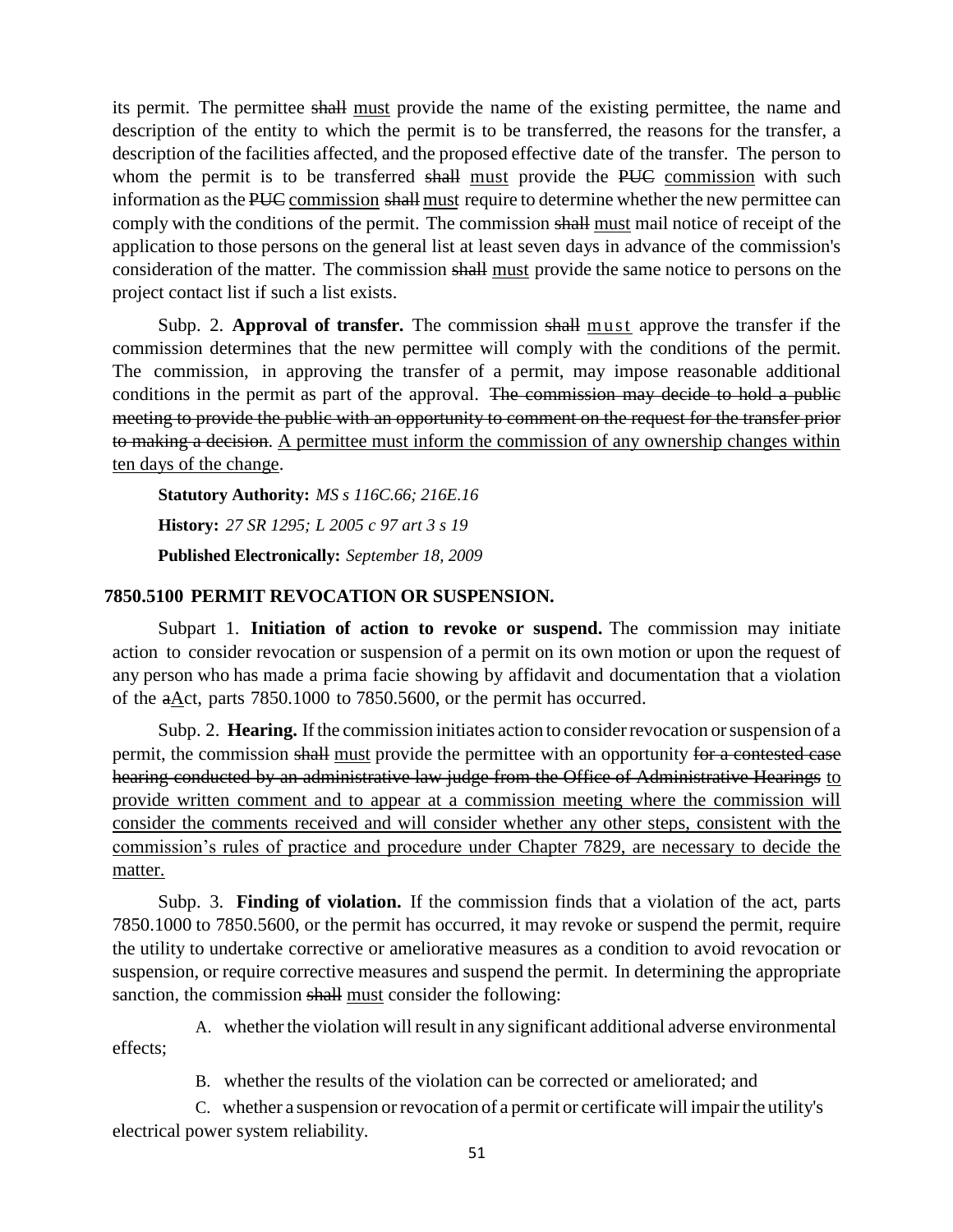**Statutory Authority:** *MS s 116C.66; 216E.16* **History:** *27 SR 1295; L 2005 c 97 art 3 s 19* **Published Electronically:** *September 18, 2009*

### **7850.5200 EMERGENCY PERMIT.**

Subpart 1. **Application for emergency permit.** Any utility whose electric power system requires the immediate construction of a large electric power generating plant or high voltage transmission line due to a major unforeseen event may apply to the commission for an emergency permit. The application must contain the following information:

A. a description of the proposed large electric power generating plant or high voltage transmission line;

B. an explanation of the major unforeseen event causing the emergency situation;

C. a discussion of the anticipated impacts on the electric system if the proposed facility is not approved within 195 days;

D. a copy of the written notification to the Public Utilities Commission of the major unforeseen event and the need for immediate construction; and

> E. as much of the information required under part 7850.1900 as the utility has available.

Subp. 2. **Public hearing.** The PUC commission shall must hold a public hearing on the application for an emergency permit. The hearing must be held within 90 days after the application is submitted. The hearing must be held in accordance with part 7850.3800.

Subp. 3. **Final decision.** The commission shall must make a final decision on an emergency permit within 195 days after the commission's acceptance of the application. The board commission shall must grant the emergency permit if it finds the following:

A. a demonstrable emergency exists;

B. the emergency requires immediate construction;

C. adherence to the procedures and time schedules specified in Minnesota Statutes, section 216E.03, would jeopardize the utility's electric power system or the utility's ability to meet the electric needs of its customers in an orderly and timely manner;

D. the utility will implement mitigating measures to minimize the human and environmental impacts of the facility; and

> E. the utility will carry out the project in an expeditious manner consistent with the emergency.

Subp. 4. **Permit conditions.** The commission may impose reasonable conditions in an emergency permit.

Subp. 5. **Permit fee.** The applicant for an emergency permit shall must pay the same fee as would be required for a regular permit for the same project.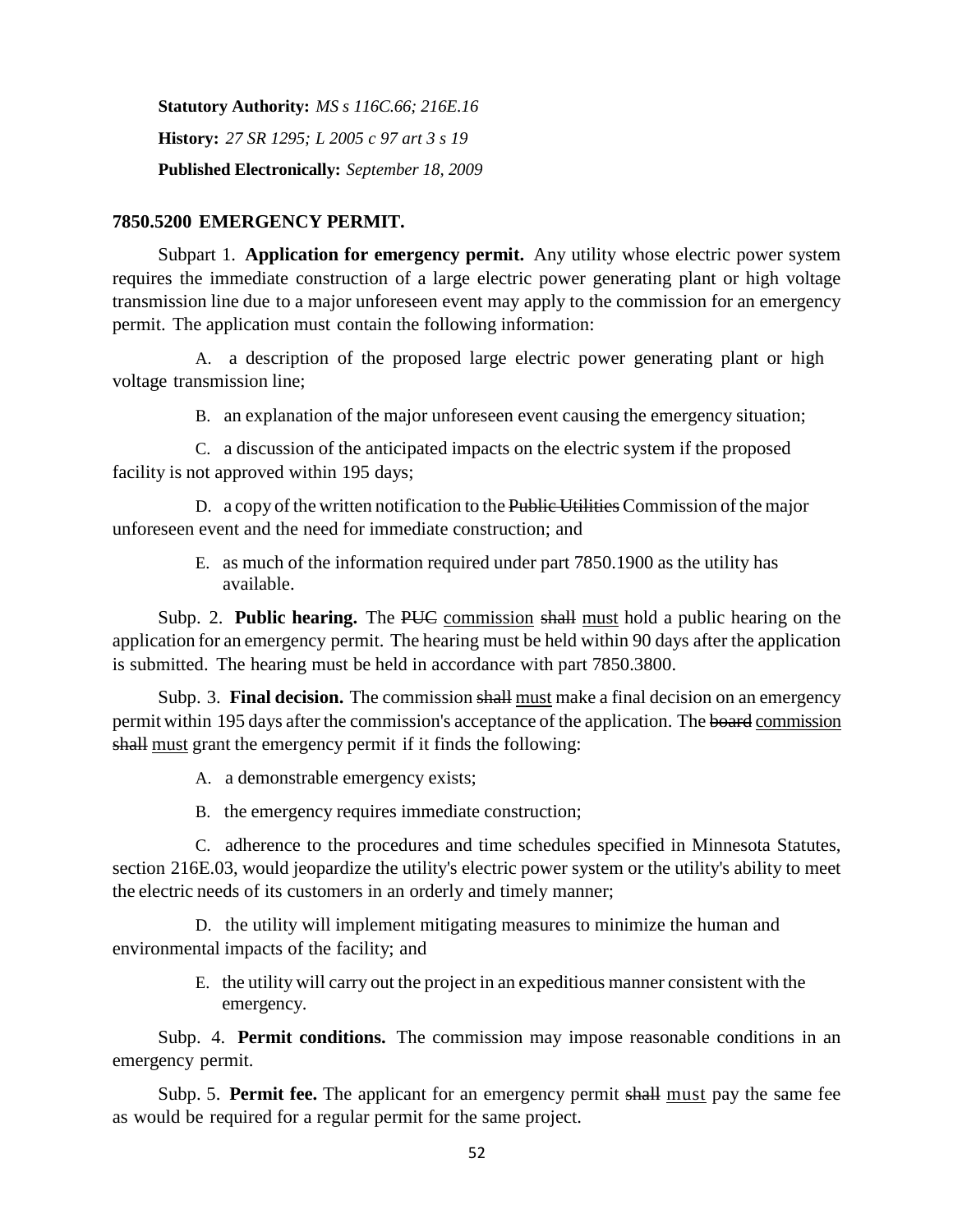**Statutory Authority:** *MS s 116C.66; 216E.16* **History:** *27 SR 1295; L 2005 c 97 art 3 s 19* **Published Electronically:** *September 18, 2009*

## **7850.5300 LOCAL REVIEW OF PROPOSED FACILITIES.**

Subpart 1. **Local review.** An applicant who seeks a site or route permit for one of the projects identified in subpart 2 has the option of applying to those local units of government that have jurisdiction over the site or route for approval to build the project. If local approval is granted, a site or route permit is not required from the commission. If the applicant files an application with the PUC commission, the applicant shall must be deemed to have waived its right to seek local approval of the project.

Subp. 2. **Eligible projects.** An applicant may seek approval from a local unit of government to construct the following projects:

A. a large electric power generating plant with a capacity of less than 80 megawatts;

B. a large electric power generating plant of any size that burns natural gas and is intended to be a peaking plant;

- C. a high voltage transmission line of between 100 and 200 kilovolts;
- D. a substation with a voltage designed for and capable of operation at a nominalvoltage of 100 kilovolts or more;

E. a high voltage transmission line service extension to a single customer between 200 and 300 kilovolts and less than ten miles in length; and

F. a high voltage transmission line rerouting to serve the demand of a single customer when at least 80 percent of the rerouted line will be located on property owned or controlled by the customer or the owner of the transmission line.

Subp. 3. **Notice to PUC commission.** Within ten days of submission of an application to a local unit of government for approval of an eligible project, the applicant shall must notify the commission in writing that the applicant has elected to seek local approval of the proposed project. Within the same ten-day period, the applicant shall must mail notice to those persons on the general notification list that a permit has been applied for from the local unit of government for the project and shall must provide a description of the project and the name of a person with the local unit of government to contact for more information.

Subp. 4. **Referral to PUC commission.** A local unit of government with jurisdiction over a project identified in this section to whom an applicant has applied for approval to build the project may request the PUC commission to assume jurisdiction and make a decision on a site or route permit. A local unit of government shall-must file the request with the commission within 60 days after an application for the project has been filed with any one local unit of government. If one of the local units of government with jurisdiction over the project requests the commission to assume jurisdiction, jurisdiction over the project transfers to the commission and the applicant shall must file under the applicable provisions of parts 7850.1000 to 7850.5600 for a permit from the commission.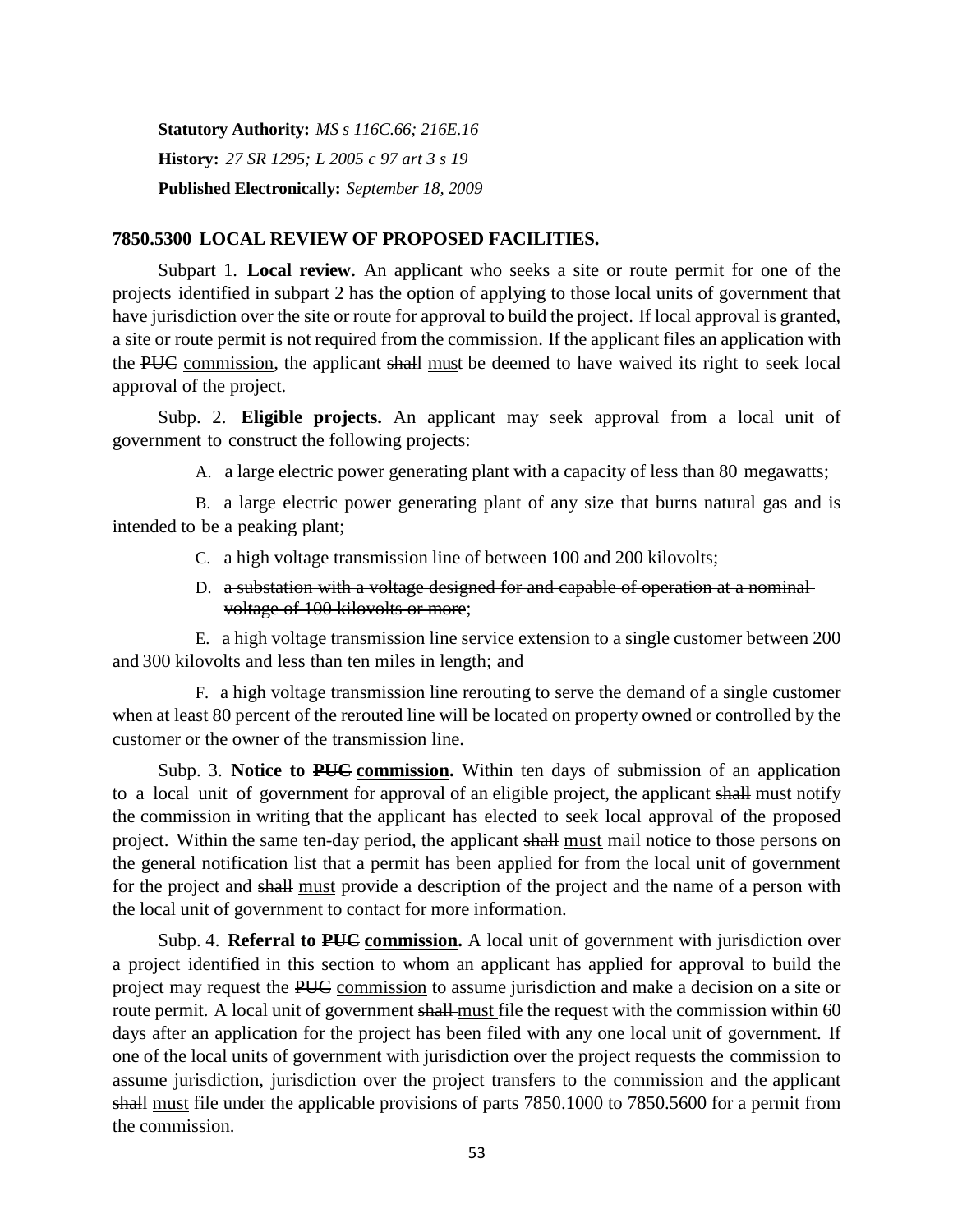Subp. 5. **Environmental review.** A local unit of government that maintains jurisdiction over a qualifying project shall must prepare an environmental assessment on the project. The local unit of government shall must afford the public an opportunity to participate in the development of the scope of the environmental assessment before it is prepared. Upon completion of the environmental assessment, the local unit of government shall must publish notice in the EQB Monitor that the environmental assessment is available for review, how a copy of the document may be reviewed, that the public may comment on the document, and the procedure for submitting comments to the local unit of government. The local unit of government shall must provide a copy of the environmental assessment to the PUC commission upon completion of the document. The local unit of government shall must not make a final decision on the permit until at least ten days after the notice appears in the EQB Monitor. If more than one local unit of government has jurisdiction over a project, and the local units of government cannot agree on which unit will prepare the environmental assessment, any local unit of government or the applicant may request the commission to select the appropriate local unit of government to be the responsible governmental unit to conduct an environmental review of the project.

Subp. 6. **No local authority.** In the event a local unit of government that might otherwise have jurisdiction over a proposed large electric power generating plant or high voltage transmission line determines that it has no ordinances or other provisions for reviewing and authorizing the construction of such project or has no capability of preparing an environmental assessment on the project, the local unit of government shall must refer the matter to the PUC commission for review.

Subp. 7. Matters excluded. When the Public Utilities Commission has issued a Certificate of Need for a large electric power generating plant or high voltage transmission line or placed a high voltage transmission line on the certified HVTL list maintained by the commission, the local unit of government shall must not address questions of need, including size, type, and timing; questions of alternative system configurations; or questions of voltage.

**Statutory Authority:** *MS s 116C.66; 216E.16* **History:** *27 SR 1295; L 2005 c 97 art 3 s 19* **Published Electronically:** *September 18, 2009*

# **GENERAL ADMINISTRATION**

## **7850.5400 ANNUAL PUBLIC HEARING.**

Subpart 1. **Annual public hearing.** The commission shall must hold an annual public hearing in November or December in St. Paul in order to advise the public of matters relating to the siting of large electric power generating plants and routing of high voltage transmission lines. The meeting must be conducted by the PUC commission staff. At the meeting, the PUC commission shall must advise the public of the permits issued by the PUC commission in the past year. The PUC commission shall must invite representatives of other state agencies to attend the meeting and be available to answer questions by the public. An audio recording of the hearing must be maintained.